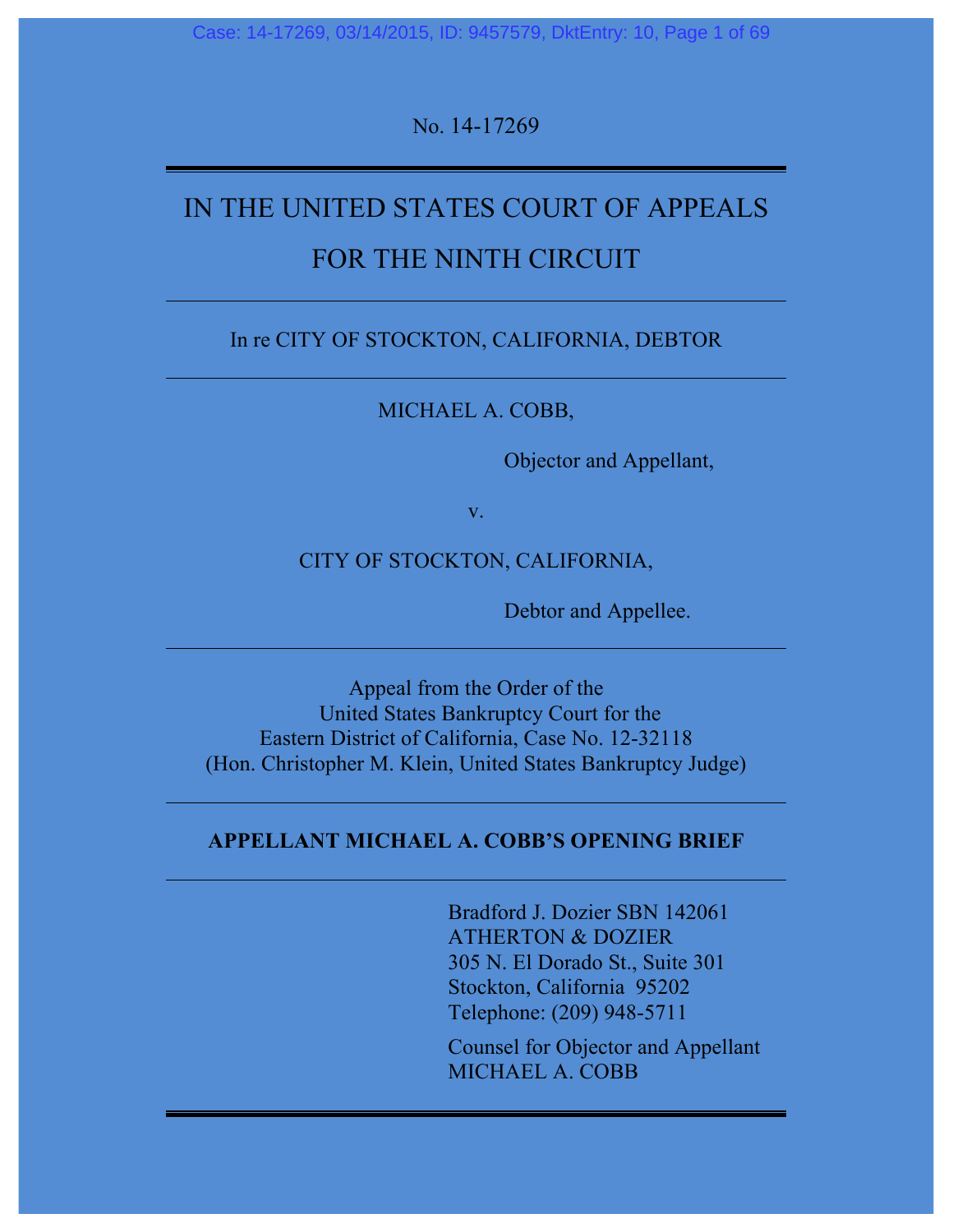# **TABLE OF CONTENTS**

# Page

| L                                                                                                                                                                                                                                                                                                       |  |
|---------------------------------------------------------------------------------------------------------------------------------------------------------------------------------------------------------------------------------------------------------------------------------------------------------|--|
| $\Pi$ .                                                                                                                                                                                                                                                                                                 |  |
| STATEMENT OF THE ISSUES FOR REVIEW  4<br>III.                                                                                                                                                                                                                                                           |  |
| IV. CONSTITUTIONAL PROVISIONS AND STATUTES5                                                                                                                                                                                                                                                             |  |
| $V_{\cdot}$                                                                                                                                                                                                                                                                                             |  |
|                                                                                                                                                                                                                                                                                                         |  |
|                                                                                                                                                                                                                                                                                                         |  |
|                                                                                                                                                                                                                                                                                                         |  |
| B. The Nature of Eminent Domain and the Fifth Amendment's<br>Mandate of Payment of Just Compensation as a Condition to<br>Governmental Taking of Private Property for Public Use  15                                                                                                                    |  |
| $\mathbf{i}$ .                                                                                                                                                                                                                                                                                          |  |
| $\dddot{\mathbf{i}}$<br>The acquisition of private property for a public use is<br>conditional on the public entity's actual payment of just                                                                                                                                                            |  |
| C. The bankruptcy court's conclusion that Cobb's claim to<br>additional money for the taking results in a mere unsecured<br>claim for bankruptcy purposes overlooks that all inverse<br>condemnation claimants are seeking money, and in no way<br>does this relieve a municipality from affording just |  |
| D. To the extent that this case hinges on whether Cobb has rights to<br>any "specific property" and thus a "secured" creditor, Cobb has<br>rights to obtain the property back if just compensation goes                                                                                                 |  |
| E. Where the City proposed a plan that could not be confirmed, a<br>dismissal was proper unless the City would alter the plan to<br>provide for unimpaired treatment of Cobb's claim or unless the                                                                                                      |  |
|                                                                                                                                                                                                                                                                                                         |  |
|                                                                                                                                                                                                                                                                                                         |  |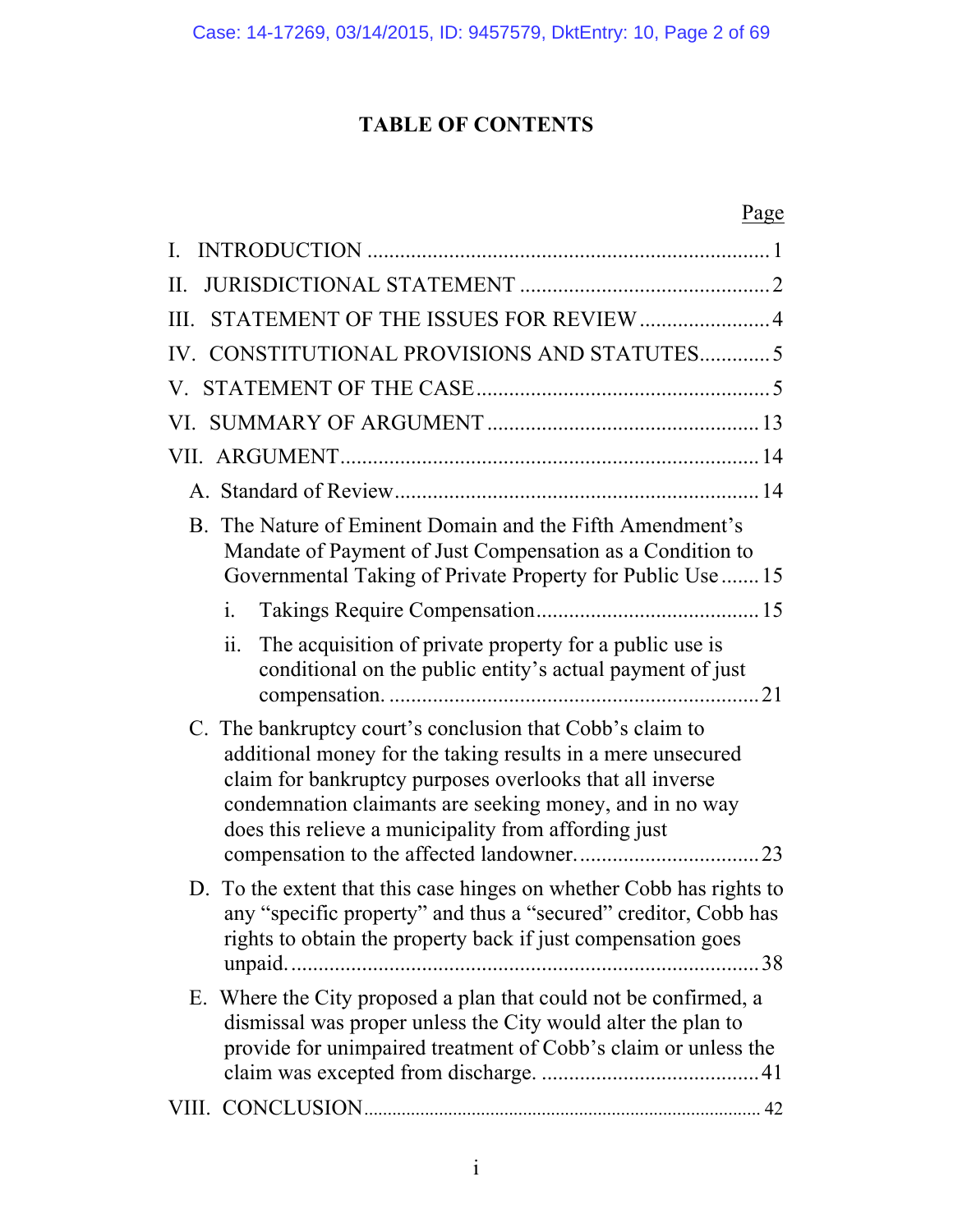# TABLE OF AUTHORITIES

# Page

### **CASES**

| Albert Hanson Lumber Co. v. United States, 261 U.S. 581 (1923)22     |  |
|----------------------------------------------------------------------|--|
|                                                                      |  |
| Belair v. Riverside County Flood Control Dist., 47 Cal.3d 550 (1988) |  |
|                                                                      |  |
| Brown v. Wilshire Credit Corp. (In re Brown), 484 F.3d 1116 (9th     |  |
| Chicago, Burlington & Quincy R.R. Co. v. City of Chicago, 166 U.S.   |  |
| City of Los Angeles v. Tilem, 142 Cal.App.3d 694 (1983)17            |  |
| Community Redevelopment Agency of the City of Hawthorne v. Force     |  |
|                                                                      |  |
| Dye v. Brown (In re AFI Holding, Inc.), 530 F.3d 832, 836 (9th Cir.  |  |
| First English Evangelical Lutheran Church of Glendale v. County of   |  |
| Frustruck v. City of Fairfax, 212 Cal.App.2d 345 (1963) 38           |  |
|                                                                      |  |
| Hawaii Housing Auth. v. Midkiff, 467 U.S. 229 (1984)33               |  |
| Holtz v. San Francisco Bay Area Rapid Transit District, 17 Cal.3d    |  |
| In re City of Detroit, Michigan, Debtor, United States Bankruptcy    |  |
| In re Lahman Manufacturing Company, Inc., 33 B.R. 681 (Bankr.        |  |
|                                                                      |  |
| In re Richmond Sch. Dist., 133 B.R. 221 (Bankr. N.D.Cal.1991) 40     |  |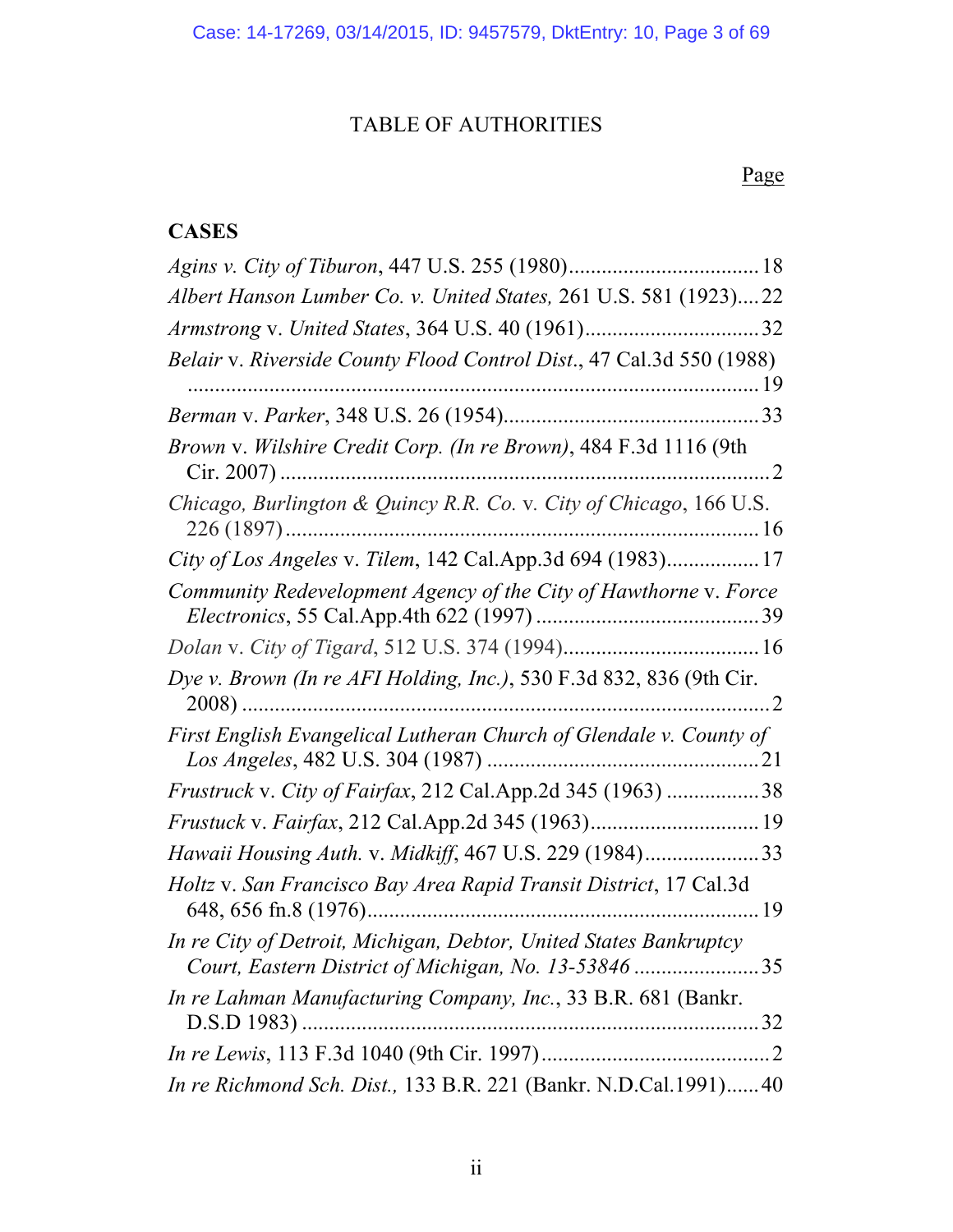| Kimball Laundry Co. v. United States, 338 U.S. 1 (1949) 15          |            |
|---------------------------------------------------------------------|------------|
|                                                                     |            |
| Long Island Water Supply Co. v. Brooklyn, 166 U.S. 685 (1897)21     |            |
| Loretto v. Teleprompter Manhattan CATV Corp., 458 U.S. 419 (1982)   | $\dots 16$ |
| Louisville Joint Stock Land Bank v. Radford, 295 U.S. 555 (1935)31  |            |
|                                                                     |            |
| Mt. San Jacinto Community College Dist. v. Superior Court, 40       | 26         |
| Penn Central Transp. Co. v. City of New York, 438 U.S. 104 (1978)19 |            |
| People v. Peninsula Title Guaranty Co., 47 Cal.2d 29 (1956) 22      |            |
| Reardon v. City & County of San Francisco, 66 Cal. 492 (1885)  19   |            |
|                                                                     |            |
| Rose v. State of California, 19 Cal.2d 713 (1942) 17                |            |
| San Diego Gas & Electric Co. v. City of San Diego, 450 U.S. 621     |            |
| See City of Oakland v. Oakland Raiders, 32 Cal. 3d 60 (1982)  18    |            |
| Seneca Nation of Indians v. New York, 206 F. Supp.2d 448 (2002)22   |            |
| Sheffet v. County of Los Angeles, 3 Cal. App.3d 720 (1970) 18       |            |
| Slimick v. Silva (In re Slimick), 928 F.2d 304 (9th Cir. 1990)  3   |            |
| Stringer v. United States, 471 F.2d 381 (5th Cir. 1973)  17         |            |
| United Healthcare Systems Inc., 396 F.3d 247, 249 (3d Cir. 2005 13  |            |
|                                                                     |            |
| United States v. Commodities Trading Corp., 339 U.S. 121 (1950)15   |            |
|                                                                     |            |
|                                                                     |            |
| United States v. Herrero, 416 F.2d 945 (9th Cir. 1969)  17          |            |
|                                                                     |            |
| United States v. Security Indus. Bank, 459 U.S. 70 (1982)32         |            |
| Varjabedian v. City of Madera, 20 Cal.3d 285 (1977) 17              |            |
|                                                                     |            |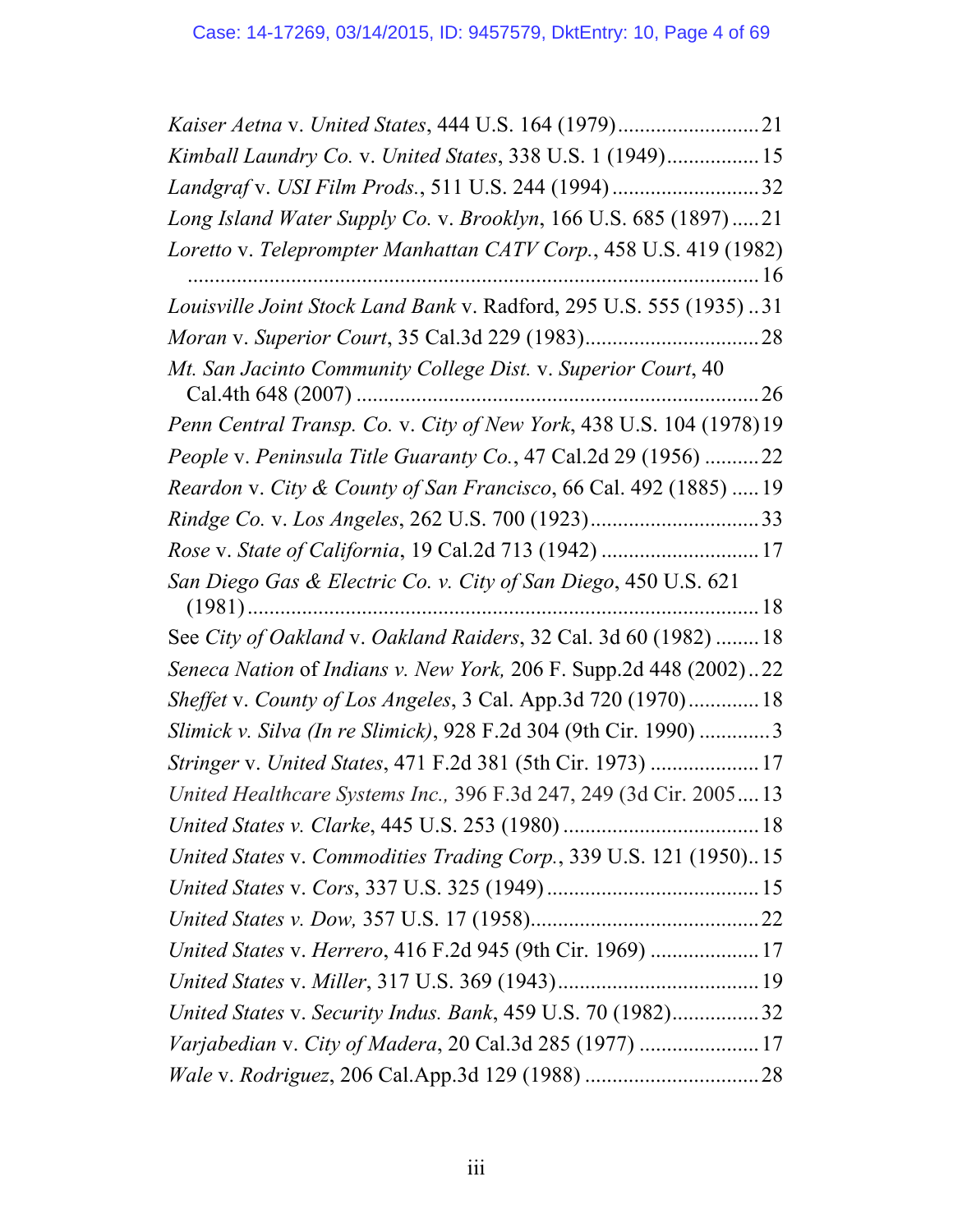| Wiersma v. Bank of the West (In re Wiersma), 483 F.3d 933 (9th Cir. |  |  |  |
|---------------------------------------------------------------------|--|--|--|
|                                                                     |  |  |  |

## **STATUTES**

| California Code of Civil Procedure section 1255.26025, 37 |  |
|-----------------------------------------------------------|--|

# **OTHER AUTHORITIES**

James S. Rogers, "The Impairment of Secured Creditors' Rights in Reorganization: A Study of the Relationship Between the Fifth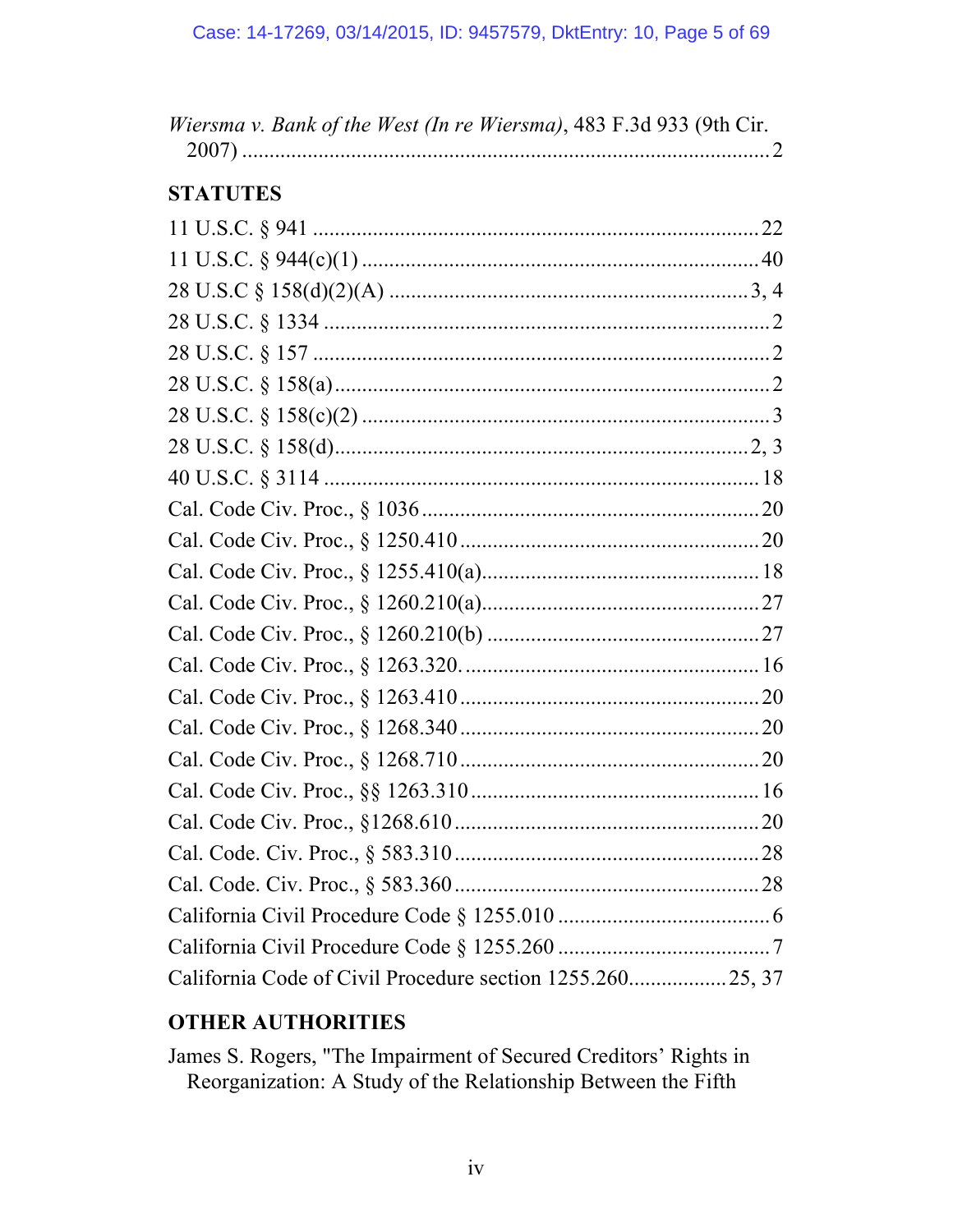| Amendment and the Bankruptcy Clause," <i>Harvard Law Review</i> 96, |  |
|---------------------------------------------------------------------|--|
|                                                                     |  |

# **RULES**

# **CONSTITUTIONAL PROVISIONS**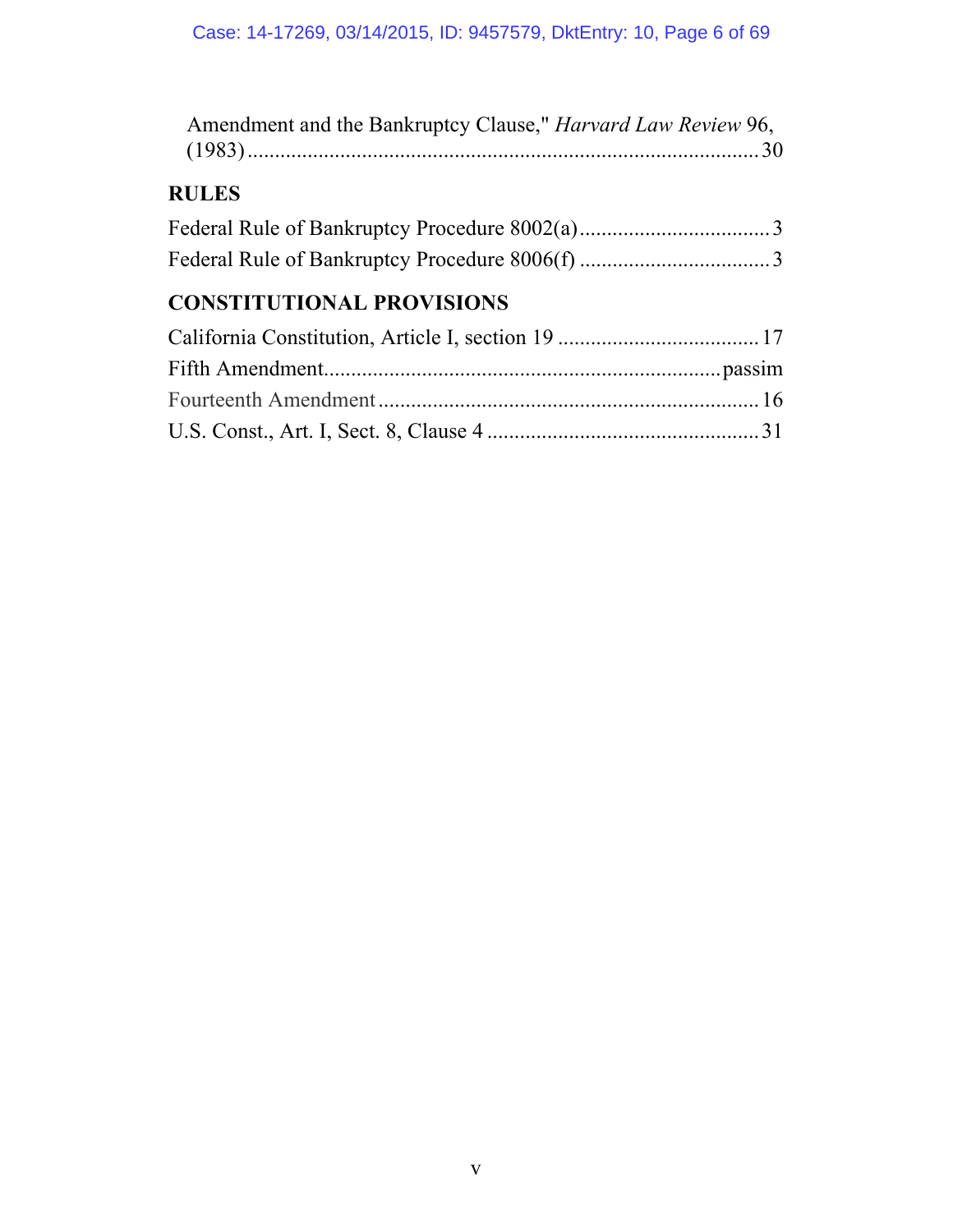#### **I. INTRODUCTION**

Michael A. Cobb ("Cobb"), a landowner within the City of Stockton, California ("City"), challenges the order of the United States Bankruptcy Court for the Eastern District of California in the City's chapter 9 bankruptcy ruling that Cobb's claim for compensation against the City for inverse condemnation of a roadway could be treated as a mere unsecured creditor within the bankruptcy laws. Under the City's now recently-confirmed bankruptcy plan of adjustment, unsecured creditors will receive a cents-on-the-dollar distribution of their allowed claims in discharge of the City's debt to them. In a case of first impression, Cobb maintains that claims for inverse condemnation, being protected by the Fifth Amendment, cannot be treated in any way other than to afford the affected landowner "just compensation." As such, Cobb urges this Court to reverse the order of the bankruptcy court and require the plan to provide just compensation to claims in the nature of Cobb's or to except the claim from the effects of discharge altogether.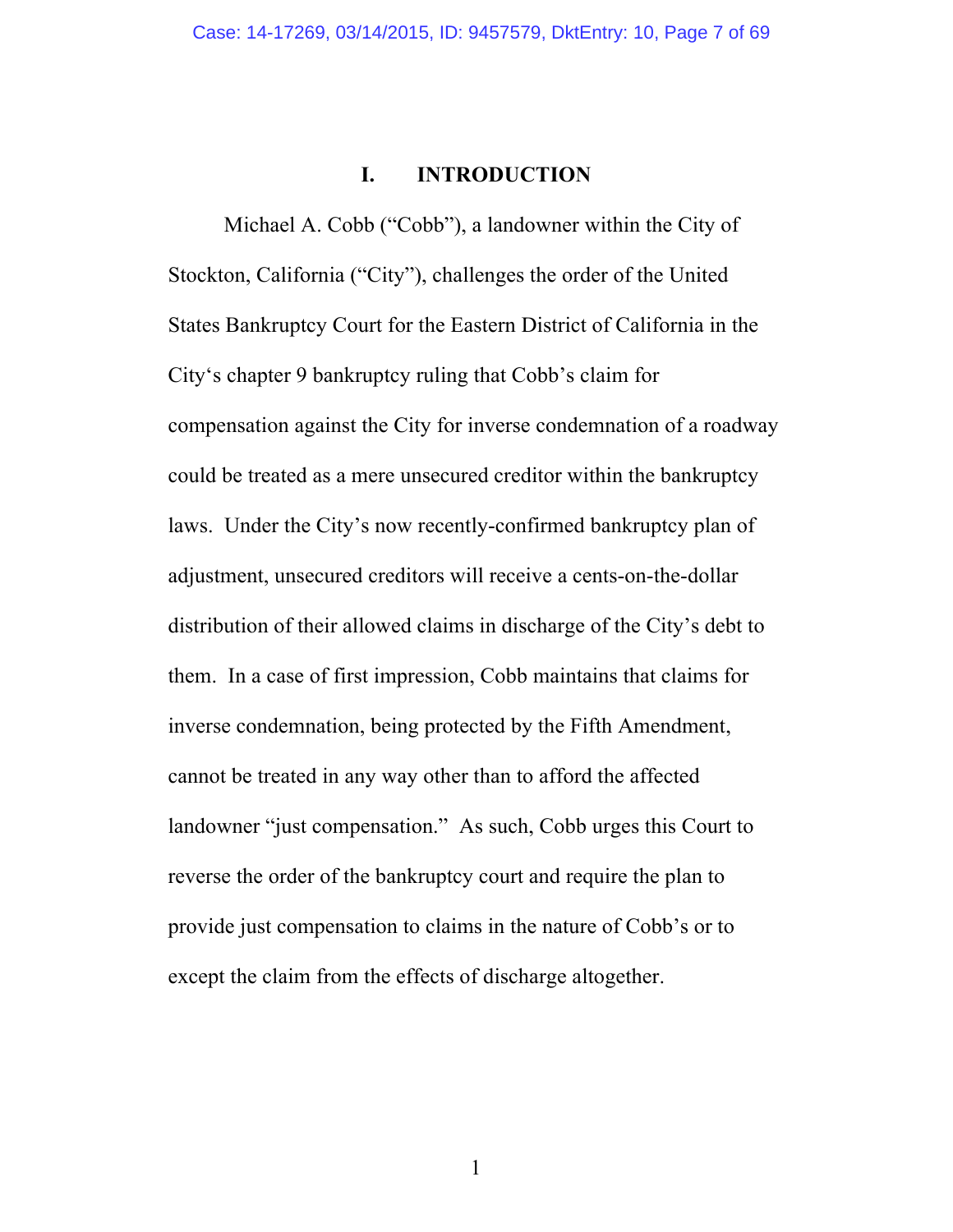#### **II. JURISDICTIONAL STATEMENT**

This bankruptcy court had jurisdiction pursuant to 28 U.S.C. §§ 157 and 1334 over the City of Stockton bankruptcy case.

This Court has jurisdiction pursuant to 28 U.S.C. § 158(a) and 158(d) to hear an appeal from a final decision of a bankruptcy court. The decision of the bankruptcy court is final insofar as "it 1) resolves and seriously affects substantive rights and 2) finally determines the discrete issue to which it is addressed." (*Dye v. Brown (In re AFI Holding, Inc.)*, 530 F.3d 832, 836 (9th Cir. 2008), quoting *In re Lewis*, 113 F.3d 1040, 1043 (9th Cir. 1997)); see also *Wiersma v. Bank of the West (In re Wiersma)*, 483 F.3d 933, 939 (9th Cir. 2007); *Saxman v. Educ. Credit Mgmt BJR Corp. (In re Saxman)*, 325 F.3d 1168, 1171- 72 (9th Cir. 2003).) The bankruptcy court order appealed from finally determines whether Cobb's claim may be treated as an unsecured claim under the City's bankruptcy plan and as such is appealable. (See also *Brown* v. *Wilshire Credit Corp. (In re Brown)*, 484 F.3d 1116, 1120 (9th Cir. 2007) ["A disposition is final if it contains a complete act of adjudication, that is, a full adjudication of the issues at bar, and clearly evidences the judge's intention that it be the court's final act in the matter."] (quotations omitted); *Slimick v. Silva (In re*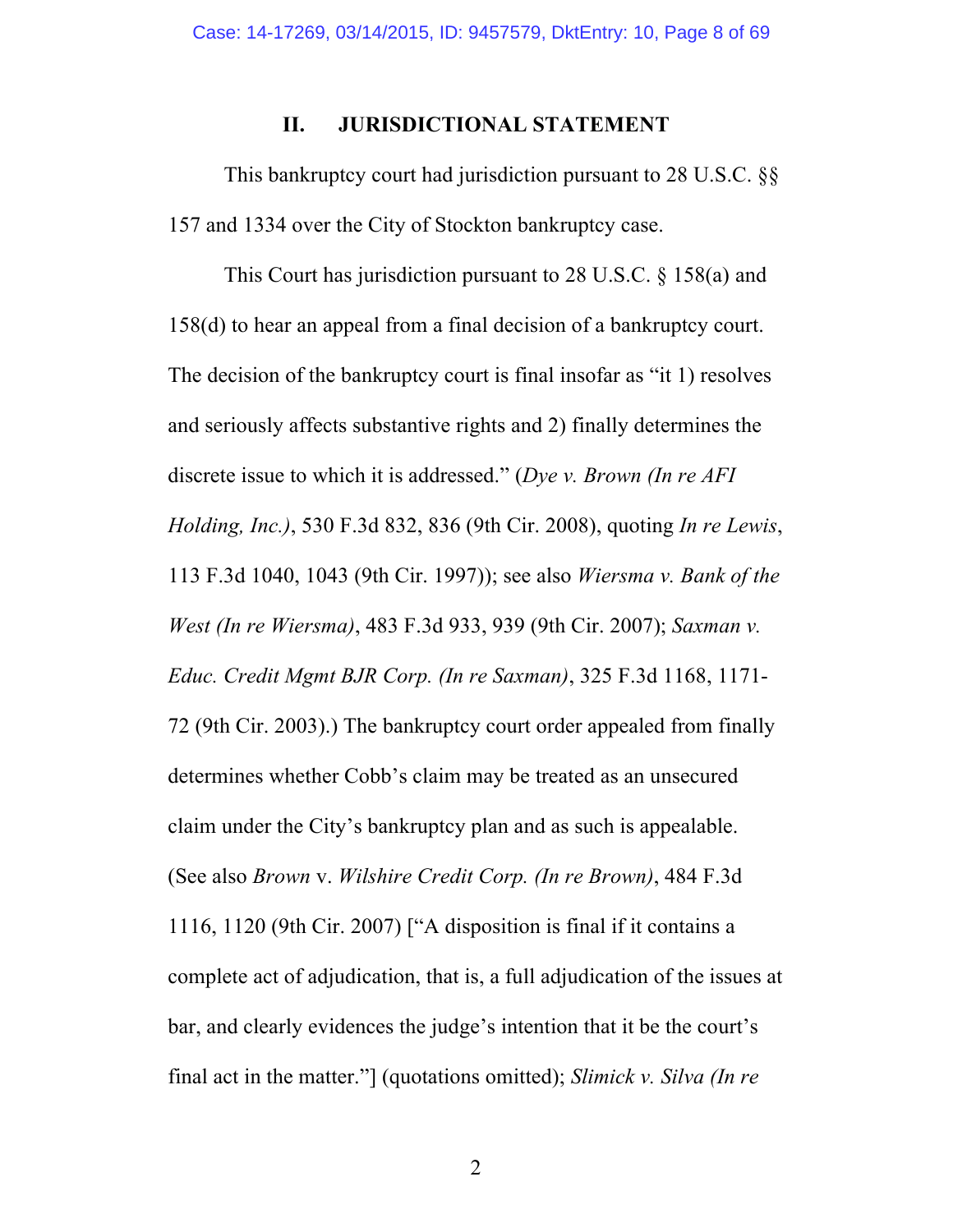*Slimick)*, 928 F.2d 304, 307 fn.1 (9th Cir. 1990) ["[I]n bankruptcy, a complete act of adjudication need not end the entire case, but need only end any of the interim disputes from which appeal would lie."]).

With respect to the timeliness of the appeal, the bankruptcy order at issue was dated May 7, 2014 and filed May 8, 2014 (E.R., Vol. 1, pp. 1-2), and appellant's notice of appeal was filed May 21, 2014 (E.R., Vol. 2, pp. 14-15), within the fourteen days prescribed by rule 8002(a) of the Federal Rules of Bankruptcy Procedure and 28 U.S.C. § 158(c)(2).

On June 3, 2014, pursuant to 28 U.S.C. § 158(d) and Federal Rule of Bankruptcy Procedure 8006(f), Cobb and the City of Stockton, constituting a majority (all) of the appellants and appellees regarding the issue raised by and decided adversely against Cobb, jointly certified to the bankruptcy court that a circumstance specified in 28 U.S.C  $\S$  158(d)(2)(A)(i) – (iii) existed, namely that, the "the judgment, order, or decree involve[d] a question of law as to which there is no controlling decision of the court of appeals for the circuit or of the Supreme Court of the United States."

On July 15, 2014, after the appeal was docketed with the United States District Court for the Eastern District of California, Cobb and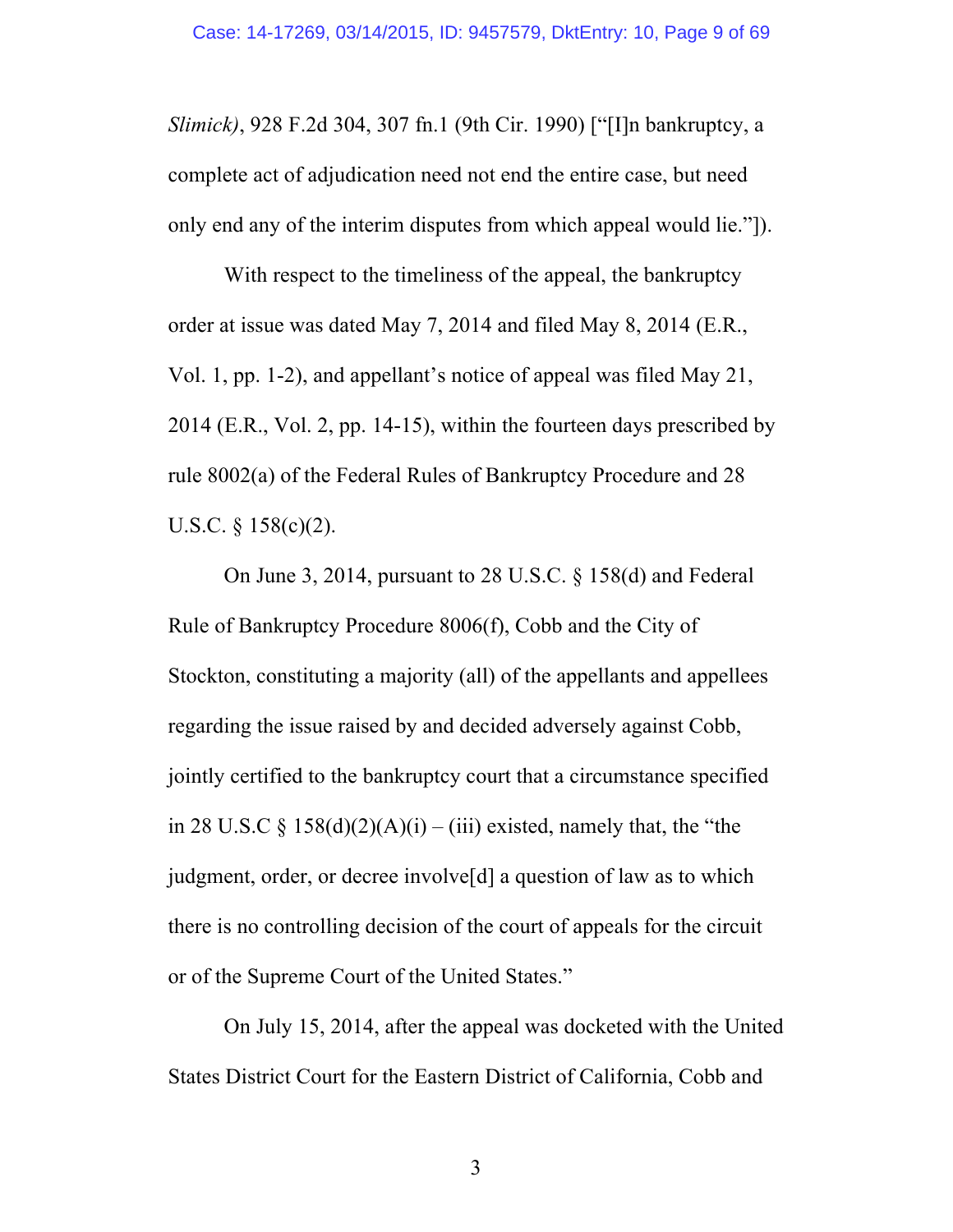the City of Stockton, continuing to constitute a majority (all) of the appellants and appellees regarding the issue raised by and decided adversely against Cobb, renewed the joint certification before the district court that a circumstance specified in 28 U.S.C §  $158(d)(2)(A)(i) - (iii)$  existed, namely that, the "the judgment, order, or decree involve[d] a question of law as to which there is no controlling decision of the court of appeals for the circuit or of the Supreme Court of the United States."

By order dated August 6, 2014, and filed August 7, 2014, the district court certified this appeal to this Court.

Upon petition of Cobb for permission to appeal, this Court accepted the direct appeal of the bankruptcy court's order on November 14, 2014.

#### **III. STATEMENT OF THE ISSUES FOR REVIEW**

1. Does the Fifth Amendment's mandate that any governmental taking of private property be subject to the payment of just compensation endure a municipality's chapter 9 bankruptcy plan of adjustment treating an inverse condemnation claimant as an unsecured creditor to be paid ratably with all unsecured creditors?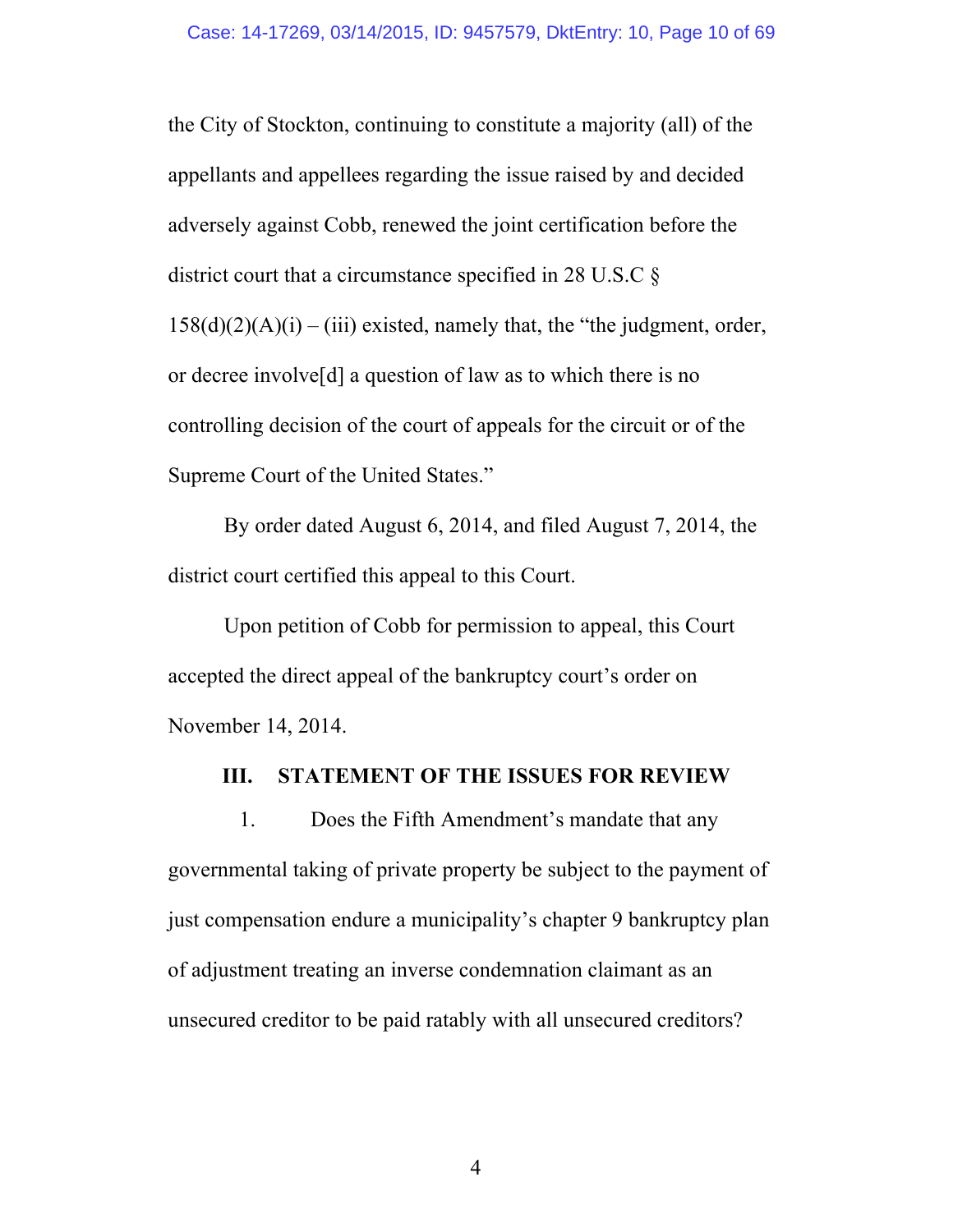2. Does the bankruptcy court's sanctioning of the treatment of Cobb's claim as an unsecured creditor claim subject to only a cents-on-the-dollar distribution and discharge require reversal?

#### **IV. CONSTITUTIONAL PROVISIONS AND STATUTES**

The relevant constitutional provisions and statutes are set forth in Appellants' Statutory Addendum herewith bound to the brief at the end.

#### **V. STATEMENT OF THE CASE**

Cobb's objection to the plan was submitted entirely on an agreed factual stipulation to which were attached relevant documents. Rather than set forth the factual background in a selective method, Cobb includes it below:

Andrew C. Cobb, the father of Creditor Michael A. Cobb, was the owner of a parcel of land located at 4218 Pock Lane in Stockton, California, San Joaquin County Assessor's Parcel Number 179-180- 07 (the "Parcel"). (Excerpts of Record ("E.R."), Vol. 2, p. 17,  $\P$ 1.)

On August 10, 1998, the Stockton City Council issued Resolution No. 98-0353 determining that the public necessity required the condemnation of a strip of land across the Parcel for purposes of building a public road. (E.R., Vol. 2, p. 17, ¶ 2; pp. 24-30.)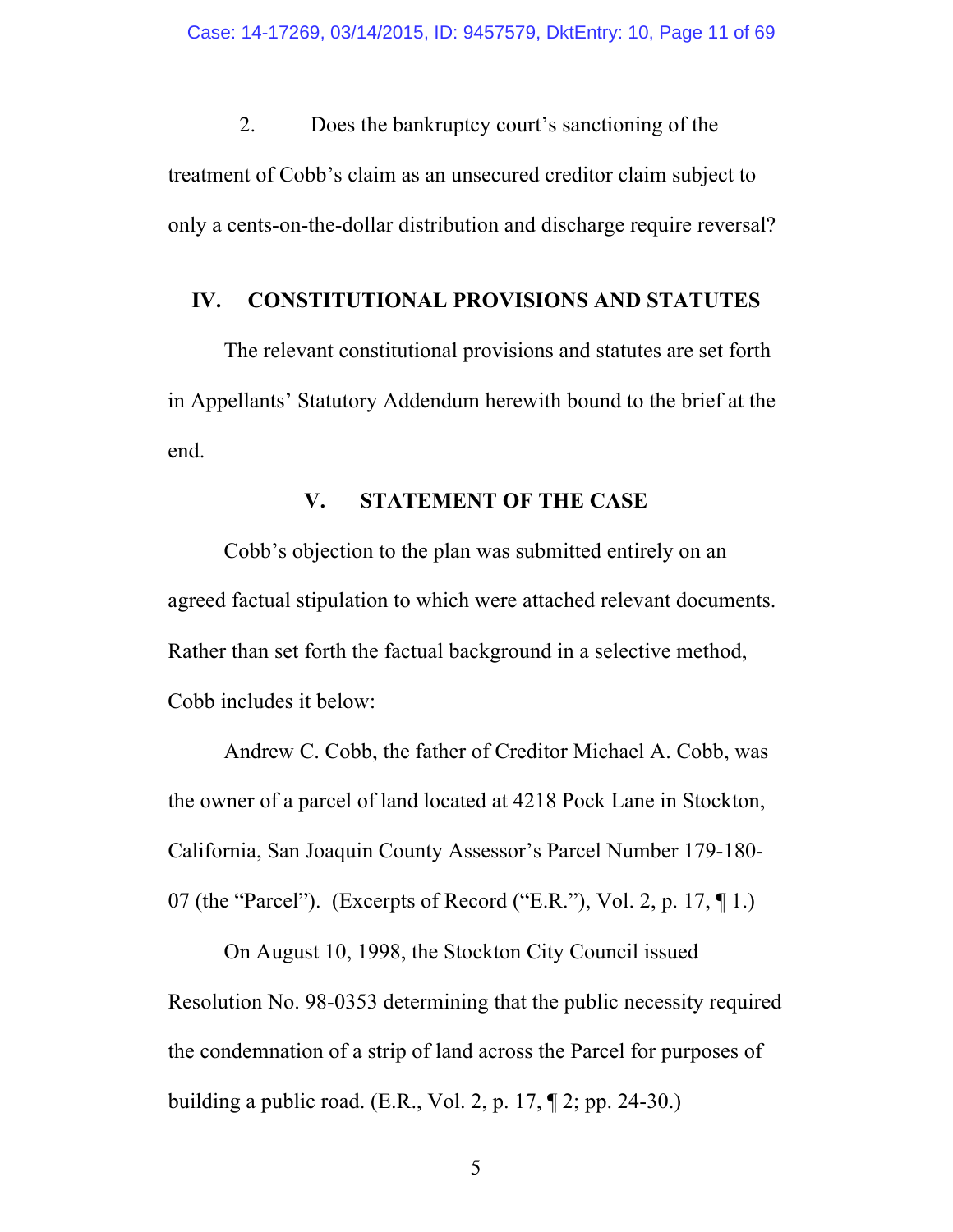In conformance with the procedures set forth in California Civil Procedure Code § 1255.010, the City had an expert appraiser conduct an appraisal of the strip of land for purposes of determining the amount of compensation believed to be just, and produce a summary of the basis for the appraisal. The appraisal valued the land at \$90,200.00. On October 23, 1998, consistent with § 1255.010, the City deposited that amount with the State Treasury Condemnation Fund. (E.R., Vol. 2, p.17, ¶ 3; pp. 32-33.)

On October 23, 1998, the City initiated eminent domain proceedings in the Superior Court of California, County of San Joaquin (the "Eminent Domain Action") to condemn a permanent easement over the strip of land. (E.R., Vol. 2, p. 17, ¶ 4; pp. 35-39.)

On December 1, 1998, the Superior Court issued an Order for Prejudgment Possession -- Action in Eminent Domain in favor of the City. That order found that the City "has made a deposit of the probable just compensation and filed a Summary of the Basis for Appraisal Opinion, both of which meet the requirements of Code of Civil Procedure section 1255.010." (E.R., Vol. 2, p. 17, ¶ 5; pp. 41- 42.)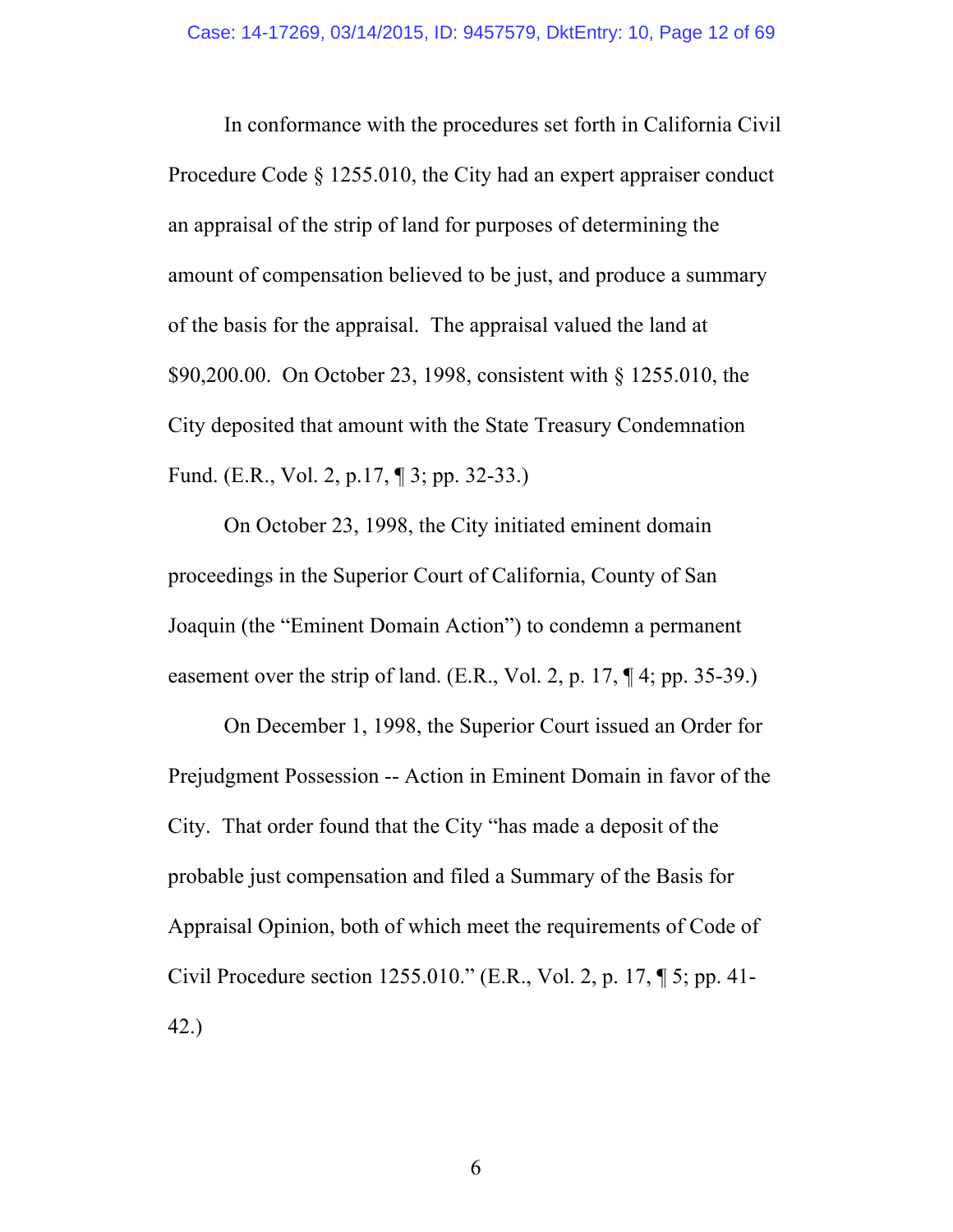On October 17, 2000, the Stockton City Council issued Resolution No. 00-0505 recognizing that the planned road over the Parcel had been completed and accepting that improvement. (E.R., Vol. 2, pp. 17-18, ¶ 6; pp. 44-45.)

In November 2000, Michael A. Cobb, owner of the Parcel by operation of state probate and trust succession following the death of Andrew C. Cobb, withdrew the City's deposit of probable just compensation in the amount of \$90,200.00, subject and pursuant to California Civil Procedure Code § 1255.260. (E.R., Vol. 2, p. 18 ¶ 7.)

On July 2, 2007, Michael A. Cobb deposited with the California State Treasurer Condemnation Deposits Fund the sum of \$90,200.00. On October 24, 2007, the California State Treasurer returned that amount to Michael A. Cobb. On December 6, 2007, Michael A. Cobb tendered the sum of \$90,200.00 by way of a cashier's check to the attorneys for the City of Stockton. On December 10, 2007, the City of Stockton returned the tendered check. On May 15, 2008, the attorneys for Michael A. Cobb advised the attorneys for the City of Stockton that Michael A. Cobb had deposited the sum into an interestbearing trust account. On May 21, 2008, the attorneys for the City of Stockton indicated that the City of Stockton had no interest in the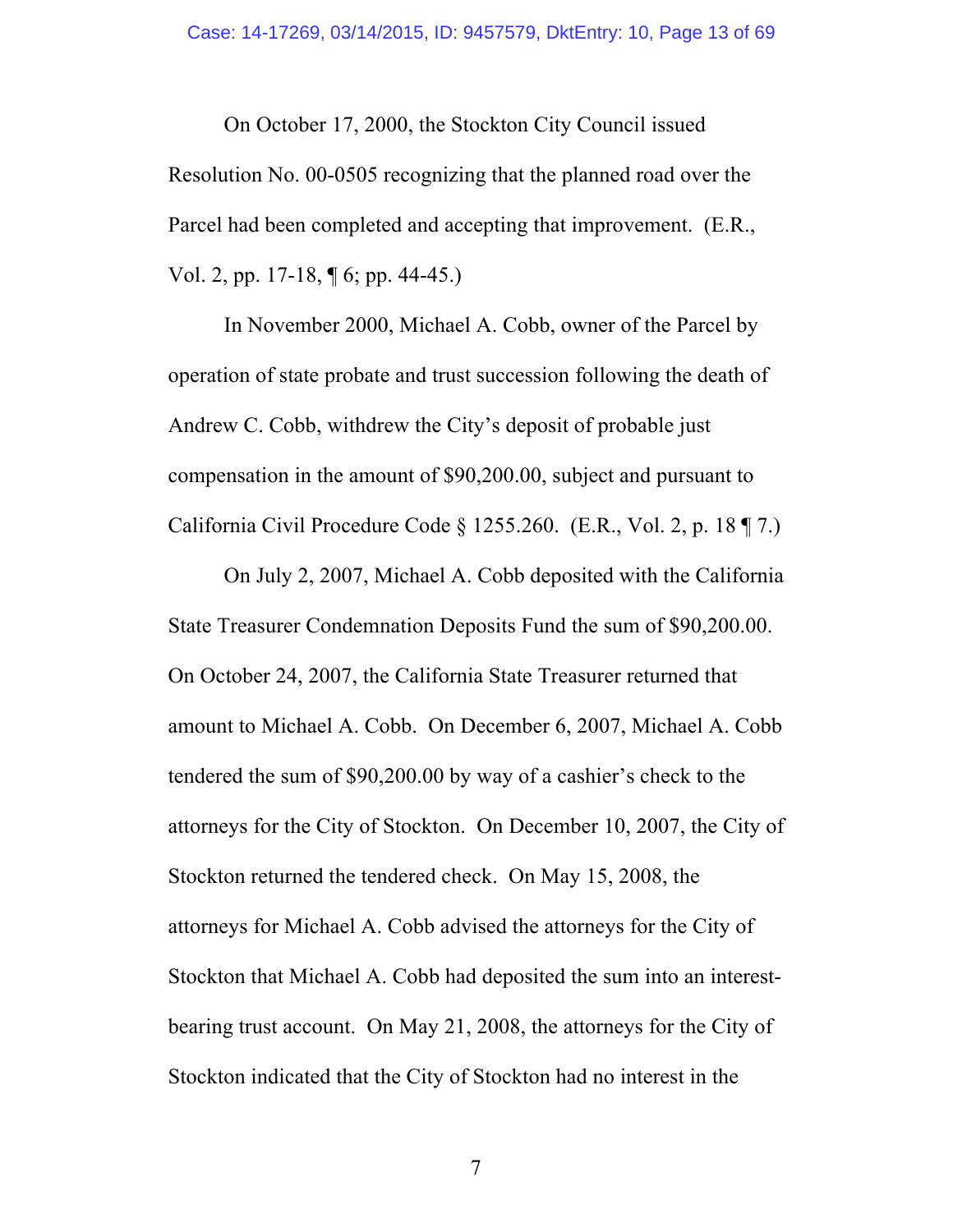amount. (E.R., Vol. 2, p. 18, ¶ 8; pp. 47-56.)

On October 9, 2007, the Superior Court in the Eminent Domain Action dismissed that action because it had not been brought to trial within five years of its commencement. (E.R., Vol. 2, p. 18, ¶ 9; pp. 58-59.)

On March 14, 2008, Michael A. Cobb initiated an action in the Superior Court of the State of California, County of San Joaquin (the "Inverse Condemnation Action"), seeking relief pursuant to a claim of inverse condemnation. (E.R., Vol. 2, p. 18, ¶ 10; pp. 61-65.)

On July 11, 2008, Cobb filed his First Amended Complaint in the Inverse Condemnation Action, again seeking relief based only upon a claim of inverse condemnation. (E.R., Vol. 2, p. 18, ¶ 11; pp. 67-98.)

The City demurred to Cobb's First Amended Complaint. On September 11, 2008, the Superior Court sustained the City's demurrer on the ground that the inverse condemnation claim was time-barred. (E.R., Vol. 2, p. 19, ¶ 12; pp.100-102.)

On September 11, 2008, Cobb filed his Second Amended Complaint in the Inverse Condemnation Action, adding claims to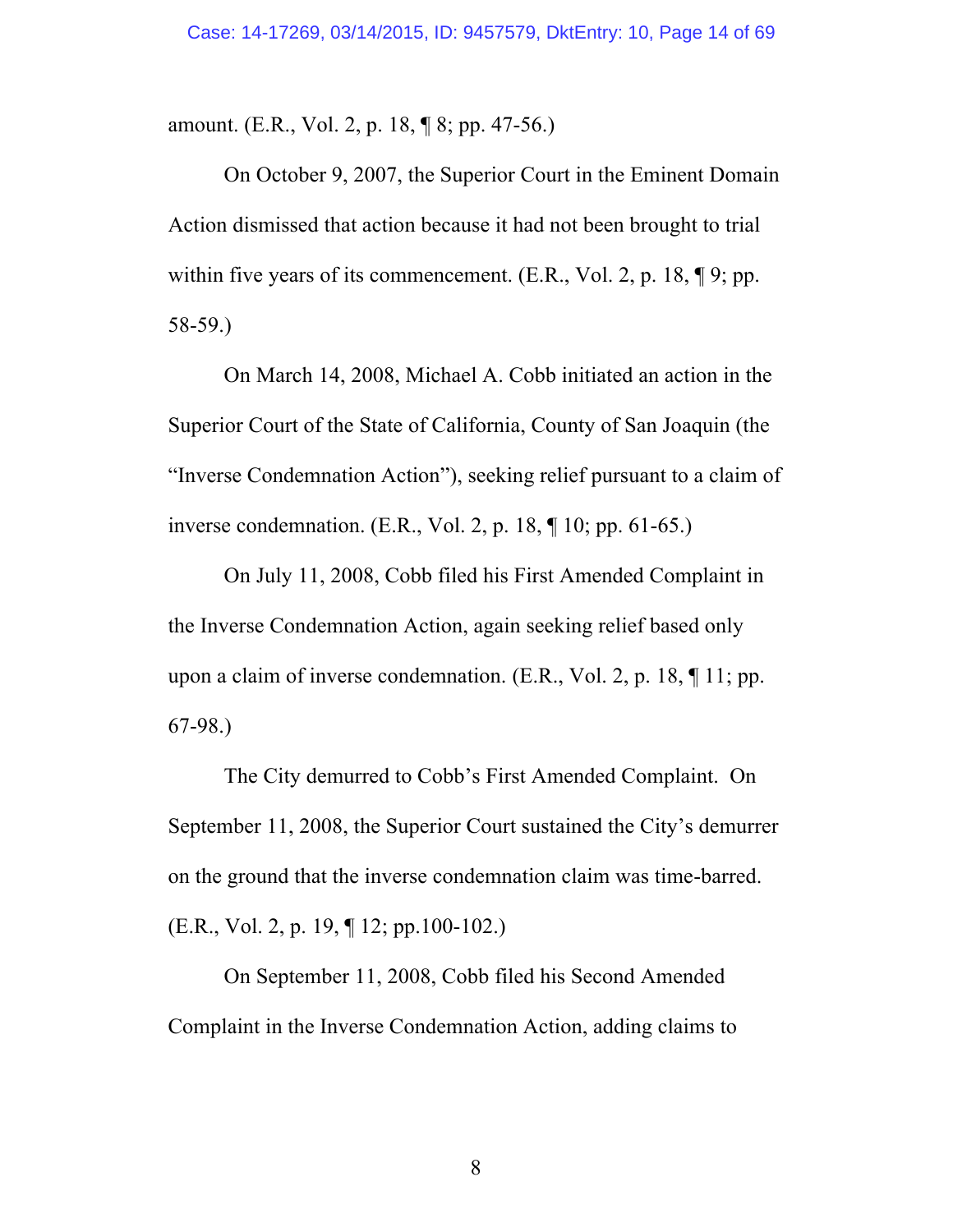quiet title, declaratory relief, and ejectment. (E.R., Vol. 2, p. 19, ¶ 13; pp. 104-115.)

The City demurred to Cobb's Second Amended Complaint. On November 24, 2008, the Superior Court sustained the City's demurrer as to all claims. The Superior Court concluded, *inter alia*, that the inverse condemnation claim was barred by the statute of limitations, and that the quiet title and ejectment claims were barred by the doctrine of intervening public use. The Superior Court granted Cobb leave to amend his complaint with respect to all but his inverse condemnation claim. (E.R., Vol. 2, p. 19, ¶ 14; pp. 117-120.)

On December 23, 2008, Cobb filed his Third Amended Complaint advancing claims of quiet title, ejectment, trespass, and declaratory relief. (E.R., Vol. 2, p. 19, ¶ 15; pp. 122-195.)

The City demurred to Cobb's Third Amended Complaint. On April 3, 2009, the Superior Court sustained the City's demurrer as to all claims. It found, *inter alia*, that Cobb's quiet title, ejectment, and trespass claims were barred by the doctrine of intervening public use. The Superior Court dismissed the action without leave to amend. (E.R., Vol. 2, p. 19, ¶ 16; pp. 197-199.)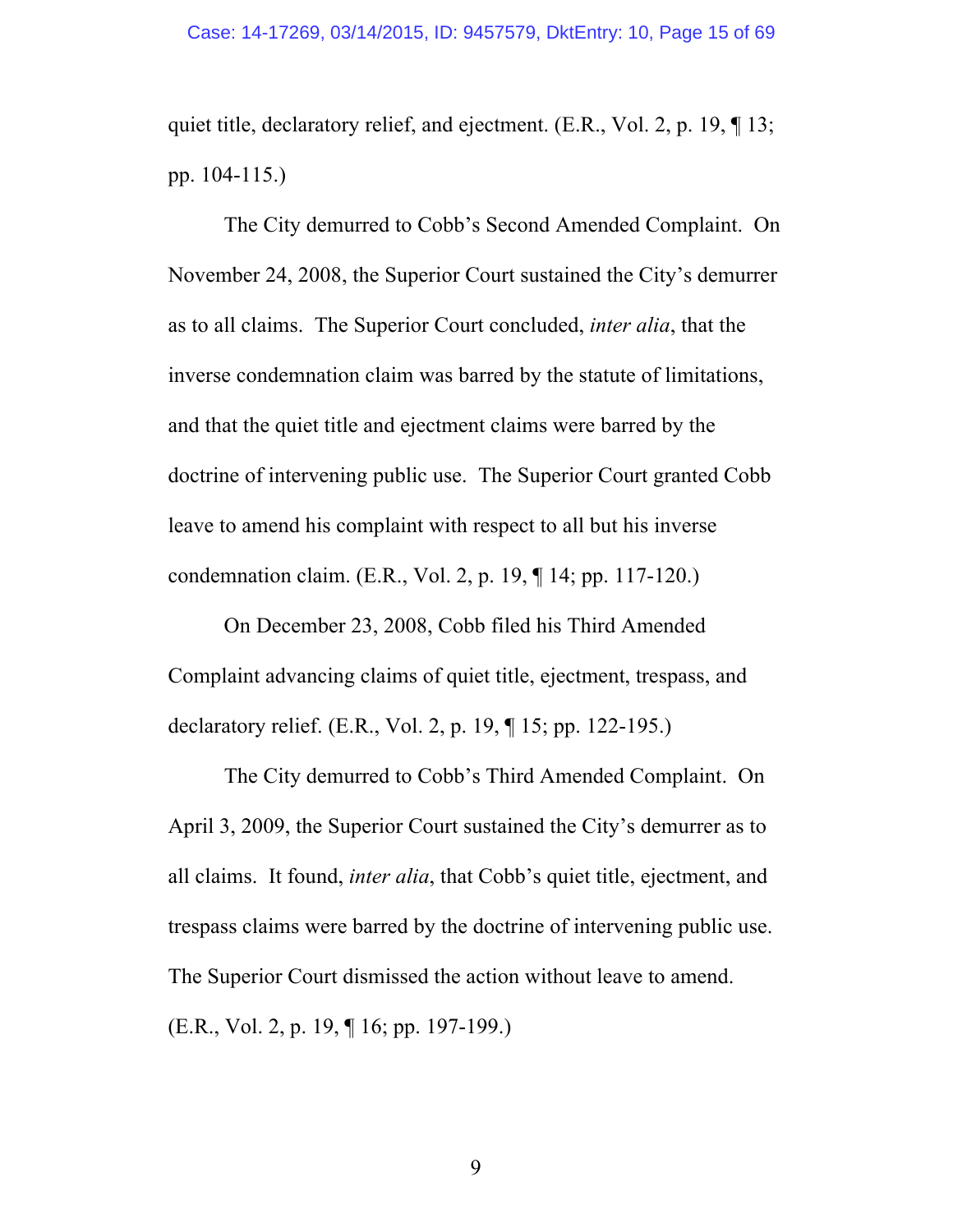On June 15, 2009, Cobb appealed the Superior Court's dismissal of the Inverse Condemnation Action to the California Court of Appeal, Third District. In his briefing, he challenged the dismissal of only his inverse condemnation claim on statute of limitation grounds. Cobb did not appeal the dismissal of the quiet title, ejectment, trespass, or declaratory relief claims. (E.R., Vol. 2, pp. 19-  $20, \P 17.$ 

On January 26, 2011, the Court of Appeal reversed the Superior Court's decision with respect to Cobb's inverse condemnation claim, finding that it is not barred by the statute of limitations. The Court of Appeal stated in its written decision that "plaintiff's only challenge is to dismissal of the inverse condemnation claim." (E.R., Vol. 2, p. 20, ¶ 18; pp. 201-214.)

On June 28, 2012, the City petitioned for bankruptcy under chapter 9. (E.R., Vol. 2, p. 20, ¶ 19.)

On August 16, 2013, Cobb filed a Proof of Claim in the chapter 9 case. Cobb listed the total amount of his claim as \$4,200,997.26, consisting of \$1,540,000.00 as the principal of his claim;

\$2,282,997.26 as interest on the principal of his claim; \$350,000.00 as attorney's fees and litigation expenses; \$13,000.00 as costs of suit;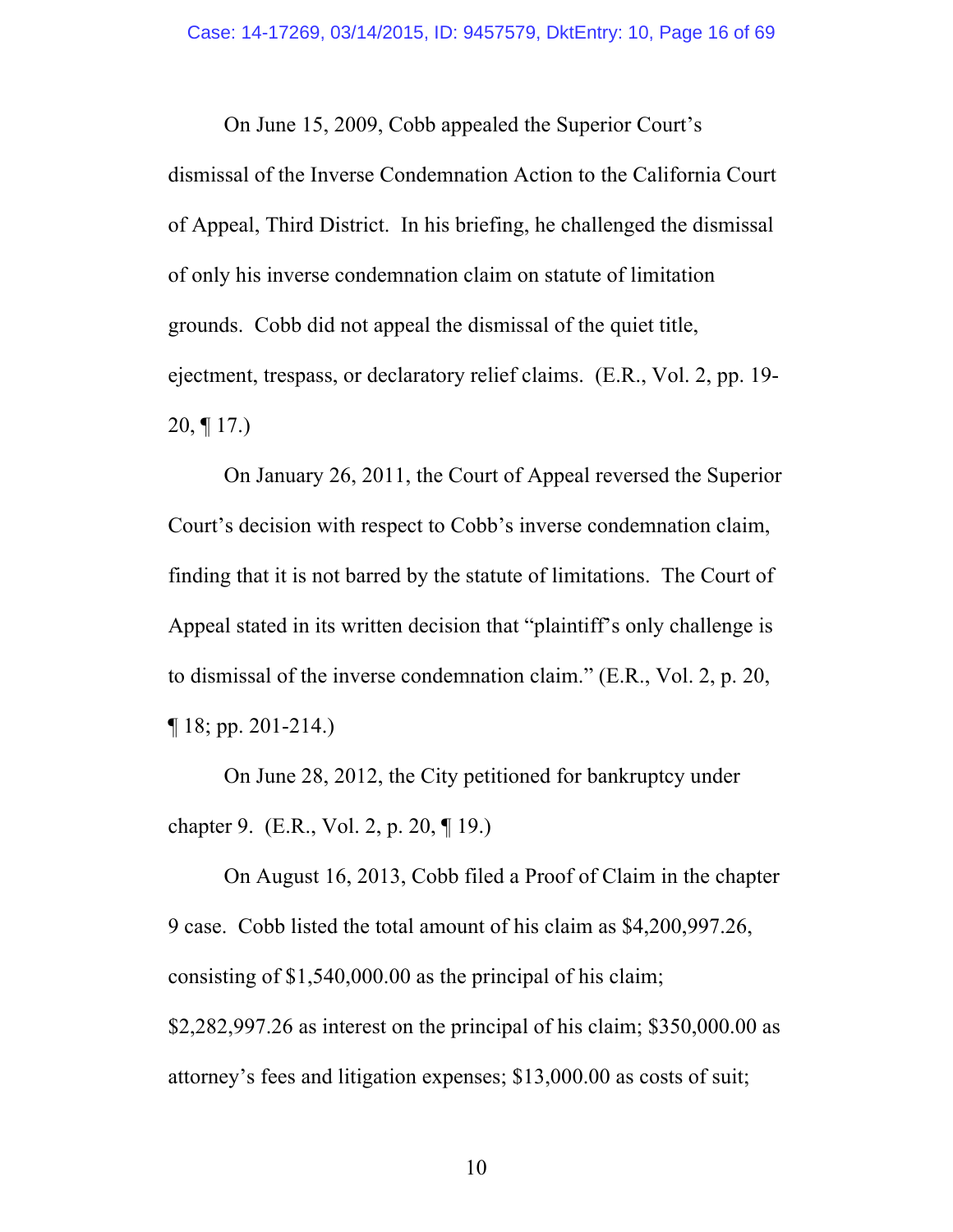and \$15,000.00 as real estate taxes, maintenance costs, and insurance costs. Cobb did not indicate on his Proof of Claim that the claim was secured or that the claim was entitled to priority under 11 U.S.C. § 507(a). Attached hereto as Exhibit P is Cobb's Proof of Claim. (E.R., Vol. 2, p. 20, ¶ 20; pp. 216-230.)

On November 15, 2013, the City filed the First Amended Plan for the Adjustment of Debts of City of Stockton, California. The City designated 19 classes of claims. Cobb's claim was included in Class 12 as a General Unsecured Claim. (E.R., Vol. 2, p. 20, ¶ 21; Vol. 3, pp. 42-108.)

On February 3, 2014, the City filed its Memorandum of Law in Support of Confirmation of the First Amended Plan. (E.R., Vol. 2, p.  $20, \P 22.$ 

On February 11, 2014, Cobb filed the Objection of Creditor Michael A. Cobb to Plan and Confirmation Thereof. (E.R., Vol. 2, p. 20, ¶ 23; Vol. 3, pp. 1-41.)

After further briefing by the parties, and the submission of the foregoing facts under a stipulation, on May 7, 2014, the bankruptcy court overruled Cobb's objection, in both oral and written form.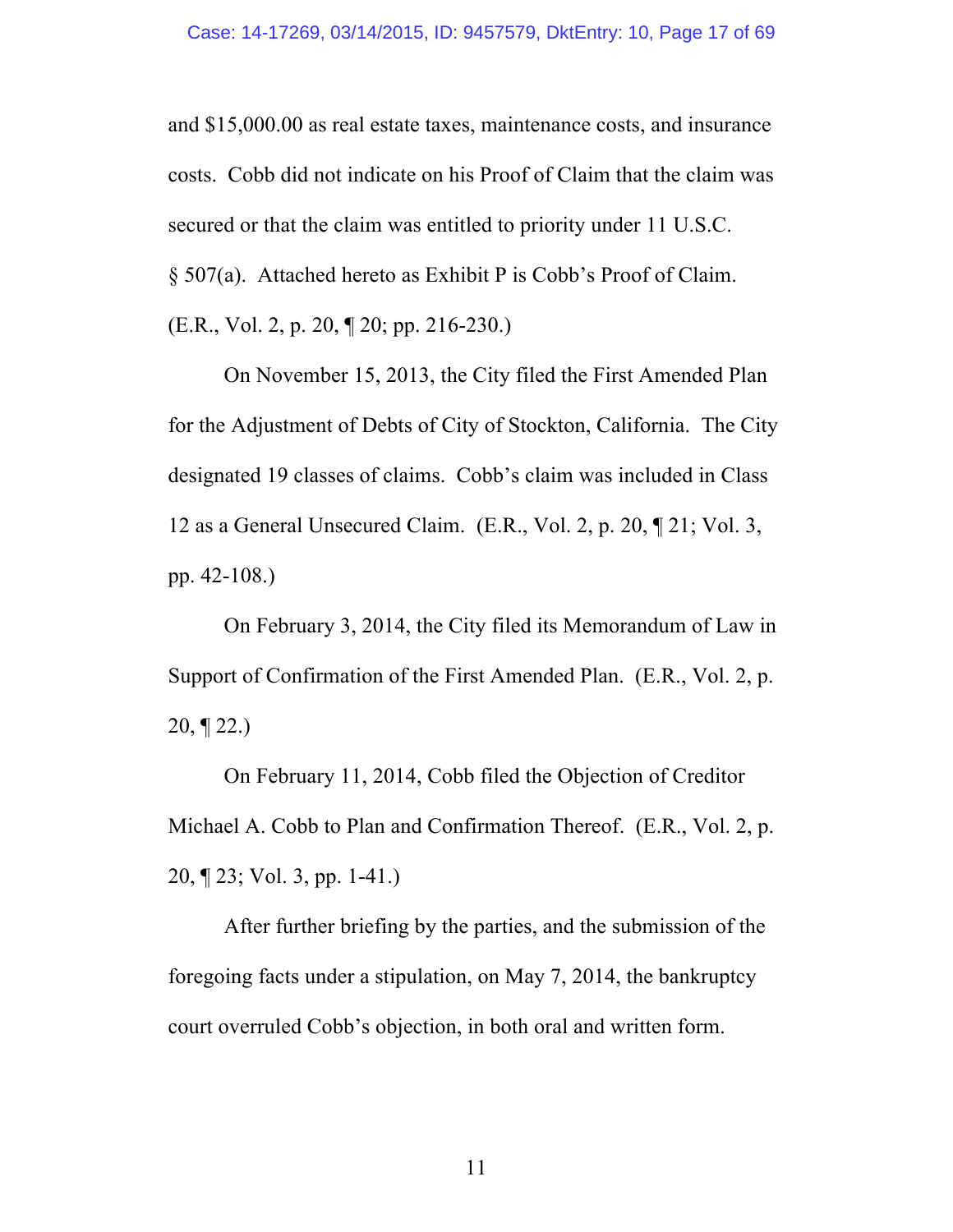(E.R., Vol. 1, pp. 3-32; pp. 1-2.) This appeal followed. (E.R. Vol. 2, p. 14-15.)

#### **VI. SUMMARY OF ARGUMENT**

The City initiated ordinary eminent domain proceedings against Cobb to acquire portions of his property so as to construct a public road. In order to obtain possession prior to judgment, the City deposited \$90,200 as "probable compensation" for the taking, which Cobb withdrew, all as permitted the California Eminent Domain Law. The City failed to diligently prosecute the eminent domain case, and it was dismissed under California's mandatory dismissal statutes requiring civil actions to be brought to trial within a certain time period.

Cobb thereafter initiated an action for inverse condemnation against the City, alleging among other things, that the City had taken his property and not paid just compensation for it as constitutionally required. While the inverse condemnation case was pending, the City filed for bankruptcy relief under Chapter 9 of Title 11.

In its bankruptcy plan of adjustment of its debts, the City proposed to treat Cobb's claim as "unsecured' and no differently than all other unsecured creditors that the City has, to be paid a fractional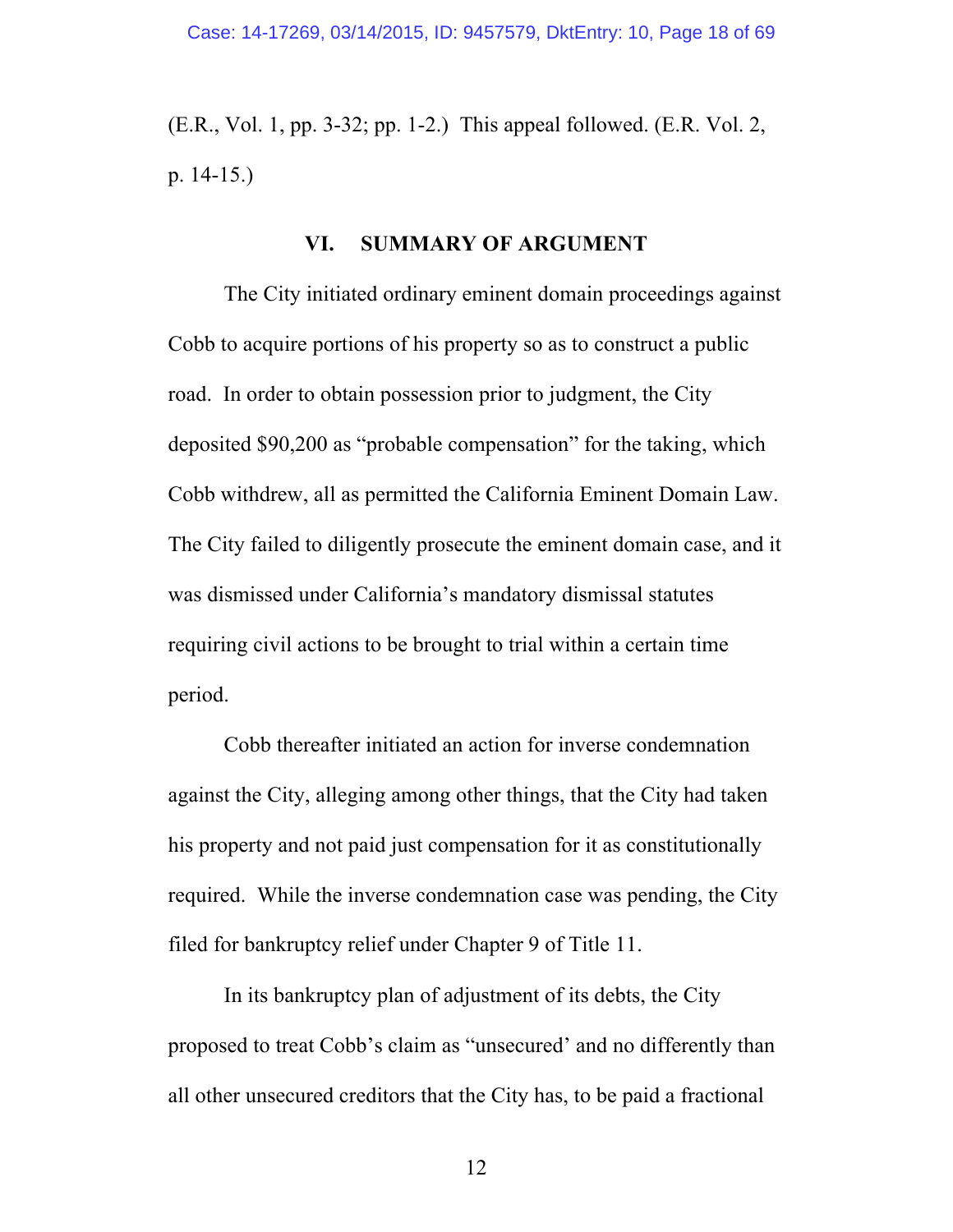portion of their allowed claims and any of their further rights against the City discharged and enjoined.

Cobb contends that the Fifth Amendment mandates the City to pay just compensation for the taking of his property interests for public purposes, regardless of how federal bankruptcy might otherwise treat ordinary creditors not having constitutional claims. The bankruptcy court's contrary ruling that Cobb's claim is unsecured and subject to reduction and a ratable distribution disregards the Fifth Amendment's mandate and must be reversed.

#### **VII. ARGUMENT**

#### **A. Standard of Review**

When reviewing an order, judgment or decree on appeal from the bankruptcy court, the appellate court reviews the bankruptcy court's legal determinations *de novo,* its factual findings for clear error and its exercise of discretion for abuse thereof. (See *In re United Healthcare Systems Inc.,* 396 F.3d 247, 249 (3d Cir. 2005).)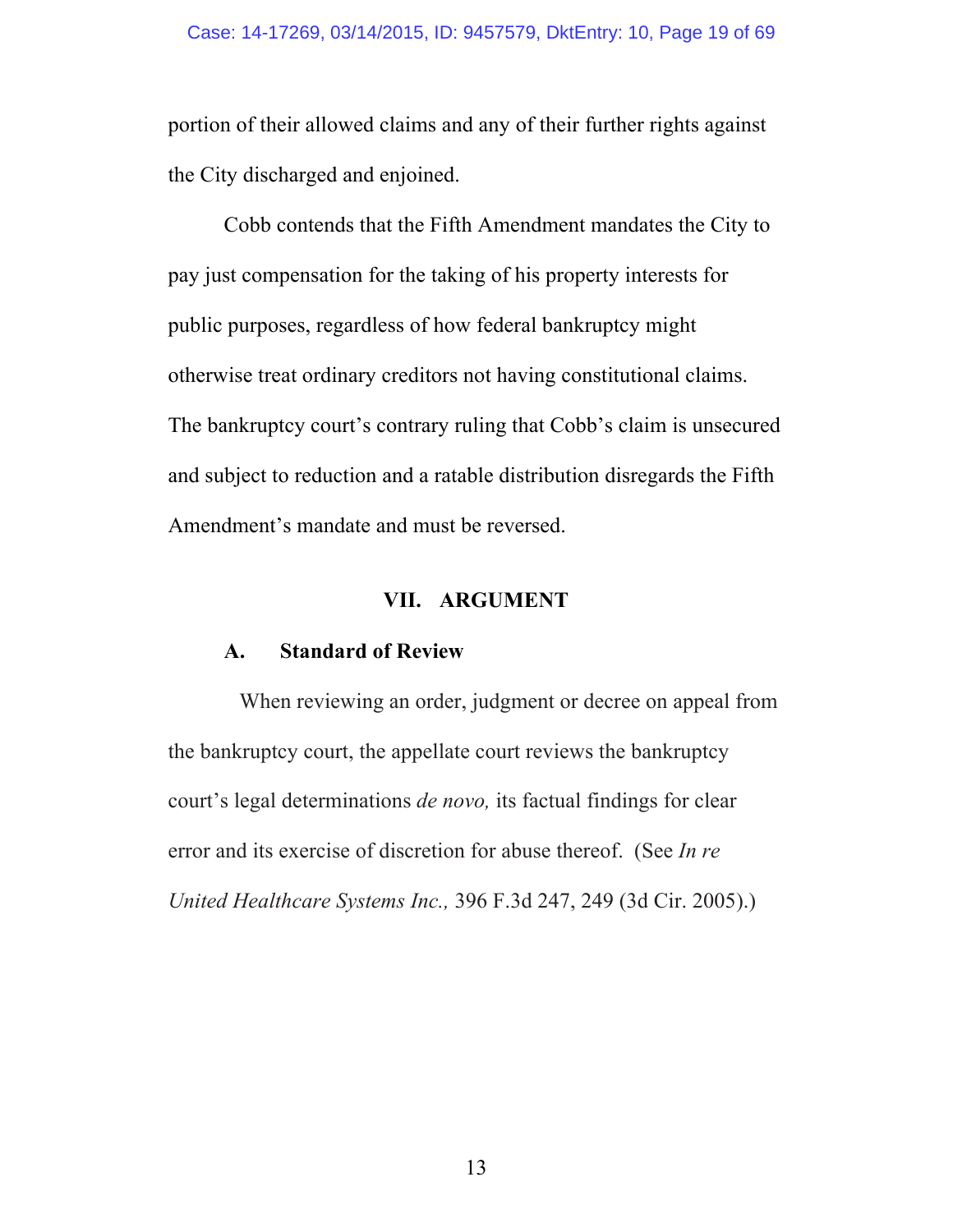# **B. The Nature of Eminent Domain and the Fifth Amendment's Mandate of Payment of Just Compensation as a Condition to Governmental Taking of Private Property for Public Use**

In 1998, the City condemned a road across Cobb's property.

Ever since that time, except for a brief period between the dismissal of the City's eminent domain action and Cobb's filing of an inverse condemnation action, there has been pending in the superior court of the county in which the City is located a civil action to ascertain the just compensation to which Cobb is entitled for the taking of his property. Interrupted by the City's bankruptcy filing and now confirmed treatment of Cobb's just compensation claim as unsecured and dischargeable upon payment of a fractional portion of just compensation, the determination of, and payment of, just compensation will cease. As will be argued, this treatment violated the constitutional rights of the landowner Cobb.

#### **i. Takings Require Compensation**

In this case, the City initiated eminent domain to make way for a road to serve the area. Proceeding under the state condemnation laws, the City obtained possession after depositing "probable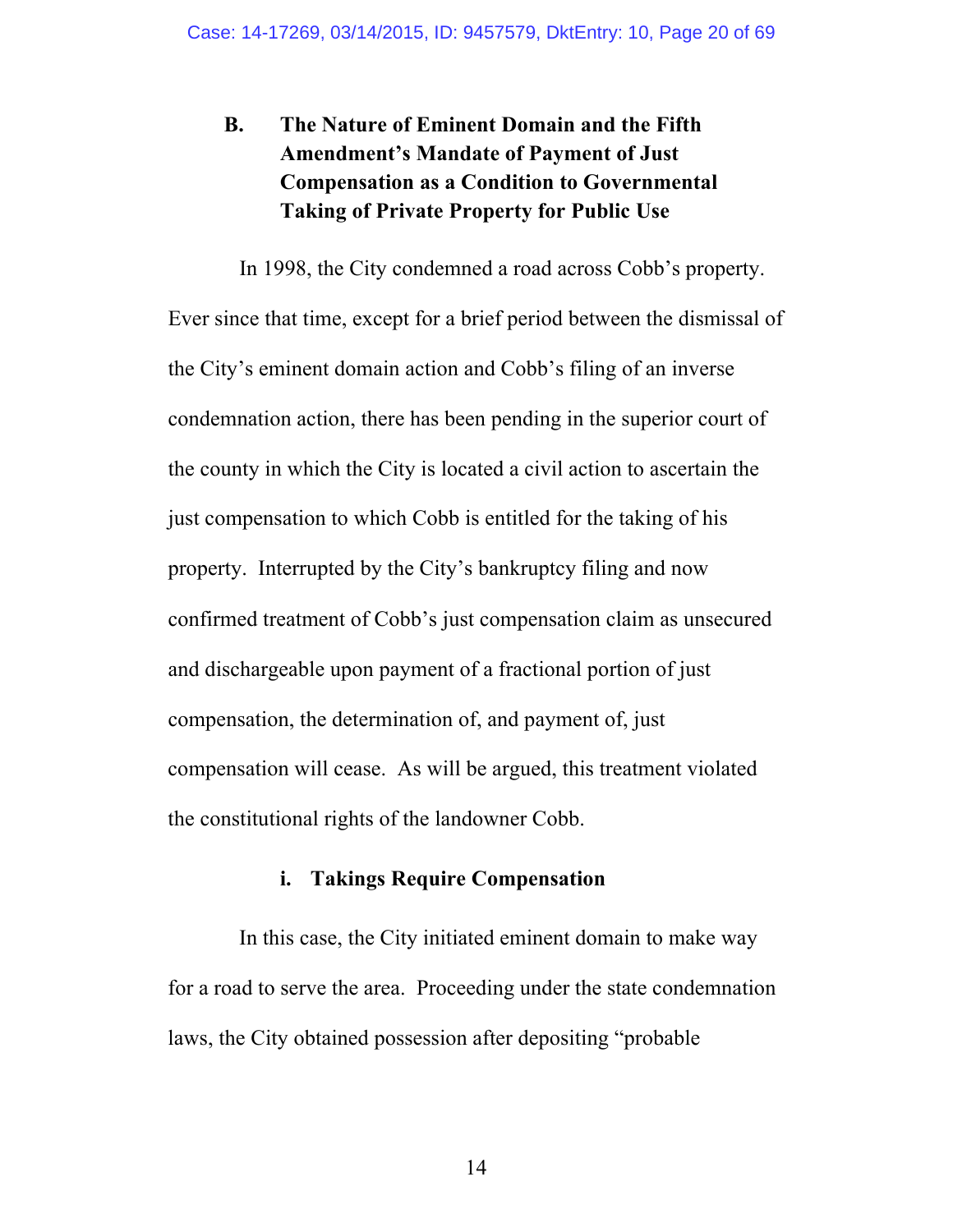compensation" and building a road, then dedicated to the City by act of its city council.

As a property owner whose land was involuntarily taken by a city, Cobb was, and is, constitutionally entitled to the payment of "just compensation," a not-precisely defined term subject to a great body of law as to its scope. (See, e.g., *Kimball Laundry Co.* v. *United States*, 338 U.S. 1, 6-8 (1949) ["The value compensable under the Fifth Amendment, therefore, is only that value which is capable of transfer from owner to owner and thus of exchange for some equivalent. Its measure is the amount of that equivalent."]; see also *United States* v. *Commodities Trading Corp.*, 339 U.S. 121, 123 (1950); *United States*  v. *Cors*, 337 U.S. 325, 332 (1949) ["The Court in its construction of the constitutional provision has been careful not to reduce the concept of 'just compensation' to a formula."].) . Under the California Eminent Domain Law, the award of compensation is statutorily mandated and defined as "the fair market value of the property taken," being "the highest price on the date of valuation that would be agreed to by a seller, being willing to sell but under no particular or urgent necessity for so doing, nor obliged to sell, and a buyer, being ready, willing, and able to buy but under no particular necessity for so doing,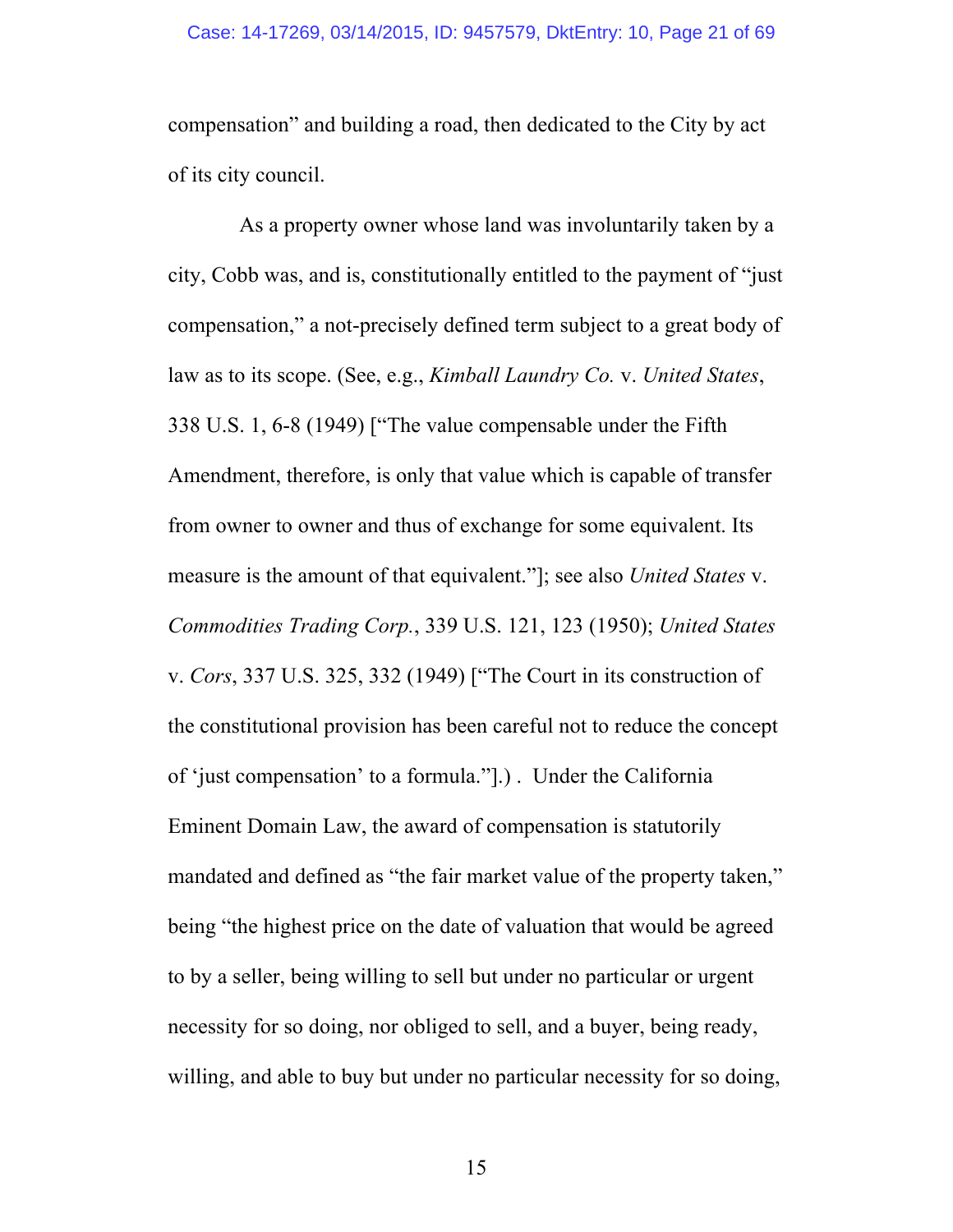each dealing with the other with full knowledge of all the uses and purposes for which the property is reasonably adaptable and available." (Cal. Code Civ. Proc., §§ 1263.310, 1263.320.)

The just compensation requirement is found in both the federal and state constitutions. The Fifth Amendment provides in pertinent part: "[N]or shall private property be taken for public use, without just compensation." Its terms are applicable to the states by reason of the Due Process Clause of the Fourteenth Amendment (see *Dolan* v. *City of Tigard*, 512 U.S. 374, 383-384 (1994)) and requires that the exercise of the power of eminent domain be only for a public use, and the owner of property taken compensated for his loss (see *Chicago, Burlington & Quincy R.R. Co.* v*. City of Chicago*, 166 U.S. 226, 241 (1897) ["[A] judgment of a state court, even if it be authorized by statute, whereby private property is taken for the state or under its direction for public use, without compensation made or secured to the owner, is, upon principle and authority, wanting in the due process of law required by the fourteenth amendment."]; see also *Loretto* v. *Teleprompter Manhattan CATV Corp.*, 458 U.S. 419, 426 (1982) [whenever the government authorizes a physical occupation, the Takings Clause generally requires compensation]).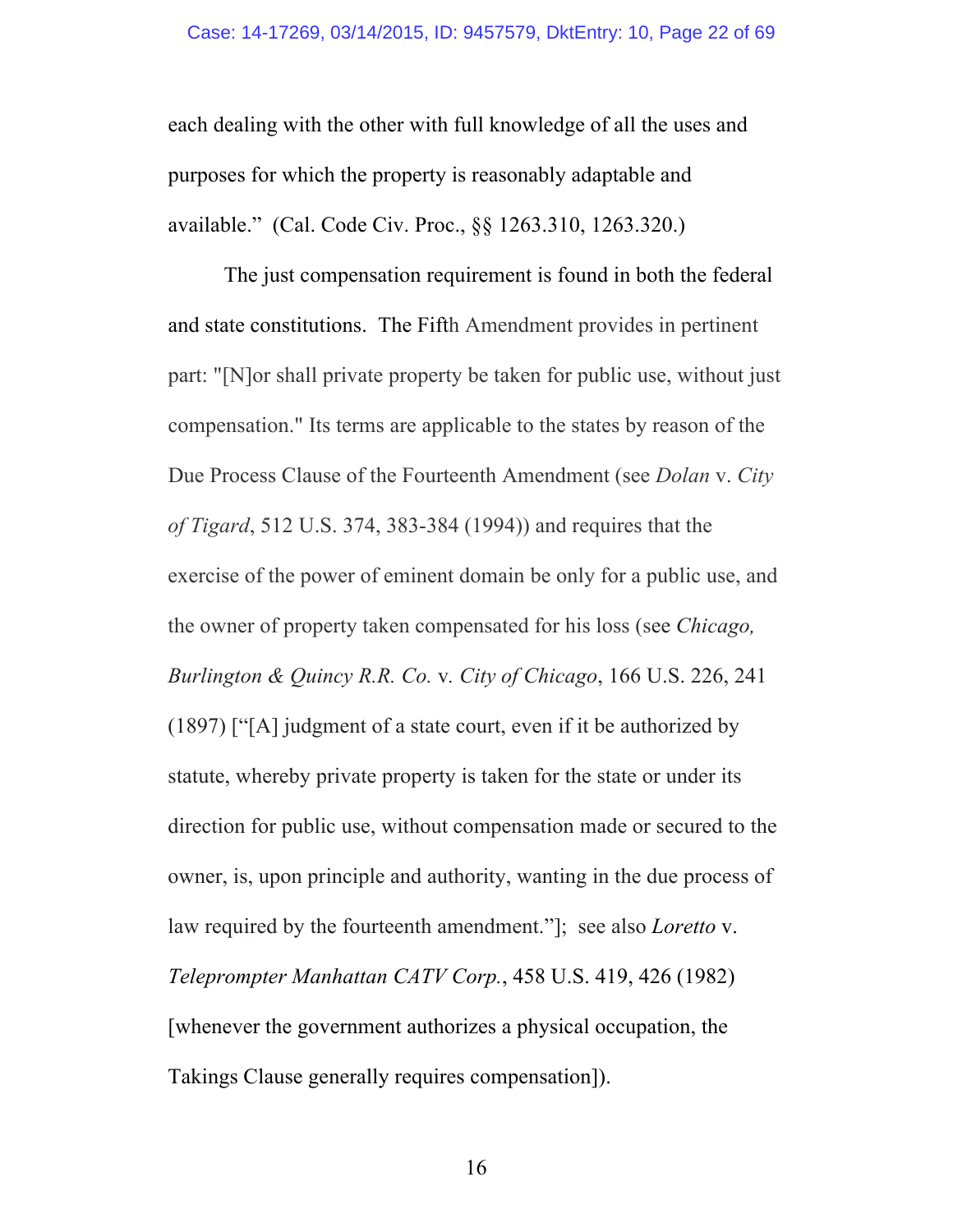The California Constitution, at Article I, section 19, provides: "Private property may be taken or damaged for a public use . . . only when just compensation . . . has first been paid to . . . the owner." This provision has been said to have even broader terms than the Fifth Amendment requirement (*Varjabedian* v. *City of Madera*, 20 Cal.3d 285, 298 (1977)), but for the most part has been noted to have overlapping reach (*City of Los Angeles* v. *Tilem*, 142 Cal.App.3d 694, 701-702 (1983).) The constitutional guarantee is self-enforcing and as such is neither dependent on legislative implementation, nor subject to legislative impairment. (*Rose* v. *State of California*, 19 Cal.2d 713, 721-723 (1942).)

A condemning governmental body has its choice of initiating eminent domain proceedings or just physically taking private property for public purposes without necessarily having to bring suit. In effect, it is permissible for the government to simply seize private property without prior process and say to the displaced owner "sue me." (*Stringer* v. *United States*, 471 F.2d 381, 384, fn. 10 (5th Cir. 1973) (accepting that the government may high-handedly just seize private property and require the affected landowner to bring suit for the loss), quoting *United States* v. *Herrero*, 416 F.2d 945, 947 (9th Cir. 1969).)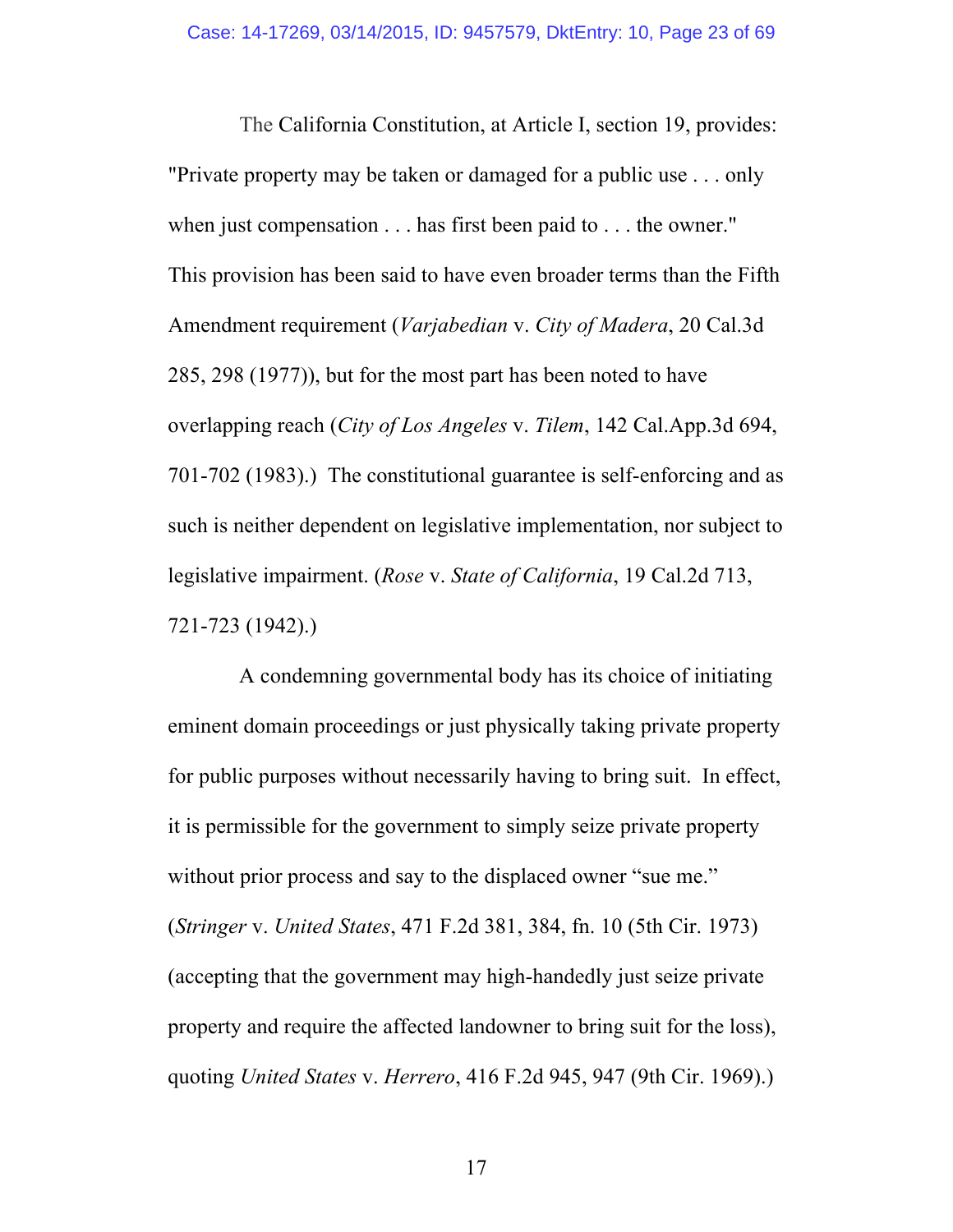In the usual case (as here), where the government does proceed by an eminent domain action, under both federal and state condemnation principles, the governmental body may seize private property and its owners displaced before compensation is finally determined — a process known in eminent domain litigation as a "quick take." (See 40 U.S.C. § 3114; Cal. Code Civ. Proc., § 1255.410(a).)

Where the government does not proceed by eminent domain, or as here does not complete the action, the affected landowner may bring an action in inverse condemnation, which is a direct action against the governmental body for the taking and which seeks to compel compensation as if formal condemnation proceedings had been brought. (See *San Diego Gas & Electric Co. v. City of San Diego*, 450 U.S. 621, 638 fn.2 (1981) (Justice Brennan dissenting); *United States v. Clarke*, 445 U.S. 253, 257 (1980); *Agins v. City of Tiburon*, 447 U.S. 255, 258 fn.2 (1980); *Sheffet* v. *County of Los Angeles*, 3 Cal. App.3d 720, 732 (1970).) The principles of eminent domain and inverse condemnation are considered the flip side of the same coin. (See *City of Oakland* v. *Oakland Raiders*, 32 Cal. 3d 60, 67 (1982) ["[C]ondemnation and inverse condemnation . . . are merely different manifestations of the same governmental power, with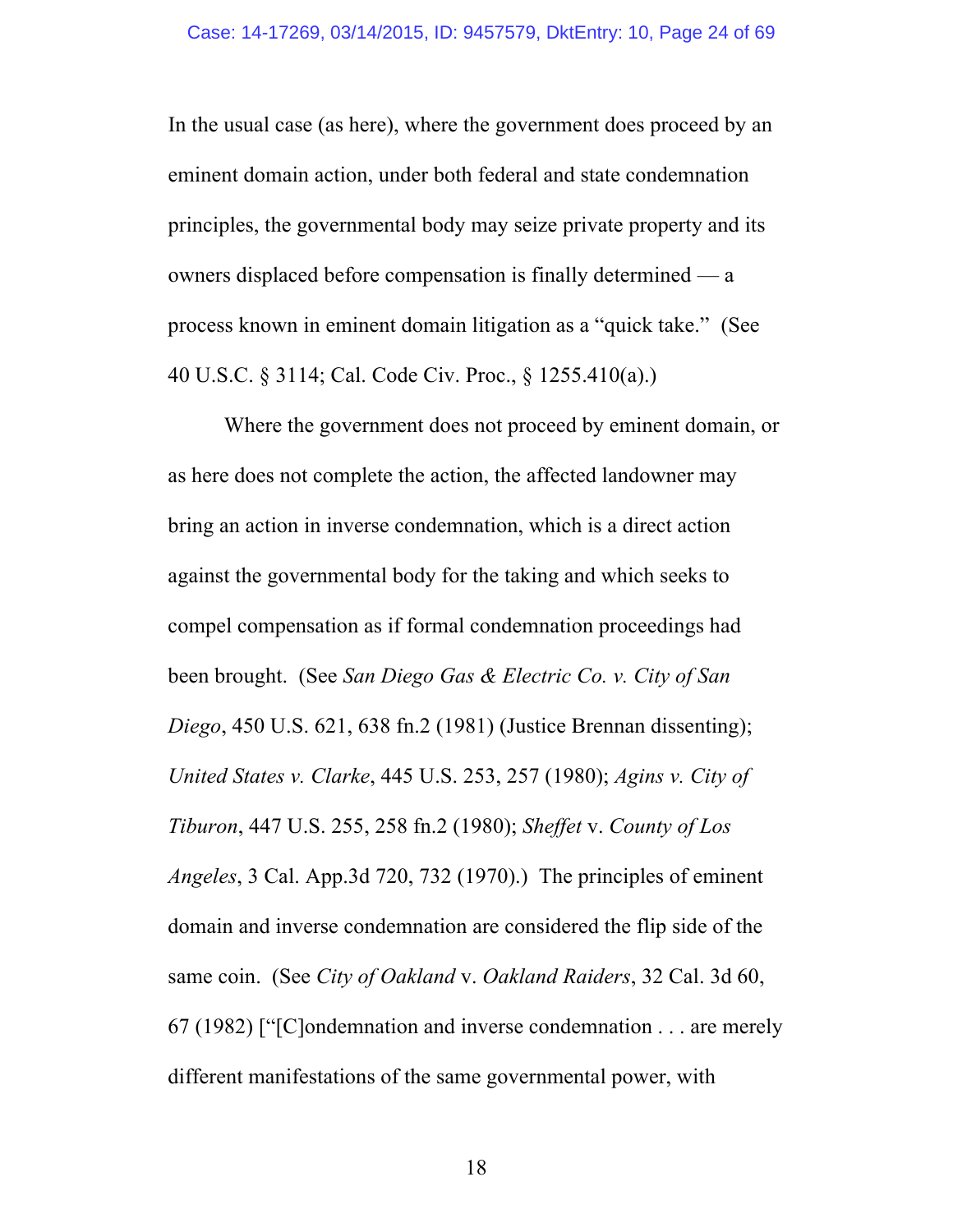correlative duties imposed upon public entities by the same constitutional provisions . . . .]; see also *Frustuck* v. *Fairfax*, 212 Cal.App.2d 345, 357-358 (1963).)

The policy principle underlying both direct condemnation and inverse condemnation law is to ensure that the cost of any loss caused by public improvements — whether or not the loss is intended or foreseeable — will be spread throughout the community rather than imposed disproportionately on one or a few property owners. (*Penn Central Transp. Co.* v. *City of New York*, 438 U.S. 104, 123 (1978); *Holtz* v. *San Francisco Bay Area Rapid Transit District*, 17 Cal. 3d 648, 656 fn.8 (1976); *Reardon* v. *City & County of San Francisco*, 66 Cal. 492, 505 (1885).) The policy consideration is that the cost of a public improvement should be spread among the community rather than allocated to a single person or entity within the community. (See *Belair* v. *Riverside County Flood Control Dist*., 47 Cal.3d 550, 558  $(1988).$ 

Upon proof of a governmental taking for public use, the landowner is entitled to the value of the property taken, the diminution in the value of the part not taken as a "severance" damage (*United States* v. *Miller*, 317 U.S. 369, 376 (1943); Cal. Code Civ. Proc., §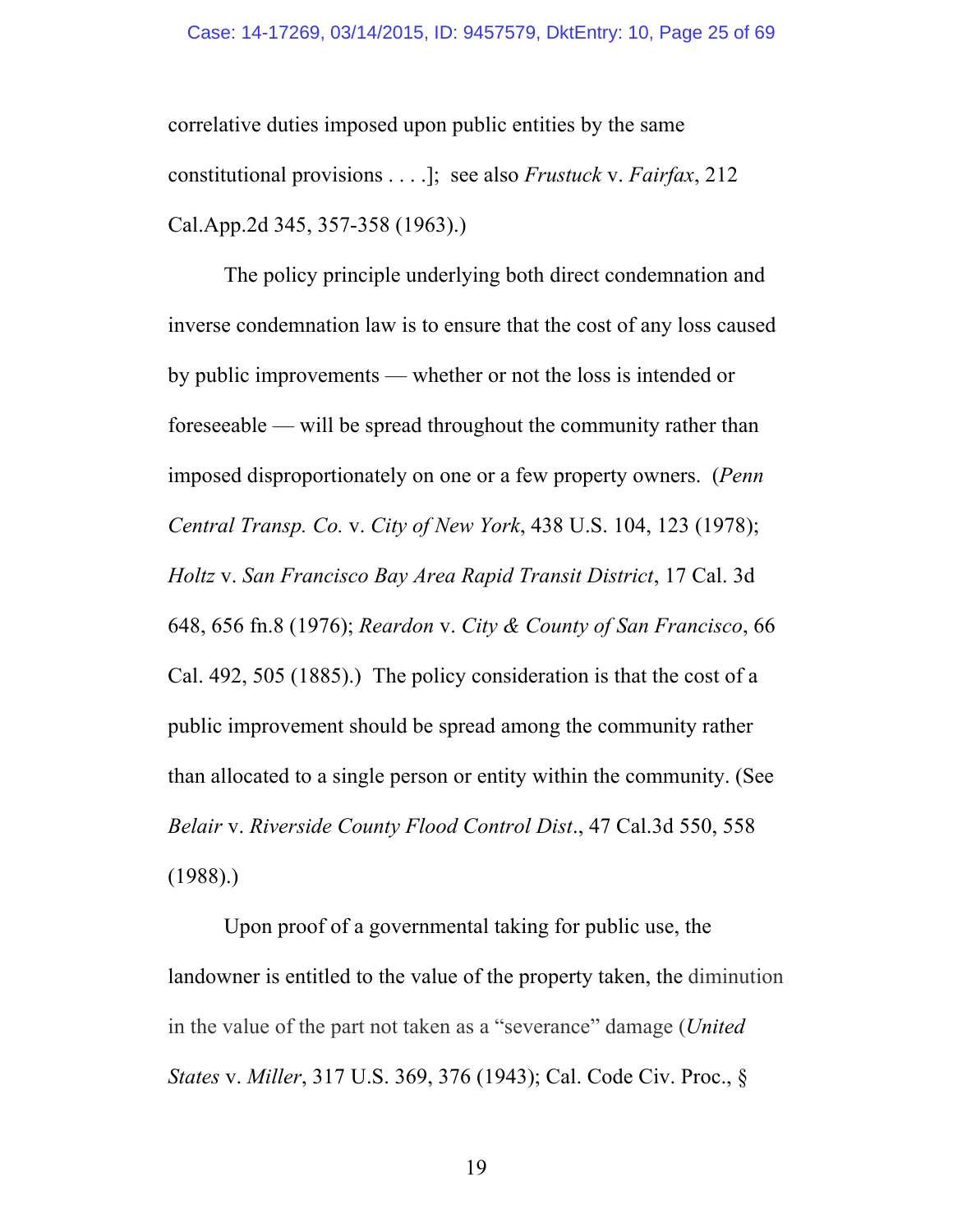1263.410), prejudgment interest (Cal. Code Civ. Proc., § 1268.340), costs (Cal. Code Civ. Proc., § 1268.710), and in some cases litigation expenses (Cal. Code Civ. Proc., §§ 1036, 1268.610, 1250.410).

In this matter, with the City itself having initiated an eminent domain action and installing a public roadway, there is no question that, in the absence of the City's bankruptcy, Cobb was entitled to just compensation in accordance with the foregoing principles. As will be discussed, the City's bankruptcy does not alter this entitlement.

## **ii. The acquisition of private property for a public use is conditional on the public entity's actual payment of just compensation.**

As will be discussed in greater detail in section C. *post*, the bankruptcy court brushed aside any requirement that the City make payment of just compensation to Cobb, instead focusing on the court's perception of whether he was a "secured" creditor whose interest could not be impaired by the bankruptcy plan versus an "unsecured" creditor whose interests could be impaired. Cobb urges that the issue is not one of his placement within the classifications of the City's creditors under the bankruptcy laws, but rather whether the City, as a public entity unquestionably having taken Cobb's property, has an overriding obligation to pay the full measure of just compensation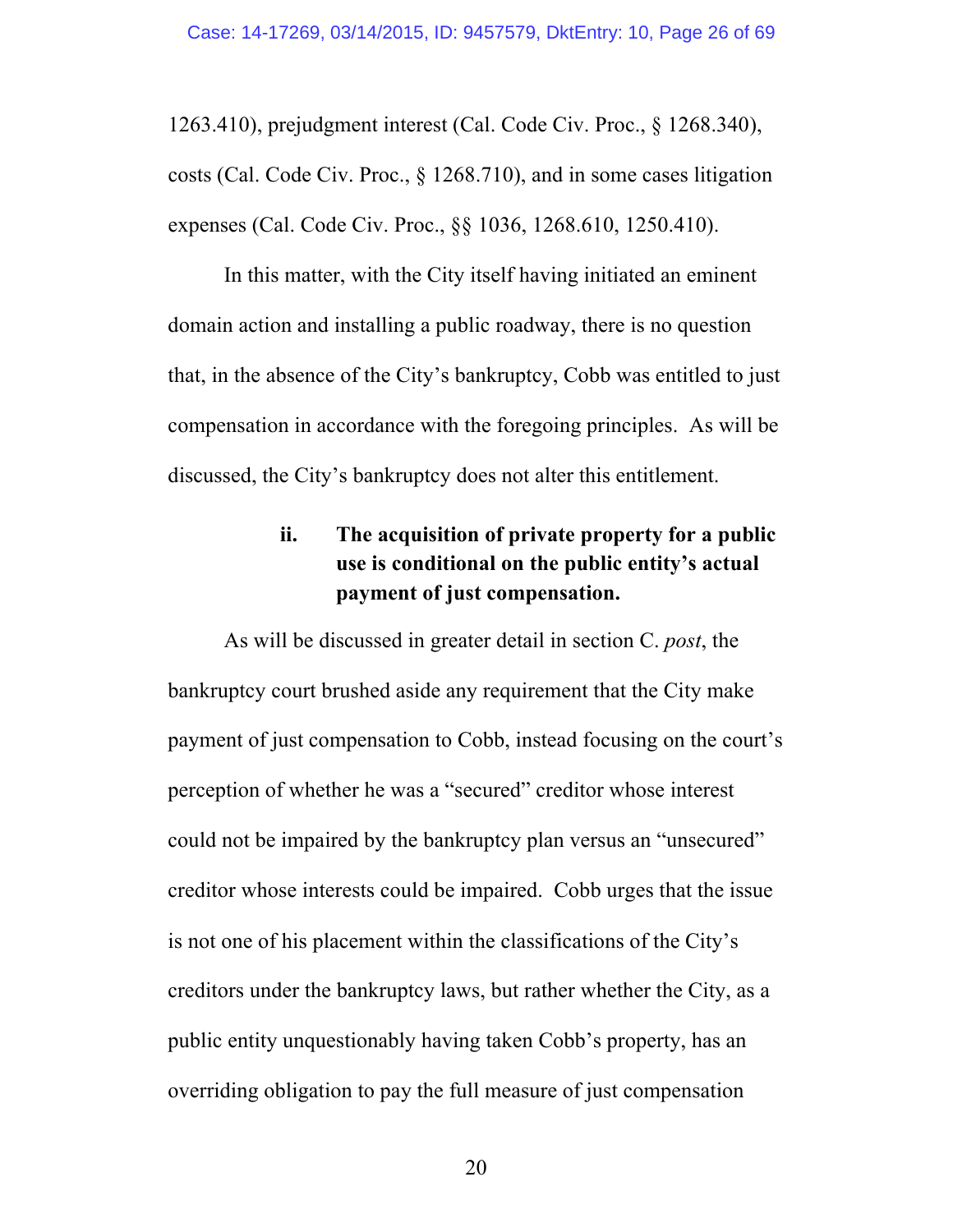despite becoming insolvent and seeking bankruptcy relief.

The obligation of a governmental entity taking a private landowner's property is a *condition* imposed on the exercise of the power. (*Long Island Water Supply Co.* v. *Brooklyn*, 166 U.S. 685, 689 (1897):

> "All private property is held subject to the demands of a public use. The constitutional guaranty of just compensation is not a limitation of the power to take, but only a condition of its exercise. Whenever public uses require, the government may appropriate any private property on the payment of just compensation."

The Fifth Amendment "does not prohibit the taking of private property, but instead places a condition on the exercise of that power [and] is designed not to limit the governmental interference with property rights *per se,* but rather to secure *compensation* in the event of otherwise proper interference amounting to a taking." (*First English Evangelical Lutheran Church of Glendale v. County of Los Angeles*, 482 U.S. 304, 314-315 (1987) [italics in original].)

The physical taking or invasion entitles the owner to just compensation. (*Kaiser Aetna* v. *United States*, 444 U.S. 164, 179-180 (1979).) Title to the property interest does pass without the payment or adequate provision for the payment. (*Albert Hanson Lumber Co. v.*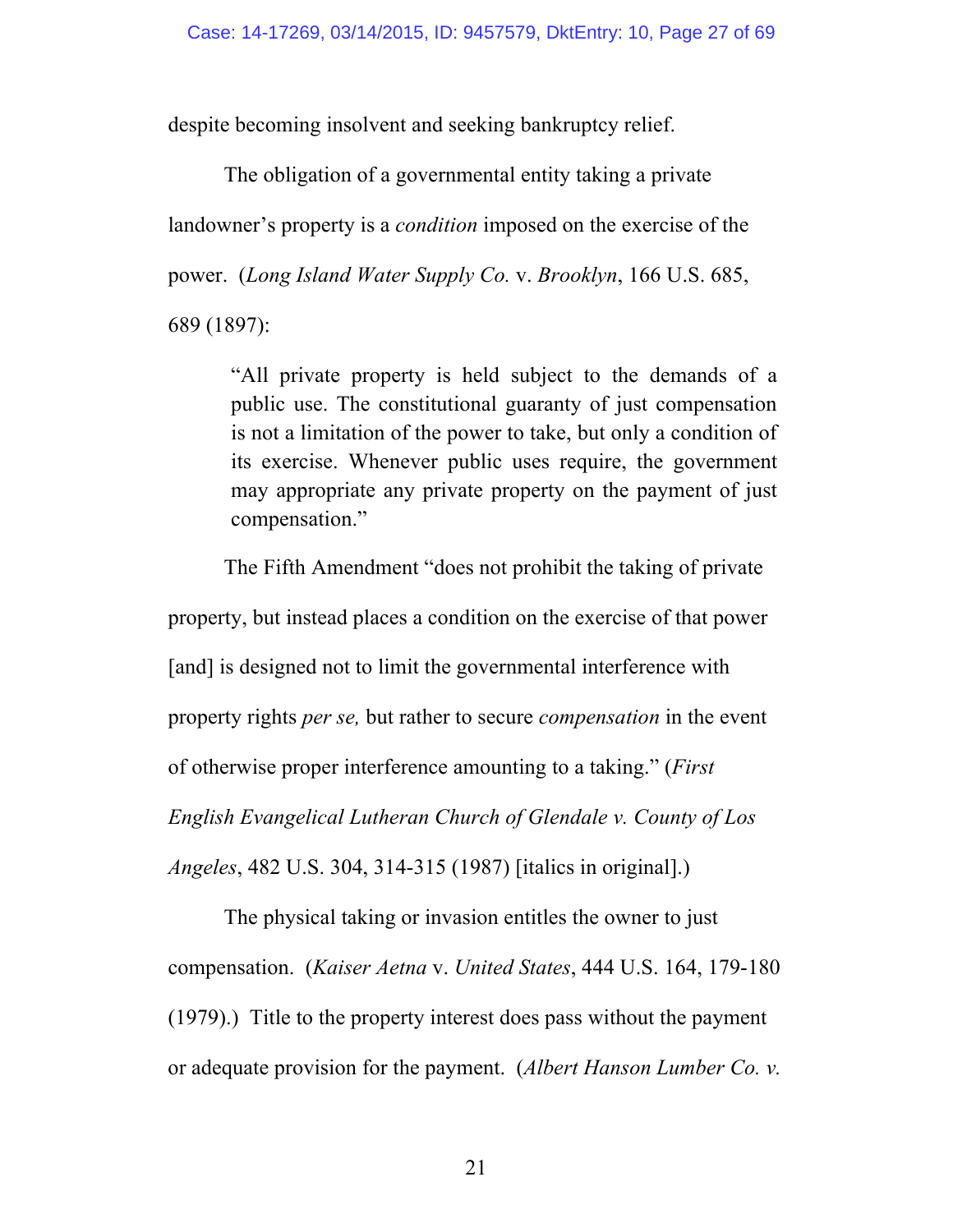*United States,* 261 U.S. 581, 587 (1923); *People* v. *Peninsula Title Guaranty Co.*, 47 Cal.2d 29, 33 (1956).) In either a *de jure* or a *de facto* (inverse) condemnation, the property owner's title to the property being taken by the United States passes to the United States "only when the owner receives compensation." (*Seneca Nation* of *Indians v. New York,* 206 F. Supp.2d 448, 534 (2002); see *United States v. Dow,* 357 U.S. 17, 21 (1958).)

The City in this case, having failed to complete its taking by the payment of just compensation as determined at a trial, has no title to the property taken and has not satisfied the necessary condition for its retention by paying such determined amount.

**C. The bankruptcy court's conclusion that Cobb's claim to additional money for the taking results in a mere unsecured claim for bankruptcy purposes overlooks that all inverse condemnation claimants are seeking money, and in no way does this relieve a municipality from affording just compensation to the affected landowner.**

After filing a chapter 9 petition, a debtor municipality is required to file a plan for the adjustment of its debt. (11 U.S.C. § 941.) The City's plan affords Cobb with no treatment other than as an unsecured creditor to be paid some percentage of an unsecured creditor pool. The plan does not mention Cobb or segregate inverse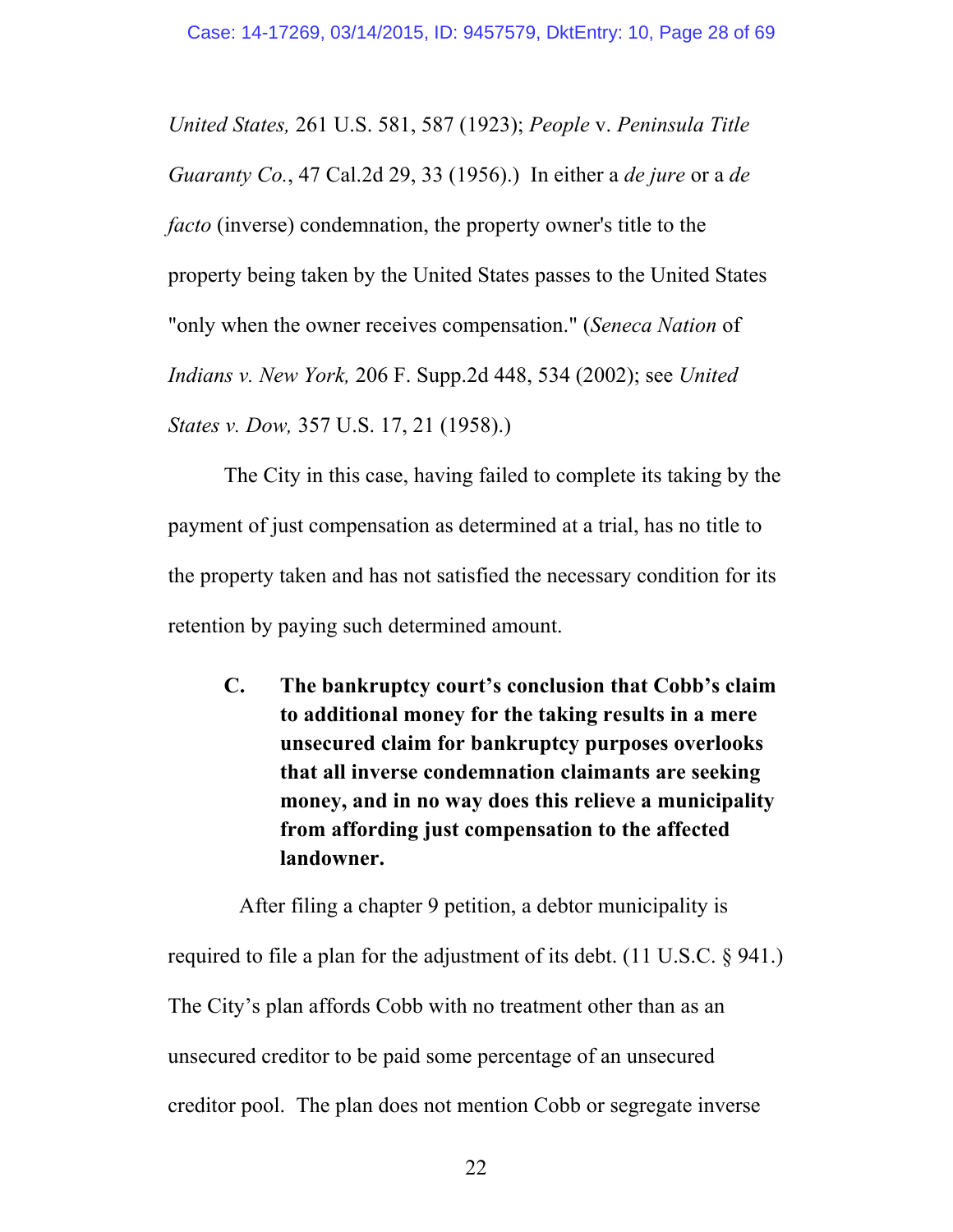condemnation claimants from other classes of creditors. As allowed by the bankruptcy court, Cobb's claim for additional compensation for his loss by inverse condemnation is to fall under "Class 12," or "General Unsecured Claims" (E.R.,Vol. 3, pp. 86-87.) Under the Plan, the Class 12 claimants, other than certain retiree claims, are to receive "cash on the Effective Date in the amount equal to a percentage of the Allowed Amount of such Claims, which percentage equals the Unsecured Claim Payout Percentage, or such other amount as is determined by the Bankruptcy Court before confirmation of this Plan to constitute a pro-rata payment on such other General Unsecured Claims," up to a cap of \$500,000.00 before certain installment payments rights are to be allowed. (*Ibid*.) The plan openly admits that the unsecured claims will be "impaired" (*Ibid*), and there is no dispute that this treatment will afford Cobb only a fraction of his claim, i.e., cents-on-the-dollar. The plan provides for discharge of the debts of the City other than those claims excepted from discharge or those owing to creditors who had no notice or knowledge of the City's bankruptcy (E.R., Vol. 3, p. 96). It further enjoins any continuation of an action to recover against the City (E.R., Vol. 3, p. 97). The effect of this treatment, since the entry of the bankruptcy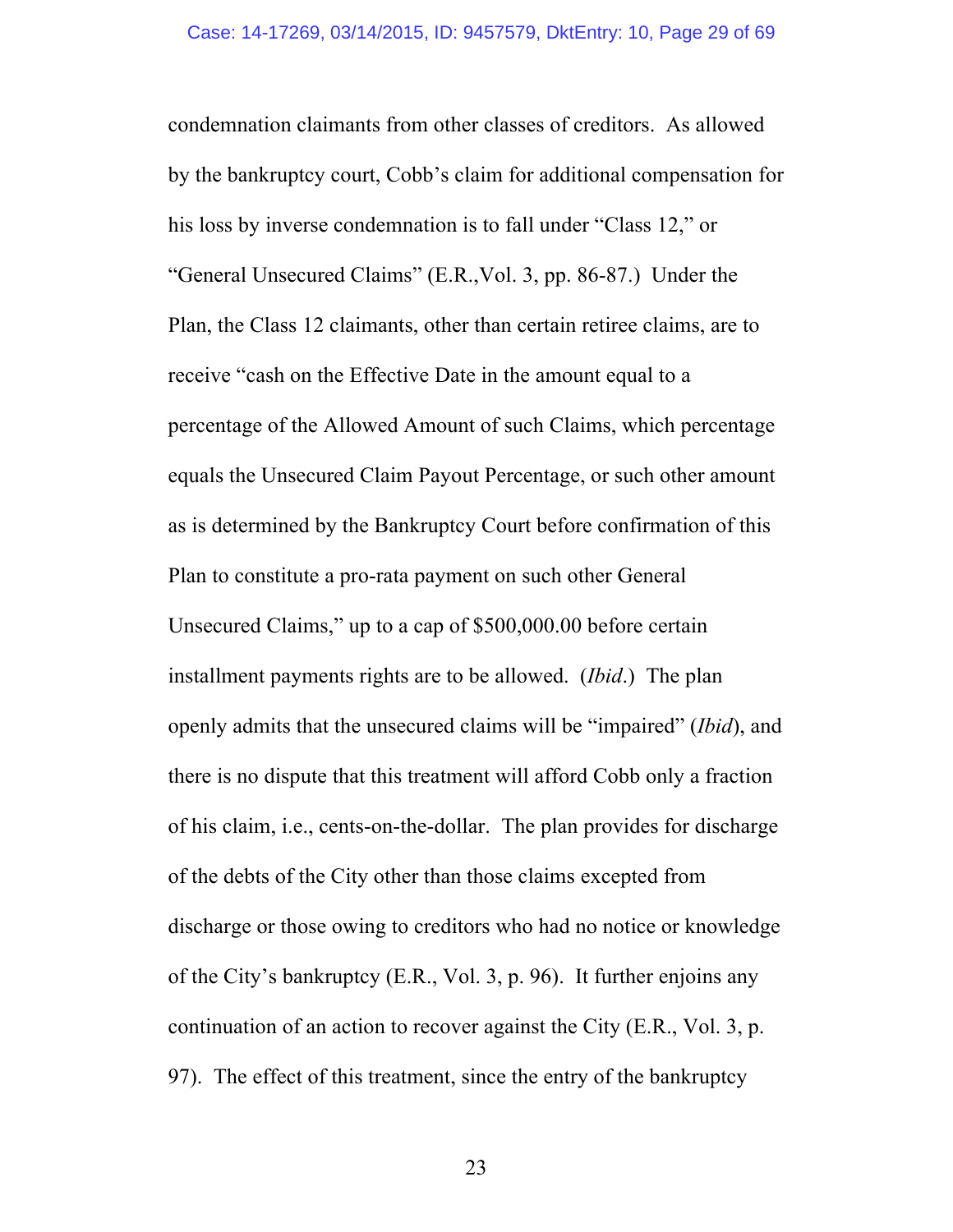court's order overruling Cobb's objection to this treatment, has now become concrete, as the bankruptcy court on February 4, 2015 ordered the Plan confirmed.  $(E.R., Vol. 2, pp. 1-5.<sup>1</sup>)$ 

Cobb objected to his proposed treatment, relying on his status as an inverse condemnation claimant. At the City's urging, the bankruptcy court relied on Cobb's use of the California Eminent Domain Law statutory provisions for a property owners withdrawal of the City's deposit of "probable compensation" as a basis to treat his claim for full just compensation as an unsecured claim for the purposes of appropriate treatment under the City's bankruptcy plan. The ruling of the court and the position of the City both fail to recognize that the claim for additional compensation is precisely what an inverse condemnation claimant under the Fifth Amendment is pursuing. The issue, assuming *arguendo* that Cobb's rights were limited solely to money (see § D, *post*, for the proposition that a condemning authority's failure to pay just compensation entitles the landowner to his property back), is whether Cobb's claim for money

<sup>&</sup>lt;sup>1</sup> The order confirming the City's bankruptcy plan is not part of Cobb's initial designation of the record on appeal, as the order did not issue until recently. It is included under F.R.A.P. 32.1.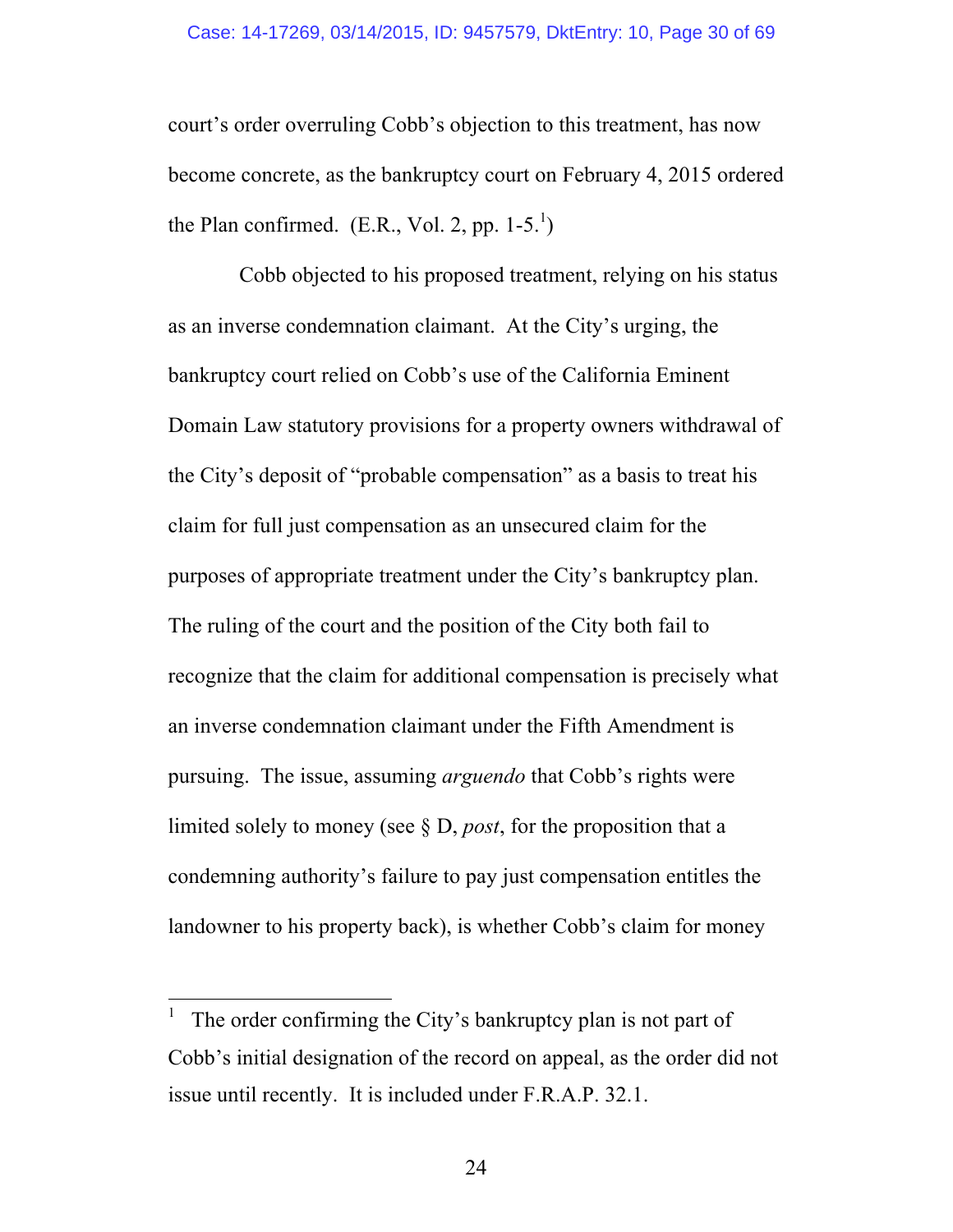arising out of a takings claim must be treated differently from other claims solely for money from the City arising from non-takings claims.

As the previous discussion verifies, a landowner whose property interests are taken by governmental conduct is entitled to just compensation for the interests taken. Cobb contends that this entitlement remains despite the City's bankruptcy, regardless of whether Cobb had only a claim for money or not. The City contends that the reduction of Cobb's claim to one for money relieves the City from the obligation to pay just compensation and permits adjusting the claim under bankruptcy law to cents-on-the-dollar along with other unsecured creditors of the City.

In siding with the City, the bankruptcy court relied on Cobb's withdrawal in the former eminent domain action of the deposit of probable compensation and the effects of this under California Code of Civil Procedure section 1255.260:

"If any portion of the money deposited pursuant to this chapter is withdrawn, the receipt of any such money shall constitute a waiver by operation of law of all claims and defenses in favor of the persons receiving such payment except a claim for greater compensation."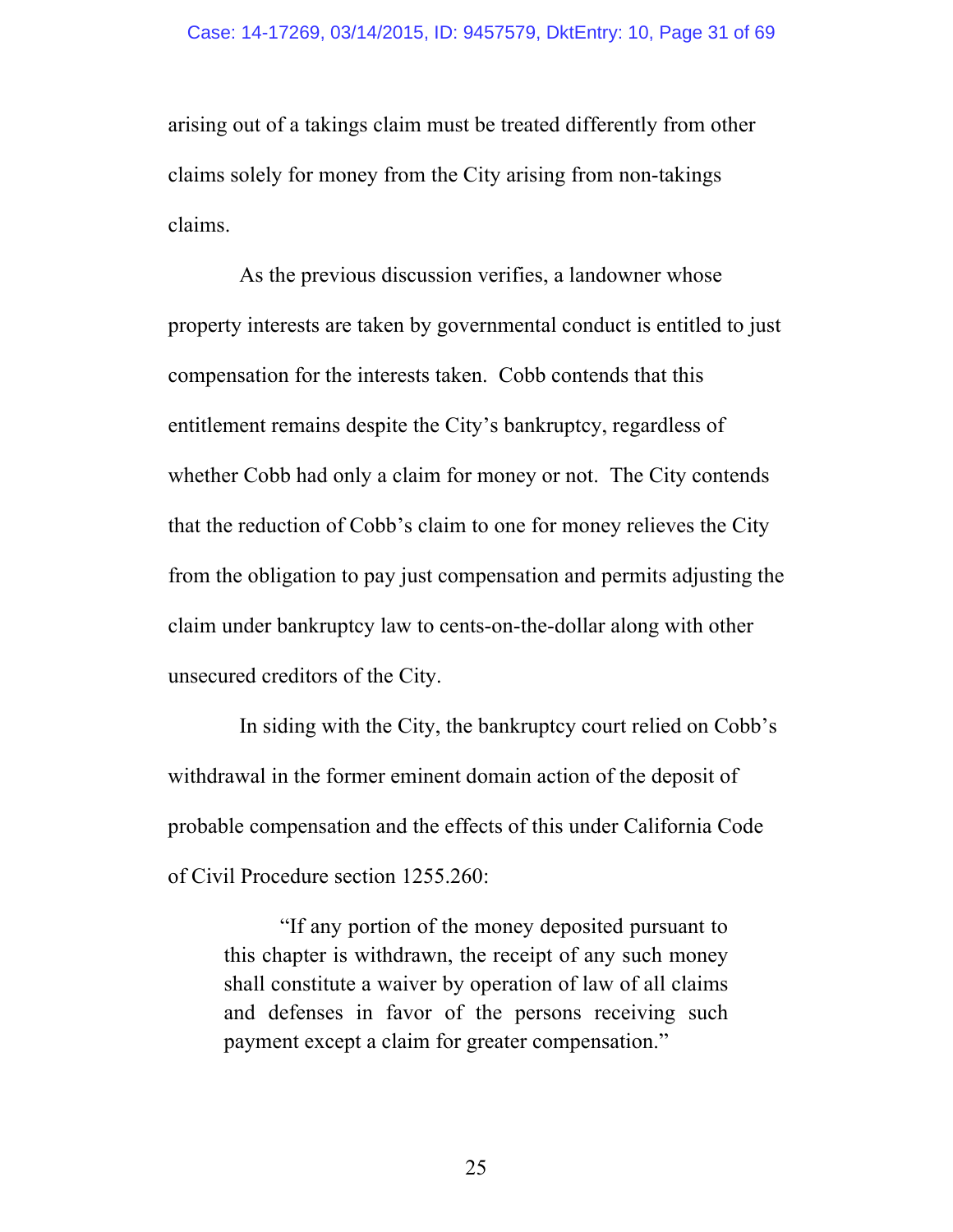This provision of the California Eminent Domain Law operates as a condemnee's waiver of the right to challenge the condemning authority's right to take as well as any claim that the taking is not for a public purpose, but in no way causes a waiver of a landowner's constitutional right to seek just compensation for the property interests taken. (*Mt. San Jacinto Community College Dist.* v. *Superior Court*, 40 Cal.4th 648, 656 (2007).)

The fundamental error with the court ruling is that since a landowner is constitutionally entitled to just compensation for the governmental taking of his property, whatever waivers he suffers by withdrawing the government's deposit of probable compensation never includes any impairment to his right to obtain the full measure of just compensation, i.e., the "claim for greater compensation." As the inverse condemnation action is pending before the state court seeking this recovery, the landowner's right to obtain the just compensation endures despite the government's bankruptcy.

In its ruling, the bankruptcy court spoke of the effect of "waiving all defenses" under section 1255.260 not for what it was, namely a limitation of Cobb's right to obtain anything more than additional monetary compensation in the eminent domain action, but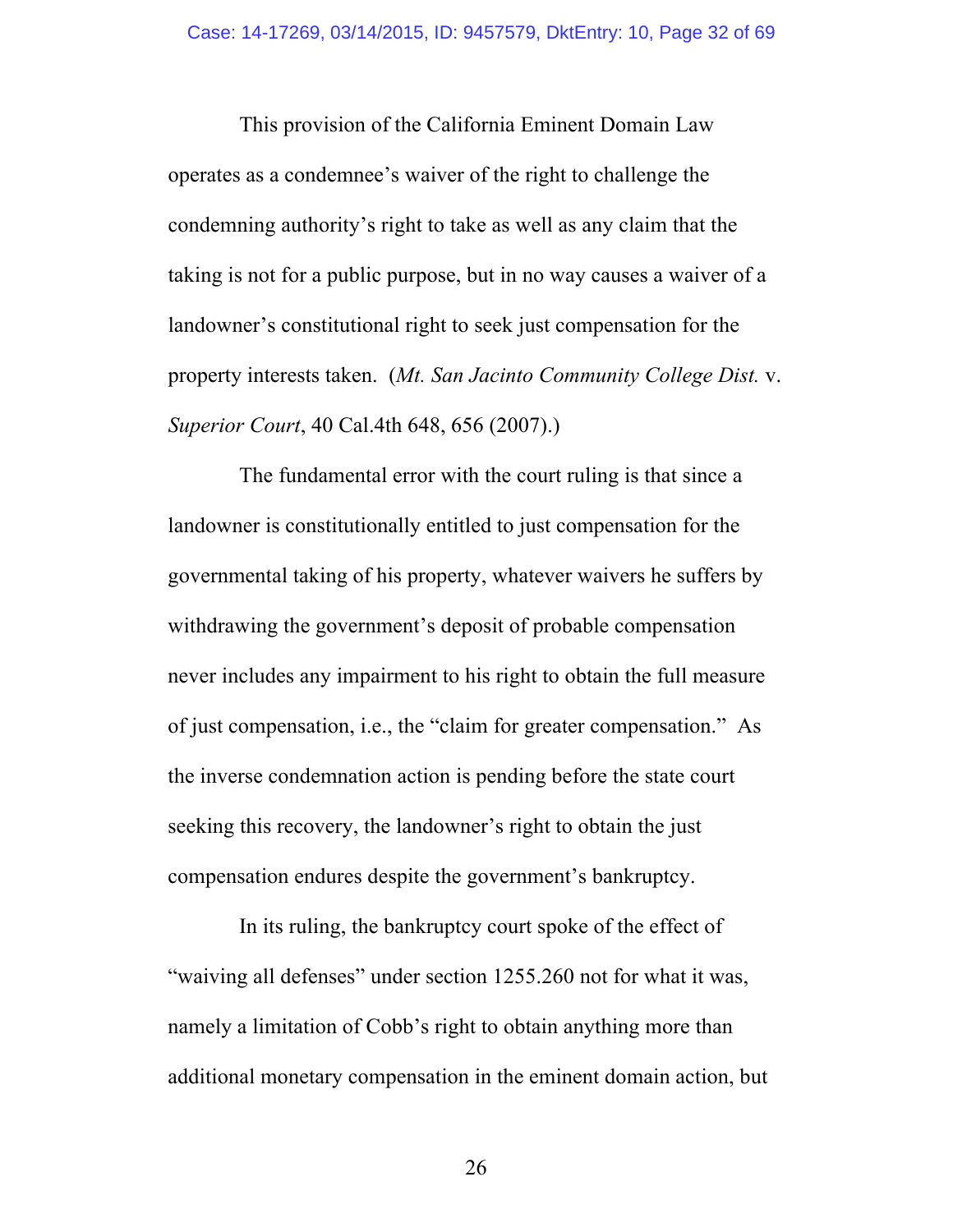as proof that the claim was "unsecured." The conclusion that an inverse condemnation claimant seeks only money does not erode that claimant's position as a property owner who seeks compensation under the Fifth Amendment for a taking of his property. That property owner's claim to entitlement to constitutionally-mandated just compensation is not variably satisfied by how this claim would be treated for federal bankruptcy purposes. The bankruptcy court simply addressed where in the bankruptcy law scheme did Cobb's claims fit, rather than considering where in the constitutional law scheme did Cobb's claims fit.

While often sidetracked in its ruling by addressing its view as to the merits of Cobb's claim, from its assertion that Cobb sat on his hands despite having the burden of going forward (E.R., Vol. 1, pp. 25-26 (transcript p. 24, lines  $23-24$ )<sup>2</sup>, to finding significance in the

<sup>&</sup>lt;sup>2</sup> The burden of "going forward" in the initial eminent domain case was not raised by the parties, and the court's comments about California eminent domain law appear incorrect. While *at trial* the defendant condemnee presents his or her evidence of the value of compensation first and last (Cal. Code Civ. Proc., § 1260.210(a)), neither the plaintiff nor the defendant has the burden of proof on the issue of compensation (Cal. Code Civ. Proc., § 1260.210(b)).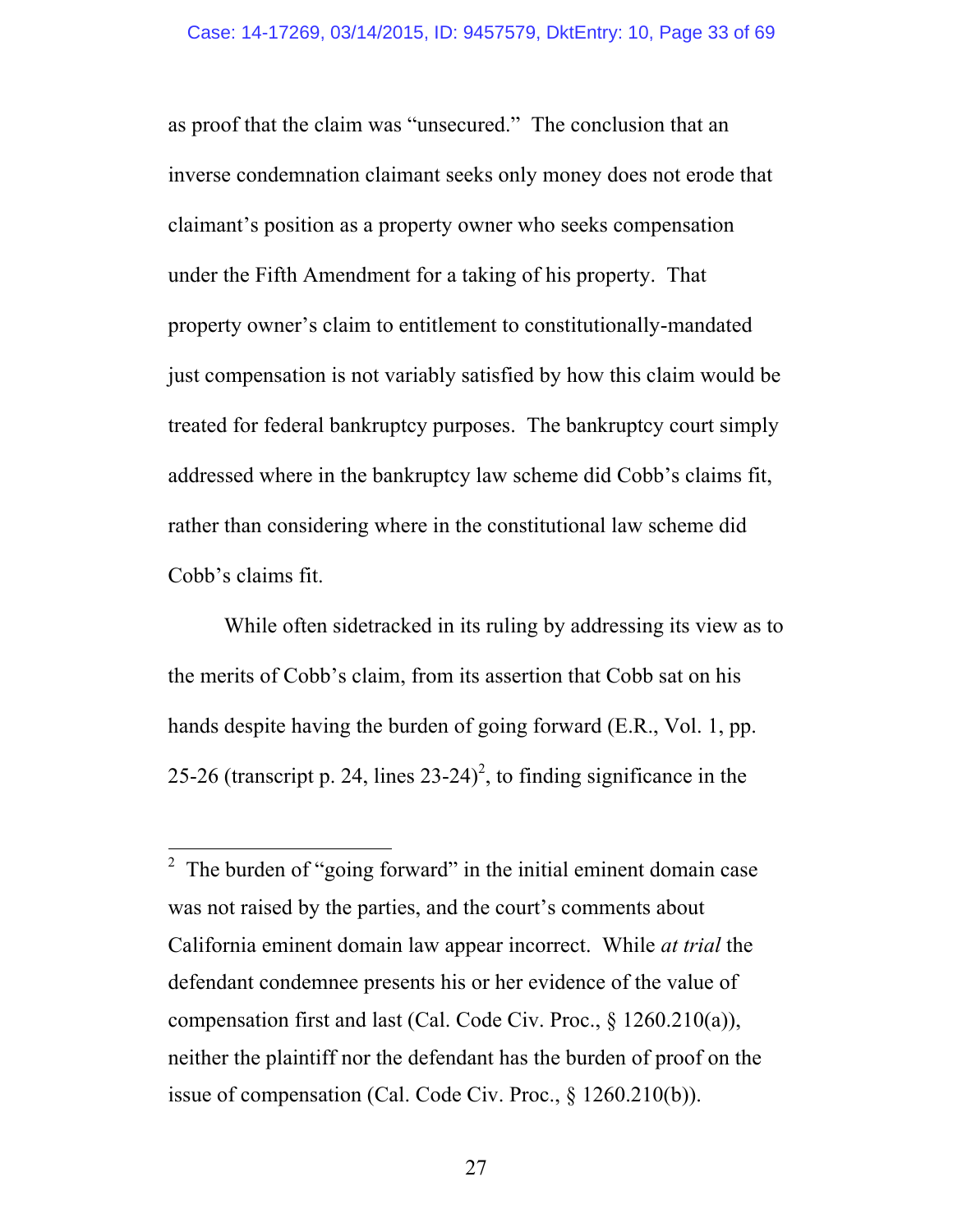timing of the dismissal of the eminent domain action in relation to the effort by Cobb to re-deposit the probable compensation after the eminent domain case had remained pending for more than five years (E.R., Vol. 1, p. 27 (transcript p. 25, lines 2-6), to stating that Cobb "thinks that he's holding a winning ticket in the lottery" (E.R., Vol. 1, p. 27 (transcript p. 25, lines 12-13), to suggesting that Cobb bore part of the blame for the dismissal of the eminent domain action because the five-year dismissal was not "automatic" (E.R., Vol. 1, p. 28 (transcript p. 26, lines  $(12-16)^3$ , and to supplying defenses that "fly off" the page," including estoppel (E.R., Vol. 1, p. 28 (transcript p. 26, lines 22-25), the court summed up its view as follows:

"The bankruptcy clause does permit the adjustment of a debt for greater compensation. As soon as Mr. Cobb

 <sup>3</sup> Under California procedural law, the dismissal *is* automatic and mandatory unless five years have not elapsed from the action's filing after excluding periods when the court's jurisdiction is suspended or stayed or when bringing the action to trial is "impossible, impracticable, or futile."(Cal. Code. Civ. Proc., §§ 583.310, 583.360, 583.340.) The burden is on the plaintiff (here the City) to establish grounds for extensions beyond the five years (e.g., *Wale* v. *Rodriguez*, 206 Cal.App.3d 129, 133 (1988)), and it is further on the plaintiff to demonstrate reasonable diligence in prosecuting the case (*Moran* v. *Superior Court*, 35 Cal.3d 229, 238 (1983)).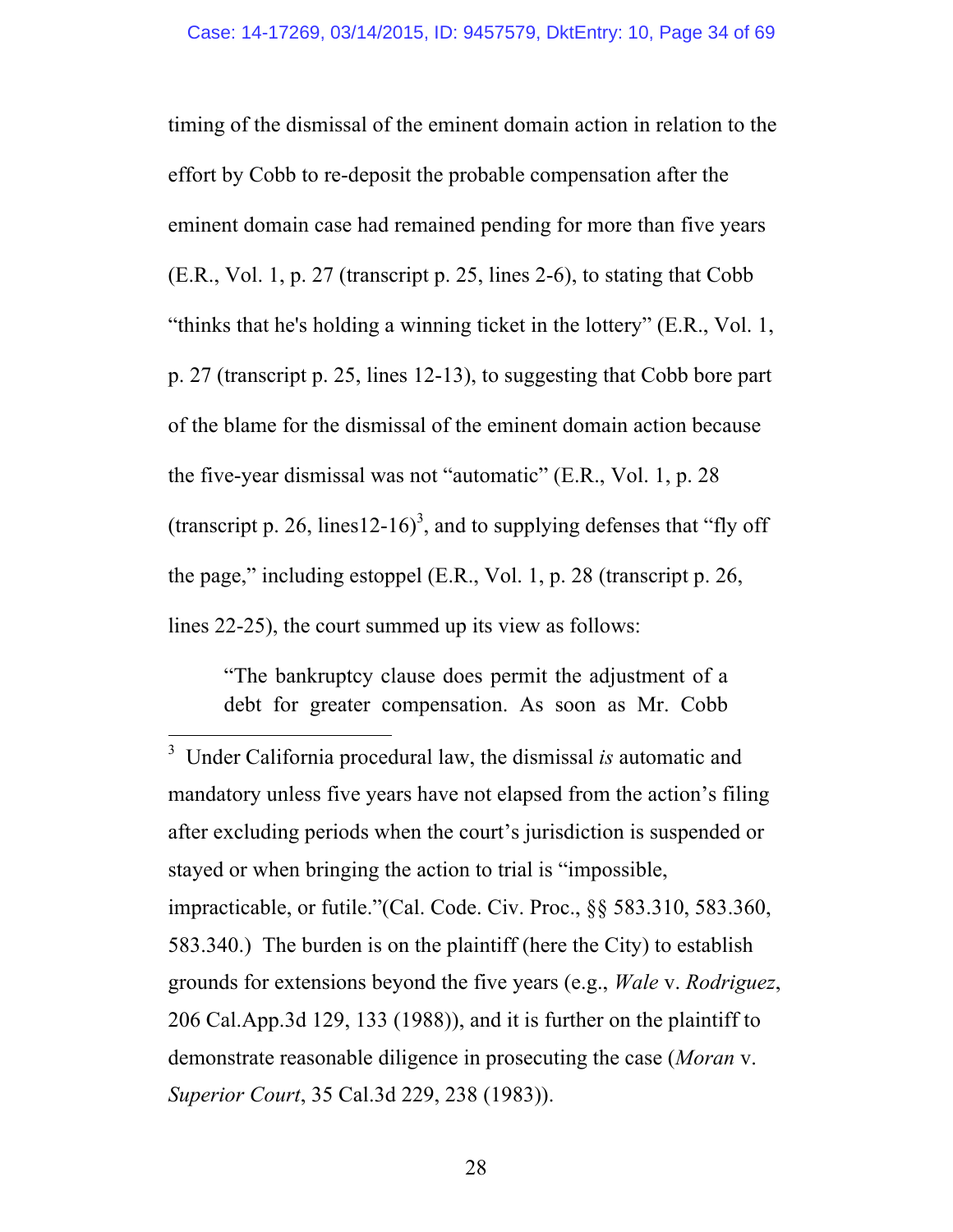withdrew the funds and waived by operation of law all claims and defenses in his favor, except a claim for greater compensation, he had reduced himself just to a claim for money, that's a debt, and that is a debt that's capable of being adjusted. And if it were reduced to judgment, it would be a general unsecured debt at the moment the judgment was issued. Therefore, I am persuaded that the classification of the comp claim, as it has been classified in the plan, is appropriate. And therefore the objection to confirmation on that basis is overruled . . . ." (E.R., Vol. 1, pp. 30-31 (transcript pp. 28, line  $18 - 29$ , line 5.)

In its written order, the bankruptcy court added that "such other defenses as laches" were not foreclosed against Cobb's claim due to his "having done nothing to pursue his claim for greater compensation and " that the withdrawal of probable compensation under section 1255.260 restricted Cobb's remedies even after dismissal of the eminent domain action "on account of inaction (the majority of which inaction is ascribed to Michael Cobb who had the burden of going forward after withdrawing the deposit." (E.R., Vol. 1, pp. 1-2.) The written order then formally overruled Cobb's objection. (E.R., Vol. 1, p. 2.)

As for the question of which of the competing interests between the Fifth Amendment and the Bankruptcy clause and legislation prevails, the bankruptcy court had this to say: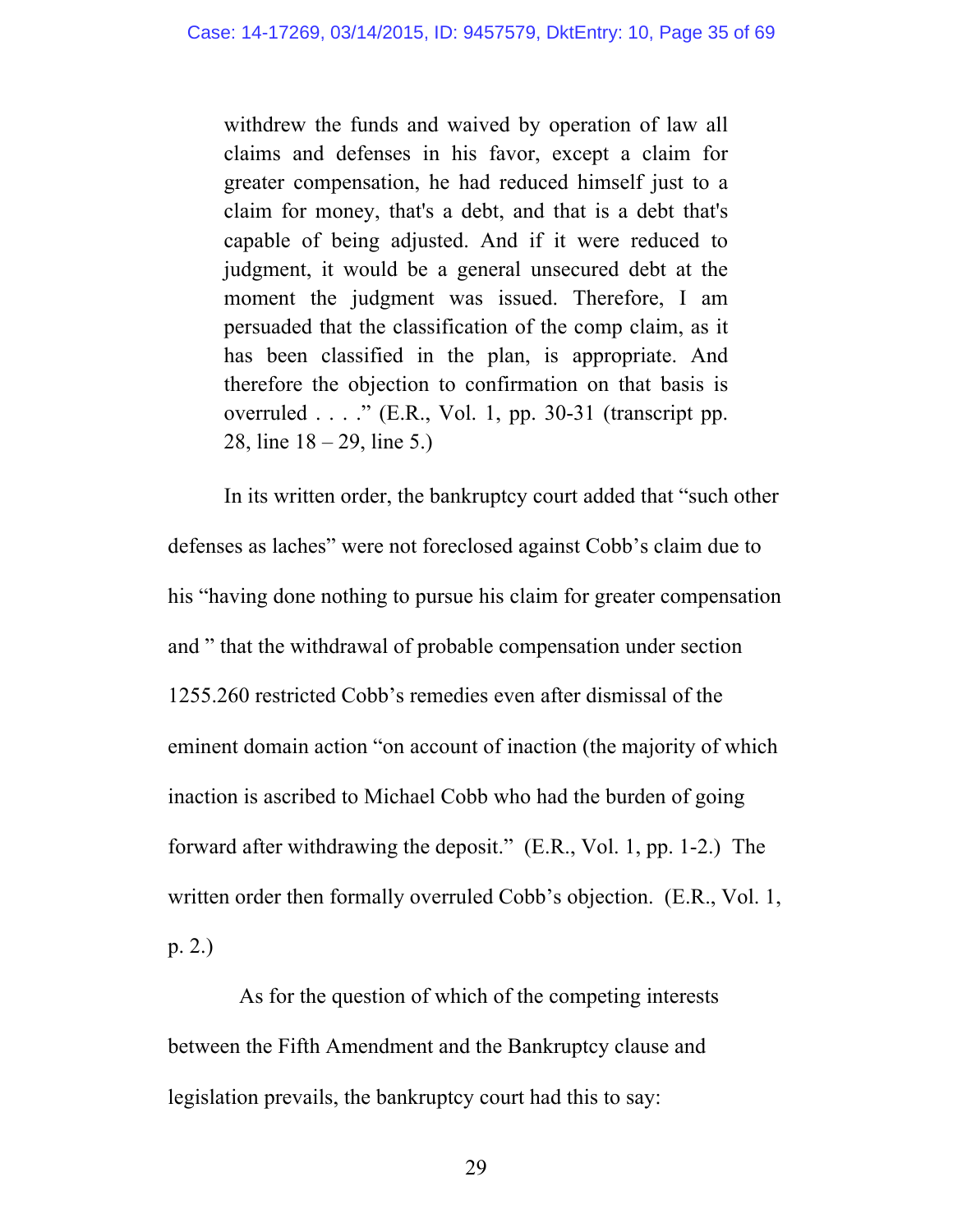"The bankruptcy clause is not limited solely to contract rights. Of course the takings clause of the Fifth Amendment requires due process of law. And to the extent the takings clause has been considered in connection with the bankruptcy clause, the bankruptcy clause and the statutes enacted pursuant to it is currently the United States Bankruptcy Code. And there were previous bankruptcy statutes beginning at 1800 that the view is that those statutes established the due process that was appropriate. So to the extent property rights are adjusted in bankruptcy, it is regarded as complying with or consistent with the due process of law that's referred to by the Fifth Amendment. The contrary was argued and I reject that proposition." (ER, Vol. 1, p. 24 (transcript 22, lines 11-24)

It has been repeatedly recognized that the Bankruptcy Clause is not absolute in its reign over matters of debts between persons.<sup>4</sup> The

<sup>&</sup>lt;sup>4</sup> The suggestion has been made that the Bankrupty Clause does indeed trump the Fifth Amendment. (See James S. Rogers, "The Impairment of Secured Creditors' Rights in Reorganization: A Study of the Relationship Between the Fifth Amendment and the Bankruptcy Clause," *Harvard Law Review* 96, (1983): 973-1031 ["Some commentators and courts have argued that the takings clause of the fifth amendment limits congressional power to interfere with property rights in bankruptcy proceedings. In this Article, Professor Rogers argues to the contrary that, at least with respect to prospective bankruptcy legislation, the bankruptcy clause itself and not the fifth amendment limits congressional bankruptcy power."].) Cobb's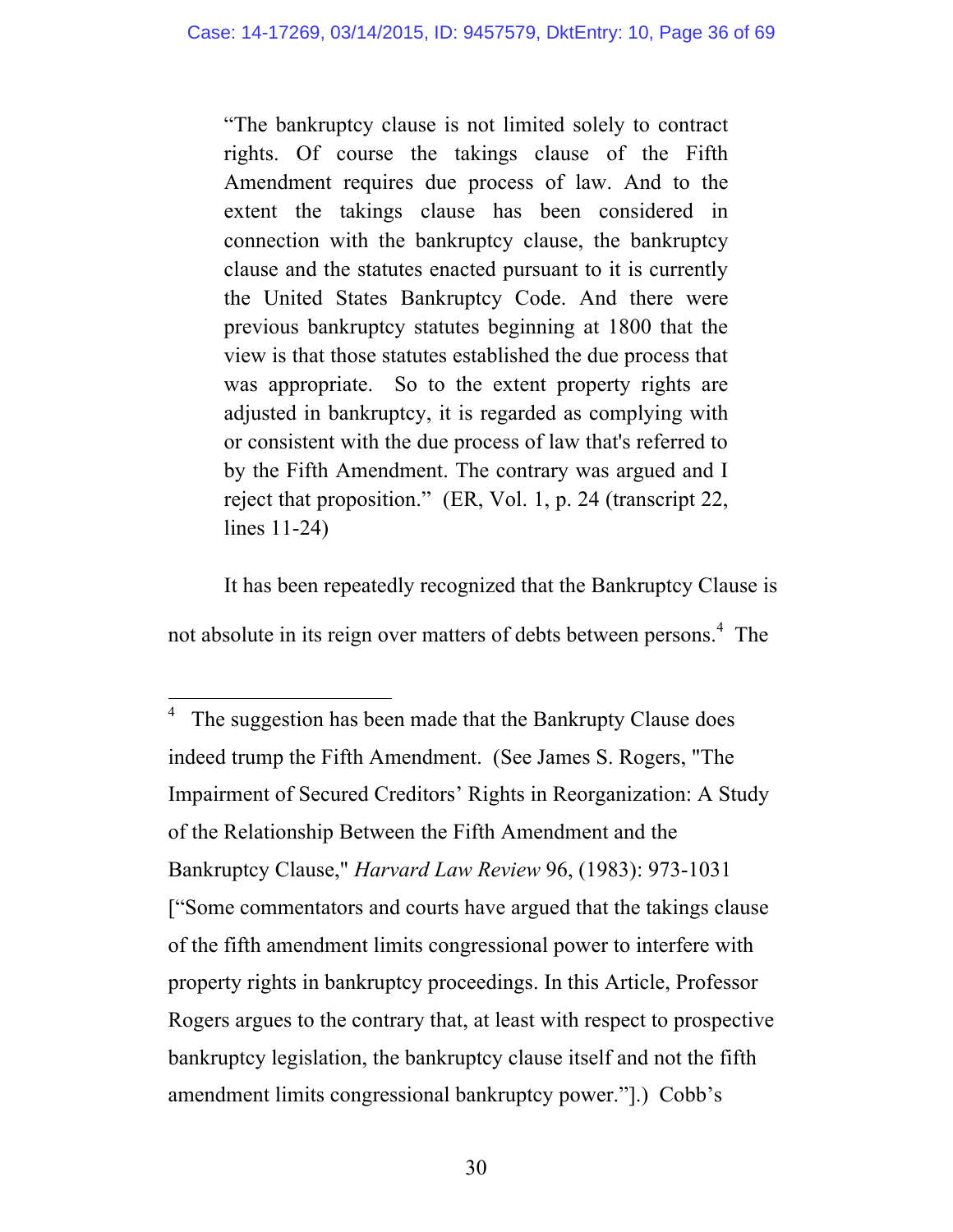Fifth Amendment's mandate for the payment of just compensation has been noted to supersede the bankruptcy laws, for the same policy reason underlying eminent domain law in general, that the cost of the public use of private property must be borne by the public as a whole rather than by a particular private owner. See *Louisville Joint Stock Land Bank* v. Radford, 295 U.S. 555, 589 (1935) ["The bankruptcy power, like the other great substantive powers of Congress, is subject to the Fifth Amendment."]:

"[T]he Fifth Amendment commands that, however great the nation's need, private property shall not be thus taken even for a wholly public use without just

<u> 1989 - Andrea Santa Andrea Andrea Andrea Andrea Andrea Andrea Andrea Andrea Andrea Andrea Andrea Andrea Andr</u>

response to this suggestion is that unlike usual debtor-creditor relations where the creditor, with presumed awareness of existing law, can conduct itself so as to minimize or accept risk of nonpayment, a property owner cannot prevent the government from taking his property and no "prospective-only" legislation can eliminate his property interests without compensation without running afoul of the Fifth Amendment. Additionally, where the professor would find limitations in a clause that provides that Congress may "establish . . . uniform laws on the subject of Bankruptcies throughout the United States" (U.S. Const., Art. I, Sect. 8, Clause 4) is unclear. Moreover, the professor's criticism of Supreme Court precedent does not undermine the fact that Supreme Court precedent is the final statement of what the law is.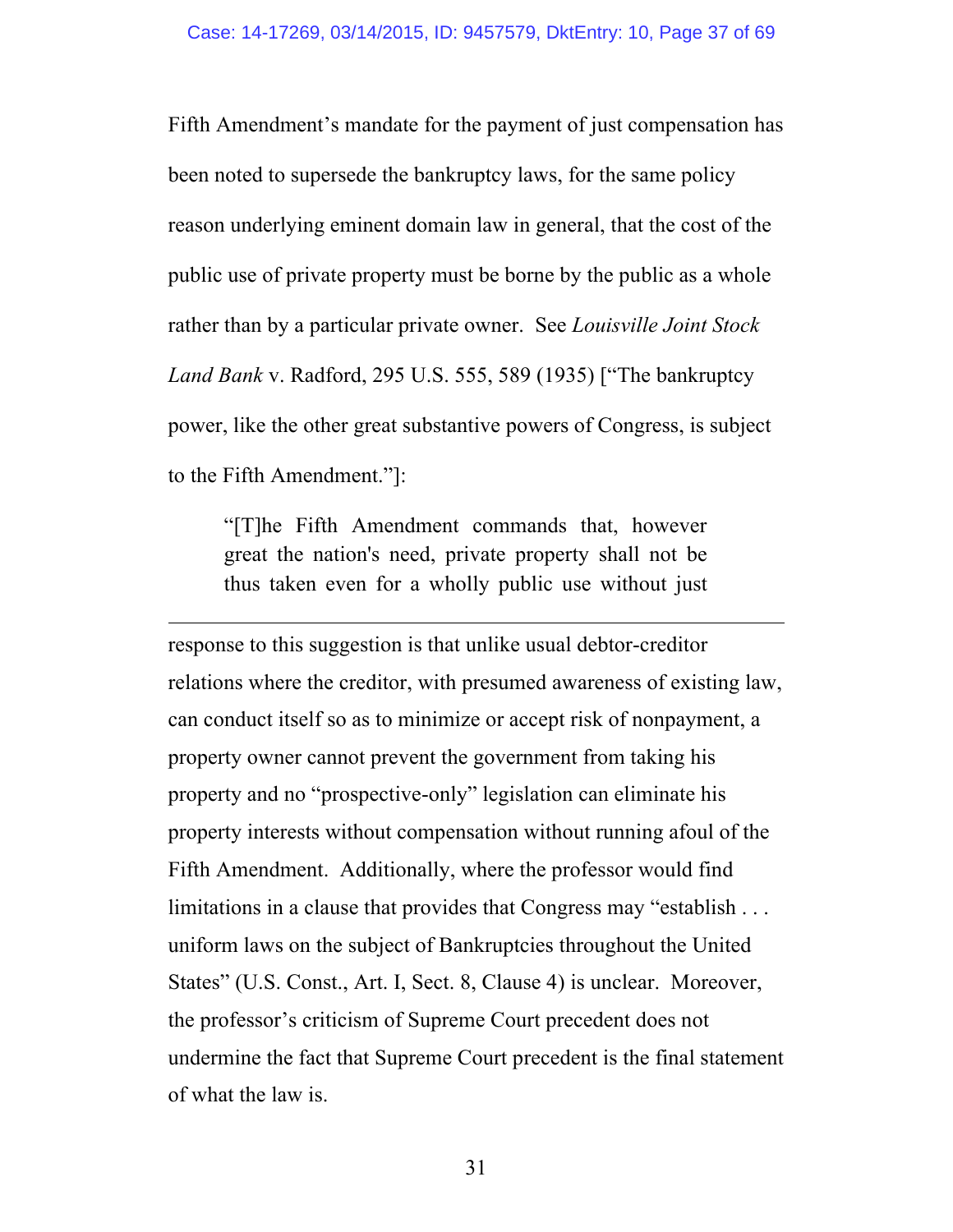compensation. If the public interest requires, and permits, the taking of property of individual mortgagees in order to relieve the necessities of individual mortgagors, resort must be had to proceedings by eminent domain; so that, through taxation, the burden of the relief afforded in the public interest may be borne by the public." (*Id.* at p. 602.)

"The Fifth Amendment's Takings Clause prevents the

Legislature (and other government actors) from depriving private persons of vested property rights except for a 'public use' and upon payment of 'just compensation.'" (*Landgraf* v. *USI Film Prods.*, 511 U.S. 244, 266 (1994).) Congress' bankruptcy power "is subject to the Fifth Amendment's prohibition against taking private property without compensation." (*United States* v. *Security Indus. Bank*, 459 U.S. 70, 75 (1982) [section 522 lien avoidance not applied retroactively to effect a taking in violation of Fifth Amendment.]; see also *Armstrong* v. *United States*, 364 U.S. 40, 46-49 (1961) ["The total destruction by the Government of all value of these liens, which constitute compensable property, has every possible element of a Fifth Amendment 'taking,' and is not a mere 'consequential incidence' of a valid regulatory measure."]; *In re Lahman Manufacturing Company, Inc.*, 33 B.R. 681, 686 (Bankr. D.S.D 1983) [a physical taking of property is not an impairment of a "mere contractual right" that may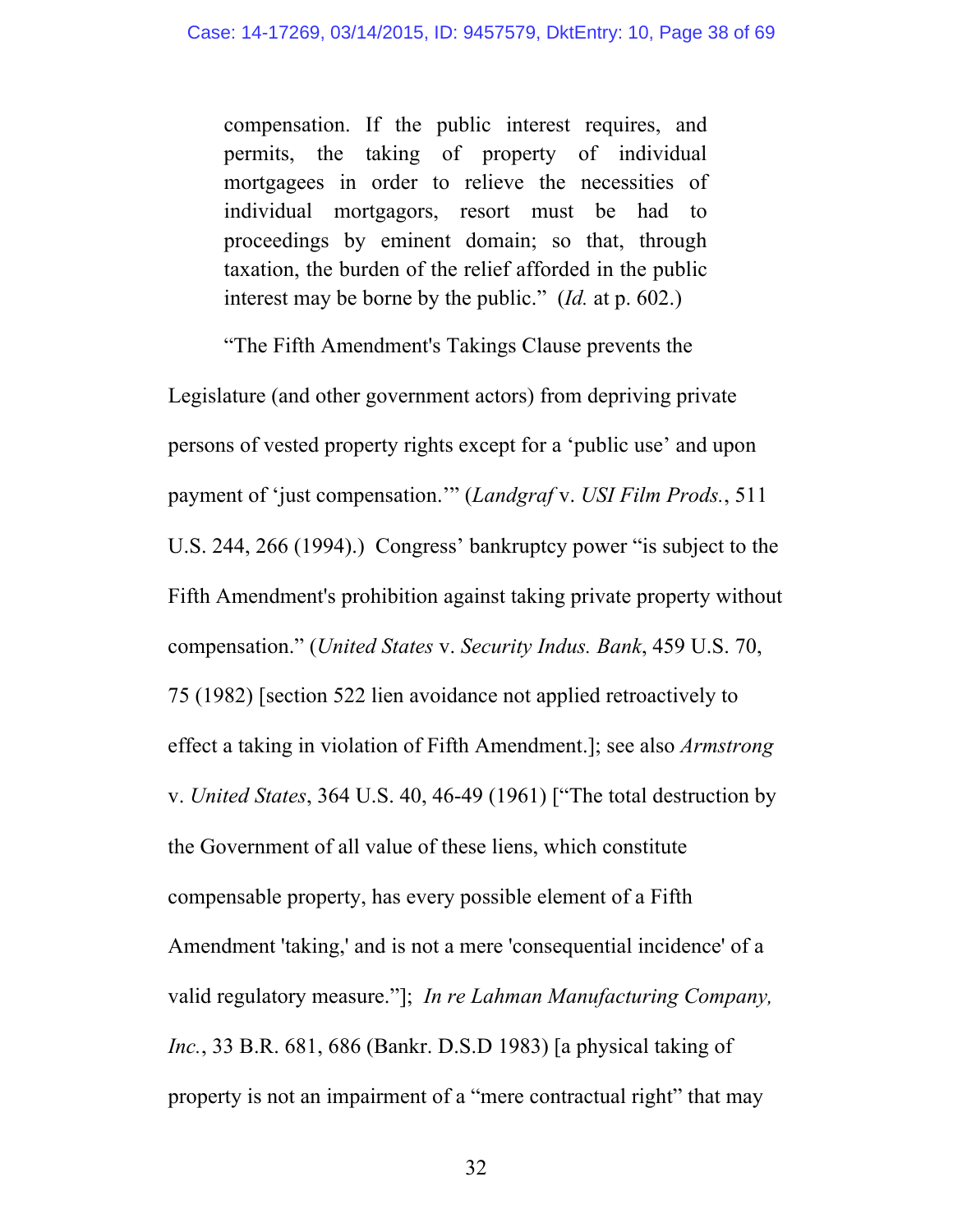be adjusted under the bankruptcy laws].)

Cobb's rights arise out the undoubted public taking of his property. The federal and state constitutions grant him the right to obtain just compensation for the taking. There is no logical sense to the bankruptcy court's elimination of this right, and its reduction to an unsecured claim, simply because Cobb chose to waive the right to contest the taking or its public nature and to pursue only additional compensation. The taking was for a road, perhaps the quintessential public taking. (*Rindge Co.* v. *Los Angeles*, 262 U.S. 700, 706 (1923) ["That a taking of property for a highway is a taking for public use has been universally recognized from time immemorial."].) A landowner faced with a legislative determination that a public purpose is achieved by the taking of private property has almost no chance anyway of contesting that purpose as public.

"Subject to specific constitutional limitations, when the legislature has spoken, the public interest has been declared in terms well-nigh conclusive. In such cases the legislature, not the judiciary, is the main guardian of the public needs to be served by social legislation, whether it be Congress legislating concerning the District of Columbia." (*Berman* v. *Parker*, 348 U.S. 26, 32 (1954); see also *Hawaii Housing Auth.* v. *Midkiff*, 467 U.S. 229, 241 (1984) [the Public Use Clause has never proscribed a taking "rationally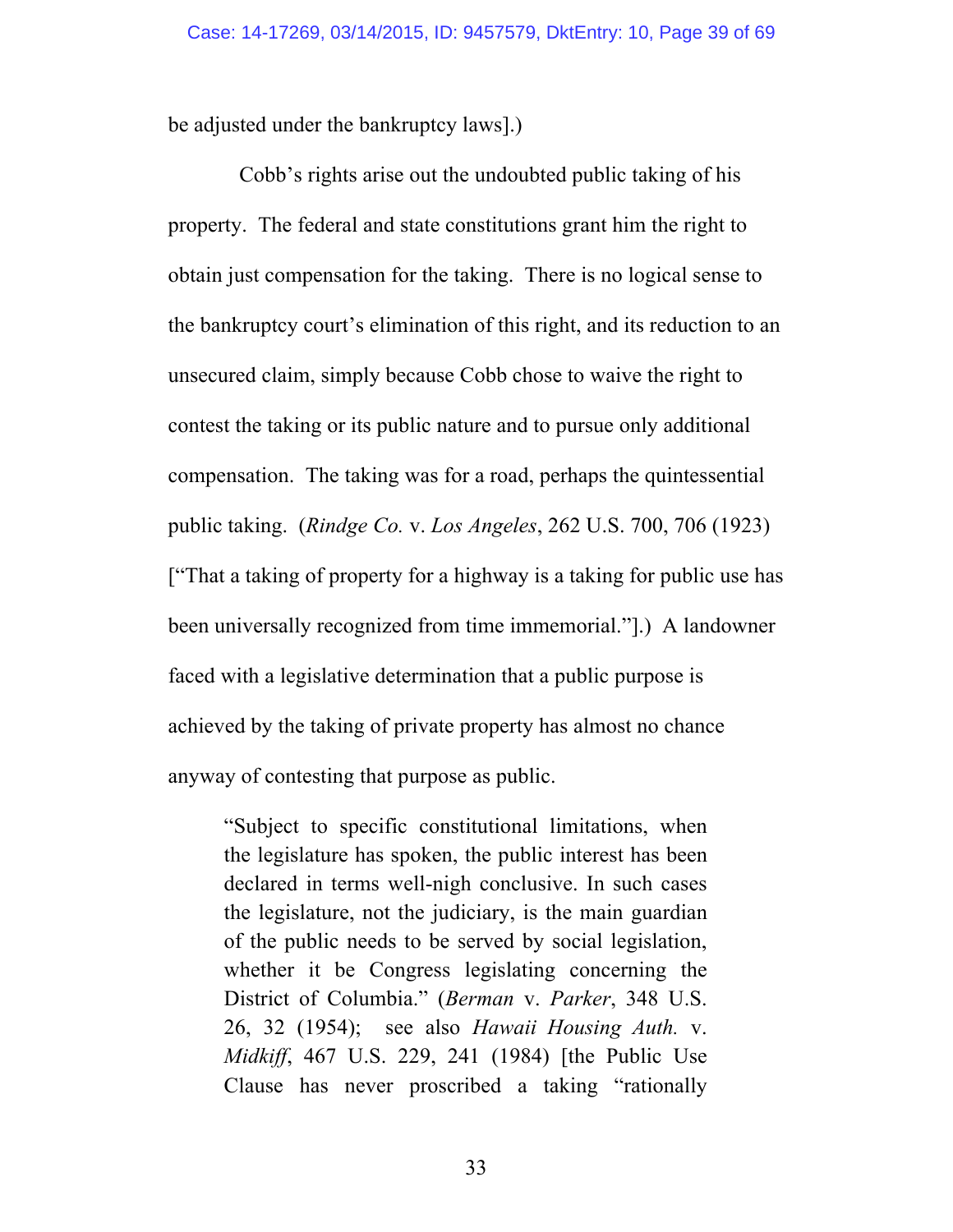related to a *conceivable* public purpose"] (italics added).)

Simply stated, Cobb's withdrawal of the probable compensation did not alter the fact that his claim for additional compensation arose from the condemnation of his property and his right to additional compensation, if proven to be due him in order to afford him "just compensation," was not a defense that was waived by the withdrawal. A claim for money is what all inverse condemnation claimants are pursuing. The bankruptcy court's sanctioning the City's treatment of Cobb's claim as a general unsecured claim to be paid a fraction of his allowed amount was a direct authorization that Cobb could be paid less than just compensation for the taking of property, in direct violation of the Fifth Amendment.<sup>5</sup>

<sup>&</sup>lt;sup>5</sup> Cobb has located at least one case that appears to hold to the contrary, that of *Pointsett Lumber Mfg.* v. *Drainage Dist. No. 7*, 119 F.2d 270 (8th Cir. 1941), where a landowner harmed by flood waters claimed entitlement to "dollar for dollar" compensation. The Court of Appeals dismissed this claim, citing to its prior decision in *Luehrmann* v. *Drainage District No. 7 of Poinsett County, Arkansas*, 104 F.2d 696, 702-703 (8th Cir. 1939), and Supreme Court cases that upheld public entity bankruptcies in general (*id*. at pp. 272-273). However, in *Luehrmann*, the issues involved the treatment of a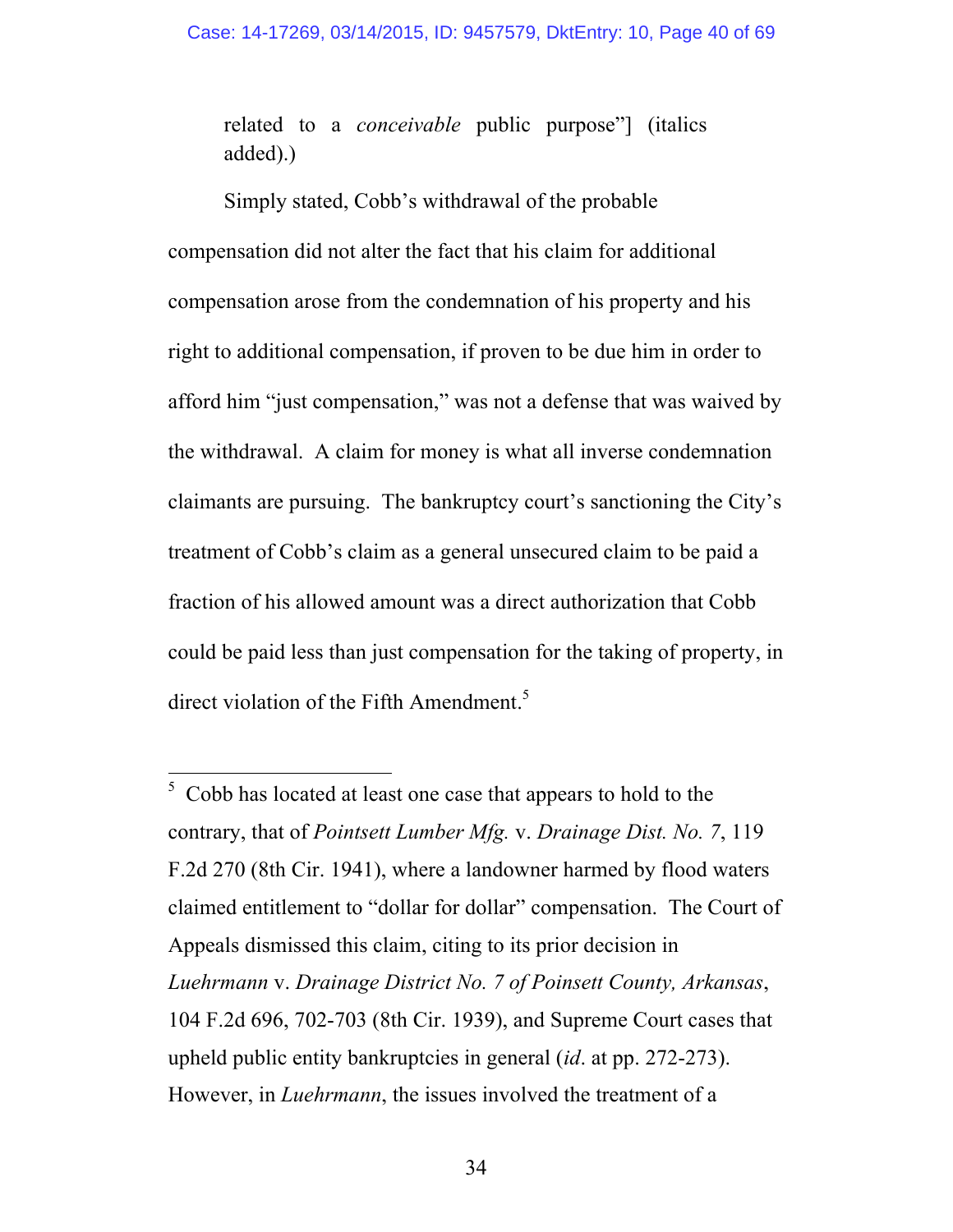Cobb also wishes to bring to the attention of this Court that since the time of the proceedings involving Cobb's objection to the City's plan, similar contentions have been raised and decided in the bankruptcy of the City of Detroit. (*In re City of Detroit, Michigan,* 

*Debtor, United States Bankruptcy Court, Eastern District of* 

*Michigan, No. 13-53846*.)There, inverse condemnation claimants, including an inverse condemnation judgment creditor $6$ , objected to Detroit's bankruptcy plan on Fifth Amendment grounds. The bankruptcy court held their claims to be not subject to impairment in the City's bankruptcy and excepted the claims from discharge entirely under 11 U.S.C.  $\S$  944(c)(1), with the following oral opinion on the record:

"Finally, the Court concludes that the Fifth Amendment does establish a right to just compensation

<u> 1989 - Andrea Santa Andrea Andrea Andrea Andrea Andrea Andrea Andrea Andrea Andrea Andrea Andrea Andrea Andr</u> judgment creditor and bondholders none of whom does the opinion reveal had land physically appropriated. The *Pointsett* decision thus appears to have extended *Luehrmann* to a scenario not presented there.

<sup>6</sup> Compare the treatment of the inverse condemnation judgment creditor by the Detroit bankruptcy court to the treatment proposed by the bankruptcy court, which would have shoehorned Cobb, had his inverse condemnation action proceeded to judgment, again as an inverse condemnation judgment creditor subject to fractional adjustment. (E.R., Vol. 1, pp. 30-31 (transcript p. 28, line  $24 - p$ , 29, line 1.)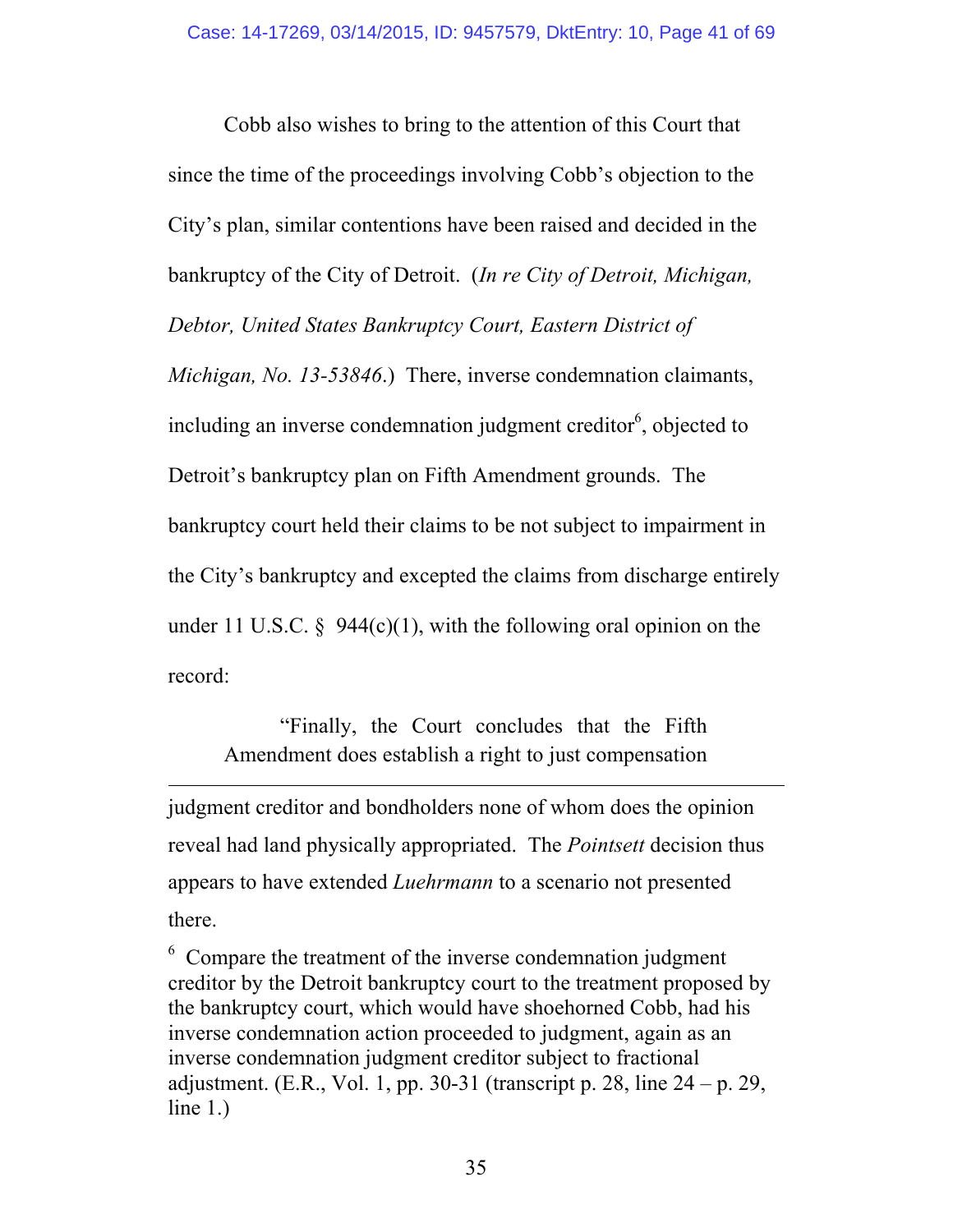when a municipality takes private property for public use. Chapter 9 would violate the Fifth Amendment if its application in this case would result in less than just compensation to these objecting claimants. There is, however, a ready solution.

"Section  $944(c)(1)$  gives the Court the discretion to exempt debts from discharge in the confirmation order. At the suggestion of the Attorney General, to avoid any issue as to the constitutionality of chapter 9 in this respect, the Court will use its authority under section  $944(c)(1)$  to order that the objecting parties' Takings Clause claims are exempt from discharge. This ruling eliminates any constitutional grounds to deny confirmation of the City's plan of adjustment." (E.R., Oral Opinion on the Record, pp. Vol. 2, pp. 10- 13.)

In its written order, the Detroit bankruptcy court confirmed that city's bankruptcy plan, ordering discharge of "all [unsecured] debts of the City shall be, and hereby are, discharged, and such discharge will void any judgment obtained against the City at any time to the extent that such judgment relates to a discharged debt; *provided that,* in accordance with section  $944(c)(I)$  of the Bankruptcy Code, such discharge shall not apply to [certain identified creditors] related to condemnation or inverse condemnation actions against the City alleging that the City has taken private property without just compensation in violation of the Takings Clause of the Fifth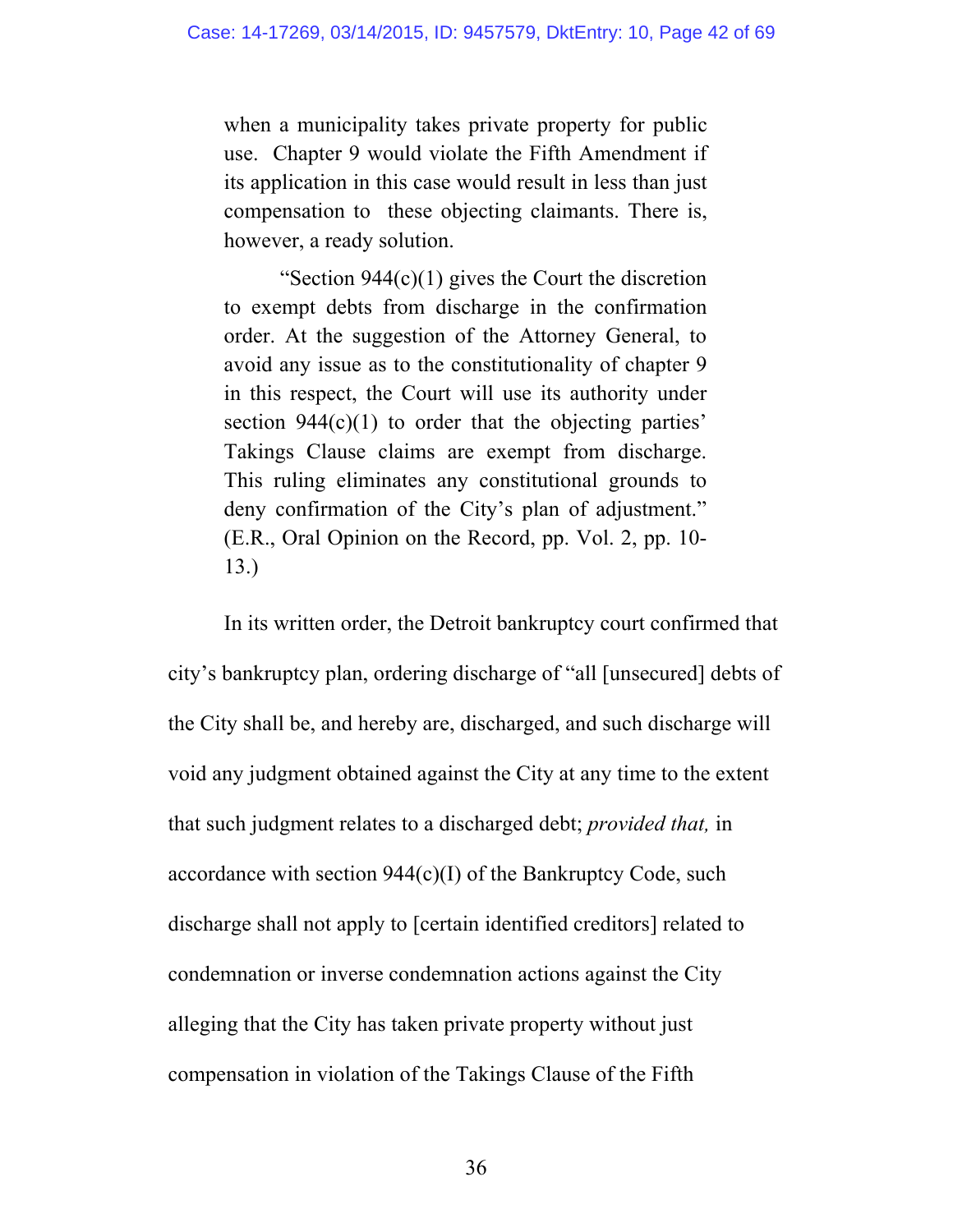Amendment to the United States Constitution." (E.R., pp. 6-9 [italics in original]. $^7$ )

In this case, by contrast, the bankruptcy court impressed bankruptcy classifications on the question of whether Cobb's claim was "secured" or "unsecured," and, concluding that his claim was "unsecured," otherwise disregarded the constitutional nature of the claim and the just compensation requirements of the Fifth Amendment, and allowed his treatment to be no different than any other unsecured claims presented in the City's bankruptcy. By doing so, the bankruptcy court erred, and its determination must be reversed.

**D. To the extent that this case hinges on whether Cobb has rights to any "specific property" and thus a "secured" creditor, Cobb has rights to obtain the property back if just compensation goes unpaid.**

Before the bankruptcy court, the City argued that the Cobb's withdrawal of the probable compensation deposit, and the resulting effects of California Code of Civil Procedure section 1255.260 that

<sup>&</sup>lt;sup>7</sup> The Detroit oral and written orders and comments were unable to be presented to the bankruptcy court in this case as they were issued in November 2014, several months after the proceedings had with respect to Cobb's objection. They are also included under F.R.A.P. 32.1.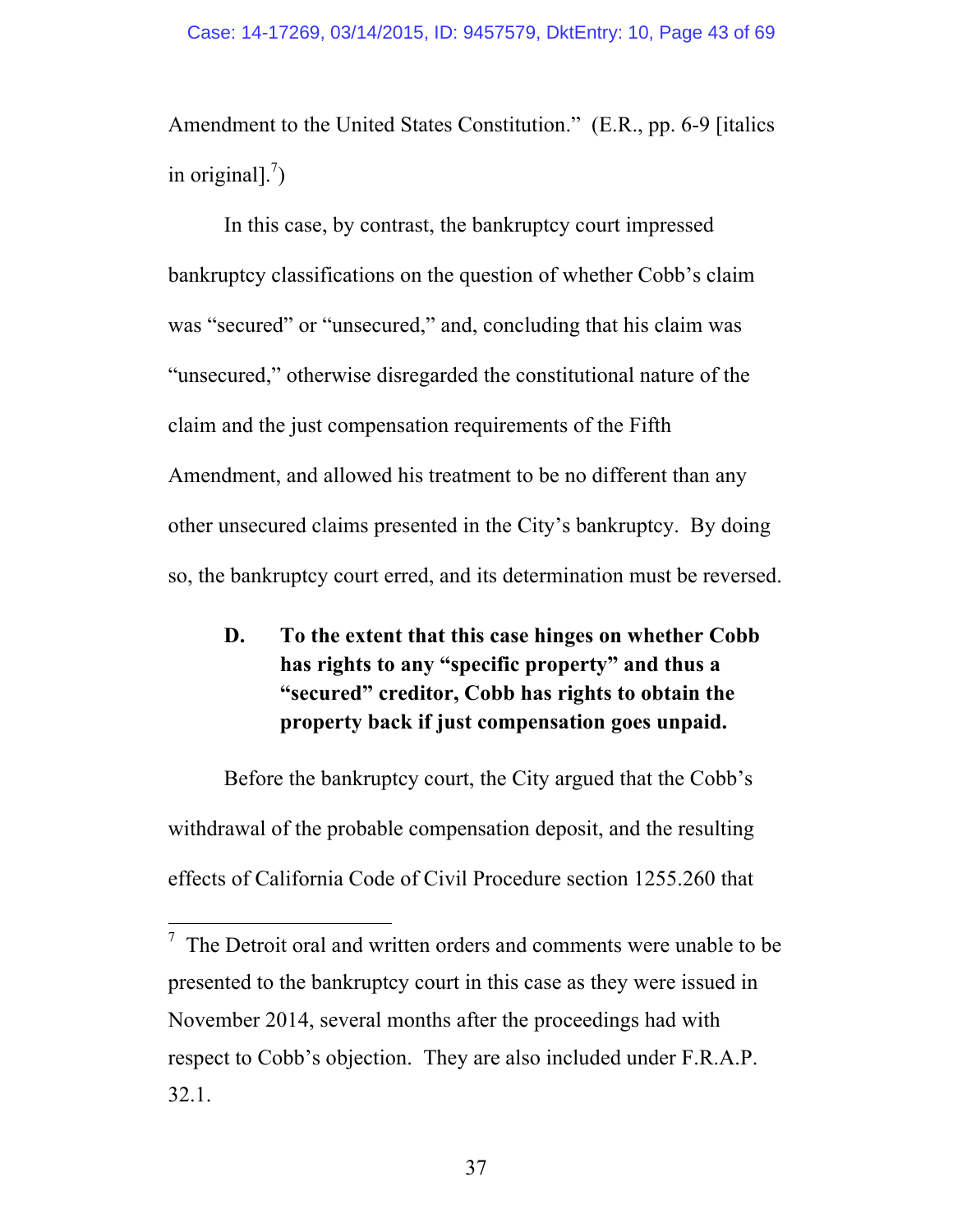waived defenses other than to seek additional compensation, mean that none of the protections given to secured creditors apply to Cobb. The bankruptcy court accepted this argument. Neither, however, recognize that even if a landowner's rights are reduced to a claim for money for complete just compensation, and the payment is not made, then, despite any supposed "waiver," the landowner can seek restoration of his property interests under state law.

In *Frustruck* v. *City of Fairfax*, 212 Cal.App.2d 345 (1963), a city made a series of drainage improvements, and an affected landowner sought to enjoin these activities. The Court of Appeal denied the injunctive relief, on the bases cited above that a public entity is free to take private property for public purposes so long as just compensation is paid. There, as here, an intervening public use had arisen due to the construction of the drainage works, but the Court of Appeal nonetheless held that while the City "was entitled to drain thereon pursuant to the public easement it enjoyed, provided it made just compensation to the plaintiff . *. .* [t]he only limitation on said right is the requirement for the payment of or provision for just compensation subject to the further limitation that any such attempted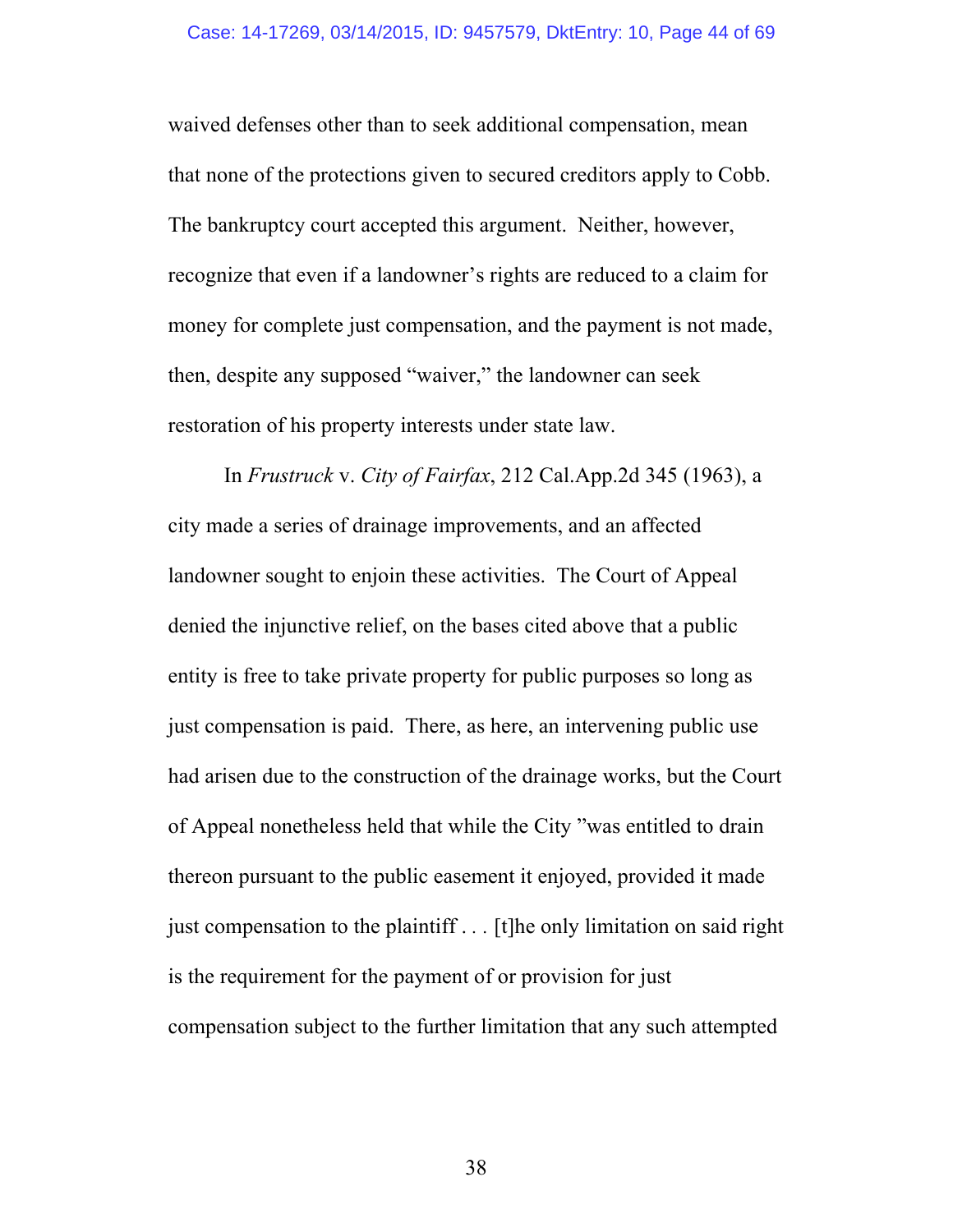taking or damaging may be enjoined until such compensation is made or provided for." (*Id*. at p. 372.)

Similarly, in *Community Redevelopment Agency of the City of Hawthorne* v. *Force Electronics*, 55 Cal.App.4th 622 (1997), a redevelopment agency condemned the defendant's property by eminent domain, prosecuted its case to judgment, but found itself unable to pay the judgment and sought an order allowing it to pay the judgment over ten years, which order the trial court issued. The Court of Appeal reversed this decision, holding that a condemnee is constitutionally entitled to the "full and perfect" equivalent of the property taken and without prompt payment after judgment the condemnee had the option of accepting payments over time or "it can have the property back." (*Id.* at p. 635 ["To the extent the Legislature has allowed a financially destitute condemner to defer payment of an eminent domain judgment . . . [it] is unconstitutional."].)

Thus, while the City may have had, at one point, the right to compel Cobb to accept nothing other than such additional compensation as might be awarded for the road taking, it would lose this limitation on Cobb's rights if it failed to pay what was determined to be the constitutional measure of loss. Accordingly, Cobb did (and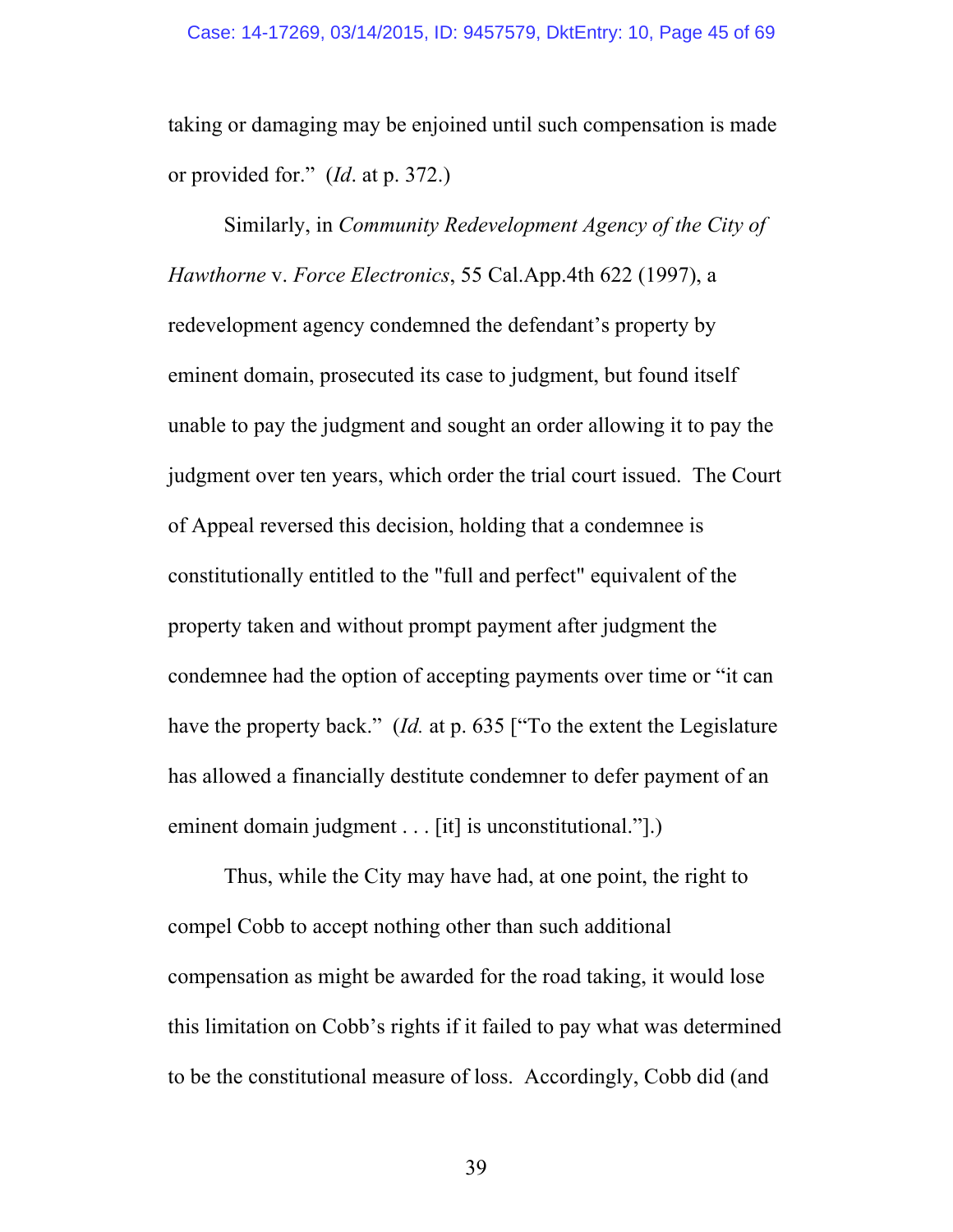does) maintain rights to a specific piece of property, namely the one taken by the City, and has the right to its restoration if the City does not provide just compensation.

Furthermore, to provide protection to secured creditors who voluntarily enter into debtor-creditor relationships with a municipality, yet deny that protection to landowners who through no choice of their own have their property taken, defies any attempt too explain the difference for the treatment.

**E. Where the City proposed a plan that could not be confirmed, a dismissal was proper unless the City would alter the plan to provide for unimpaired treatment of Cobb's claim or unless the claim was excepted from discharge.**

In the bankruptcy court, Cobb argued that because the City's plan proposed to pay him, as an inverse condemnation claimant, something less than complete just compensation, it could not be confirmed due to its containing this constitutional violation. Under bankruptcy authority, where a Chapter 9 Plan may not be confirmed, the remedy appears to be to dismiss the bankruptcy case. (*In re Richmond Sch. Dist.,* 133 B.R. 221, 225 (Bankr. N.D.Cal.1991).) The only other alternative would be to utilize 11 U.S.C.  $\S$  944(c)(1), as did the Detroit bankruptcy court, to except Cobb's claim entirely from the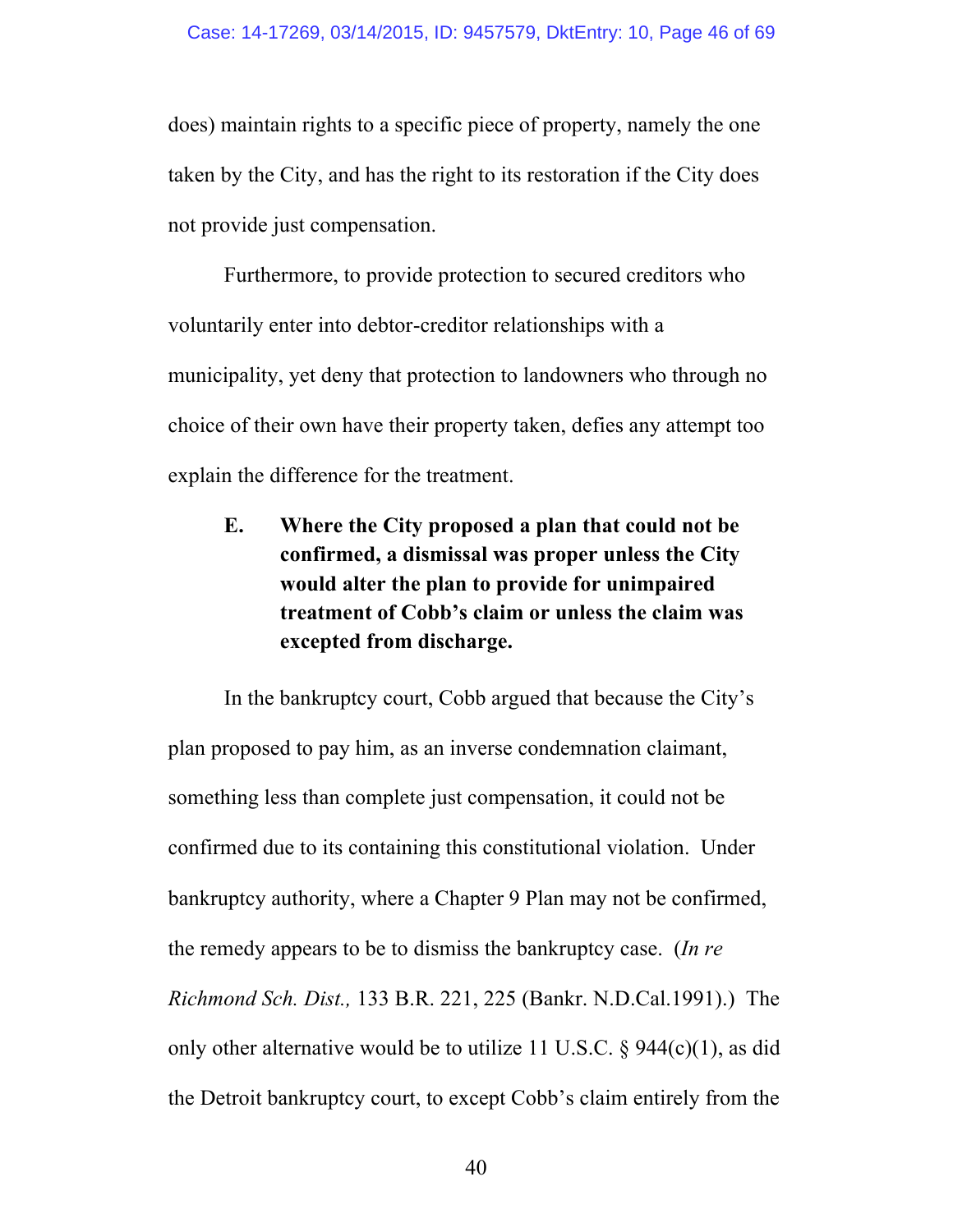effects of the plan's discharge and injunction provisions. Either of which should have been ordered by the bankruptcy court in this case.

#### **VIII. CONCLUSION**

Because Cobb's claim arises from the City's taking of his property, the order of the bankruptcy court permitting cents-on-thedollar treatment of his claim as unsecured, and the court's subsequent confirmation of the City's plan providing for the discharge of unsecured claims after the fractional distribution, must be reversed and the matter remanded to the bankruptcy court to require either (a) the City to provide for Cobb's claim to be paid to the full measure of just compensation or have the case dismissed, or (b) the bankruptcy court to except Cobb's claim from the effects of the discharge and injunctive relief enjoining recovery of Cobb's claim.

Dated: March 12, 2015

Respectfully submitted,

**ATHERTON & DOZIER** 

Bradford J. Dozier Counsel for Objector and Appellant MICHAEL A. COBB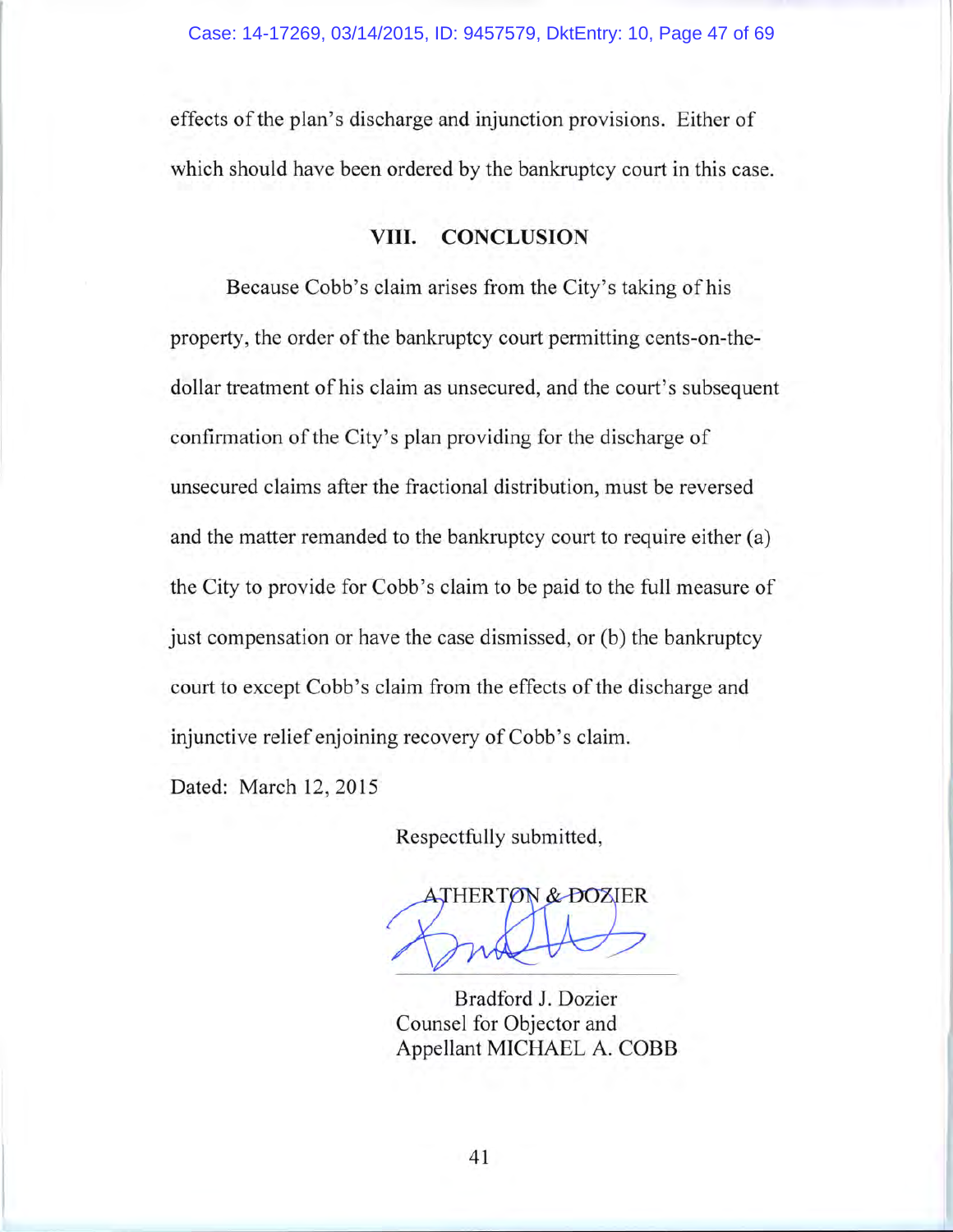#### Case: 14-17269, 03/14/2015, ID: 9457579, DktEntry: 10, Page 48 of 69

### **Form 6. Certificate of Compliance With Type-Volume Limitation, Typeface Requirements, and Type Style Requirements**

- 1. This brief complies with the type-volume limitation of Fed. R. App. P. 32(a)(7)(B) because:
	- $\overline{\mathsf{x}}$  this brief contains 9,428 words, excluding the parts of the brief exempted by Fed. R. App. P. 32(a)(7)(B)(iii), *or*

 $\Gamma$  this brief uses a monospaced typeface and contains lines of text, excluding the parts of the brief exempted by Fed. R. App. P.  $32(a)(7)(B)(iii)$ .

- 2. This brief complies with the typeface requirements of Fed. R. App. P. 32(a)(5) and the type style requirements of Fed. R. App. P. 32(a)(6) because:
	- $\overline{X}$  this brief has been prepared in a proportionally spaced typeface using *(state name*) and version of word processing program) Word 2011 *(state font size and name of type style)* size 14 Times New Roman , *or*
	- $\Gamma$  this brief has been prepared in a monospaced spaced typeface using *(state name*) *and version of word processing program)*<br>with *(state number of characters per inch and name of type style)*

 $Signature$   $\sqrt{3}$ 

Attorney for Objector and Appellant Michael A. Cobb

Date March 12, 2015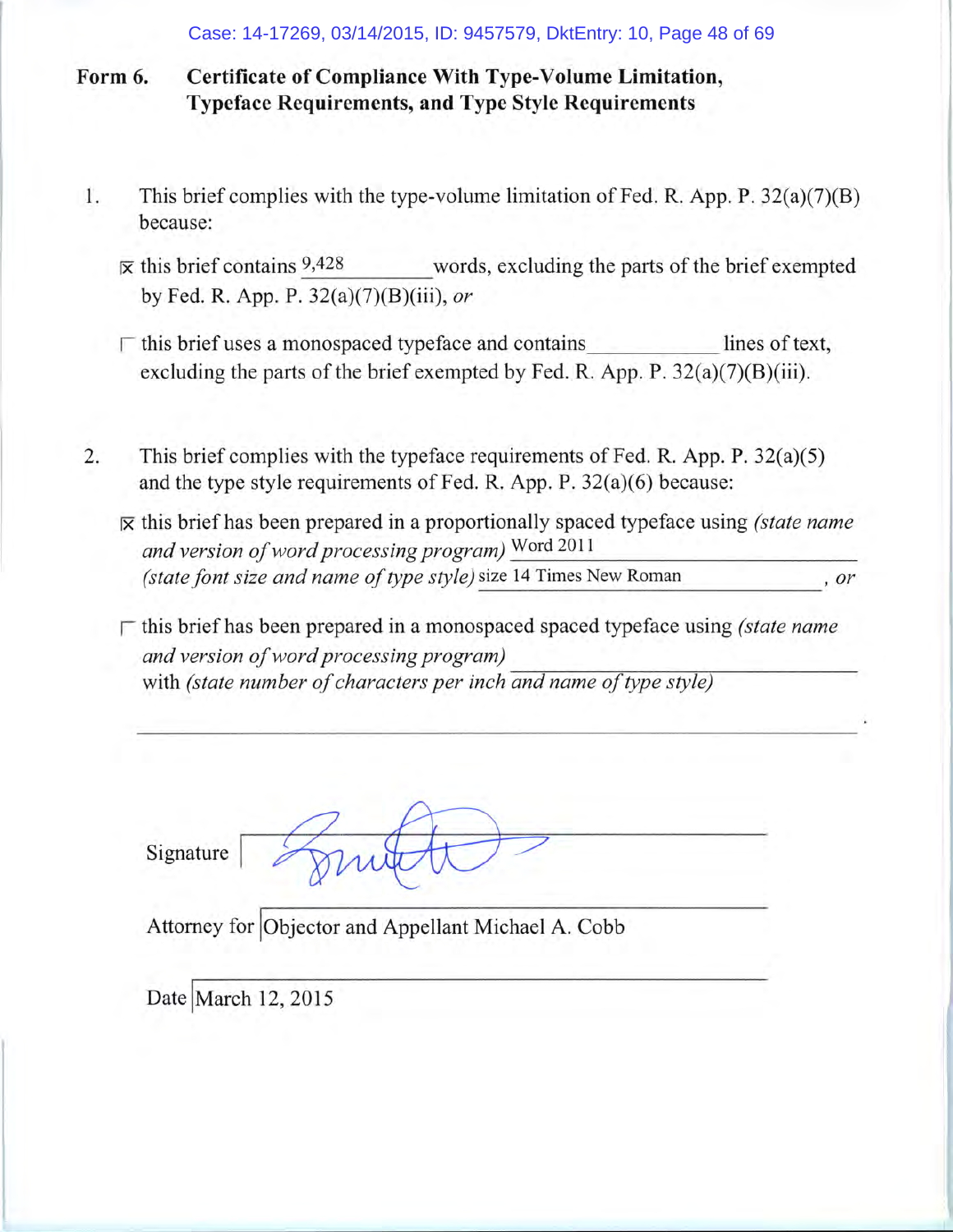Case: 14-17269, 03/14/2015, ID: 9457579, DktEntry: 10, Page 49 of 69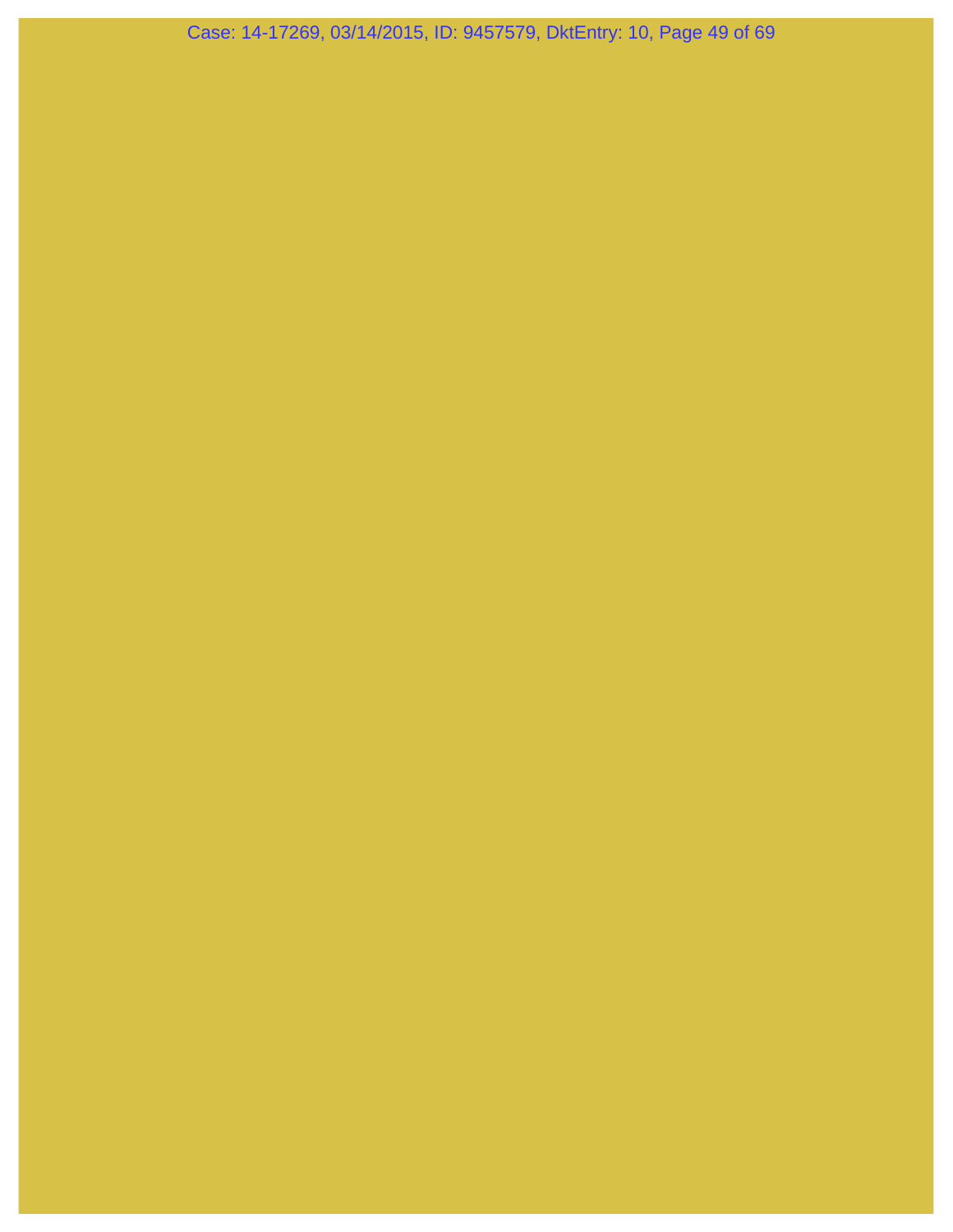### **CONSTITUTIONAL AND STATUTORY ADDENDUM**

#### Page

### **CONSTITUTIONAL PROVISIONS**

#### **STATUTES**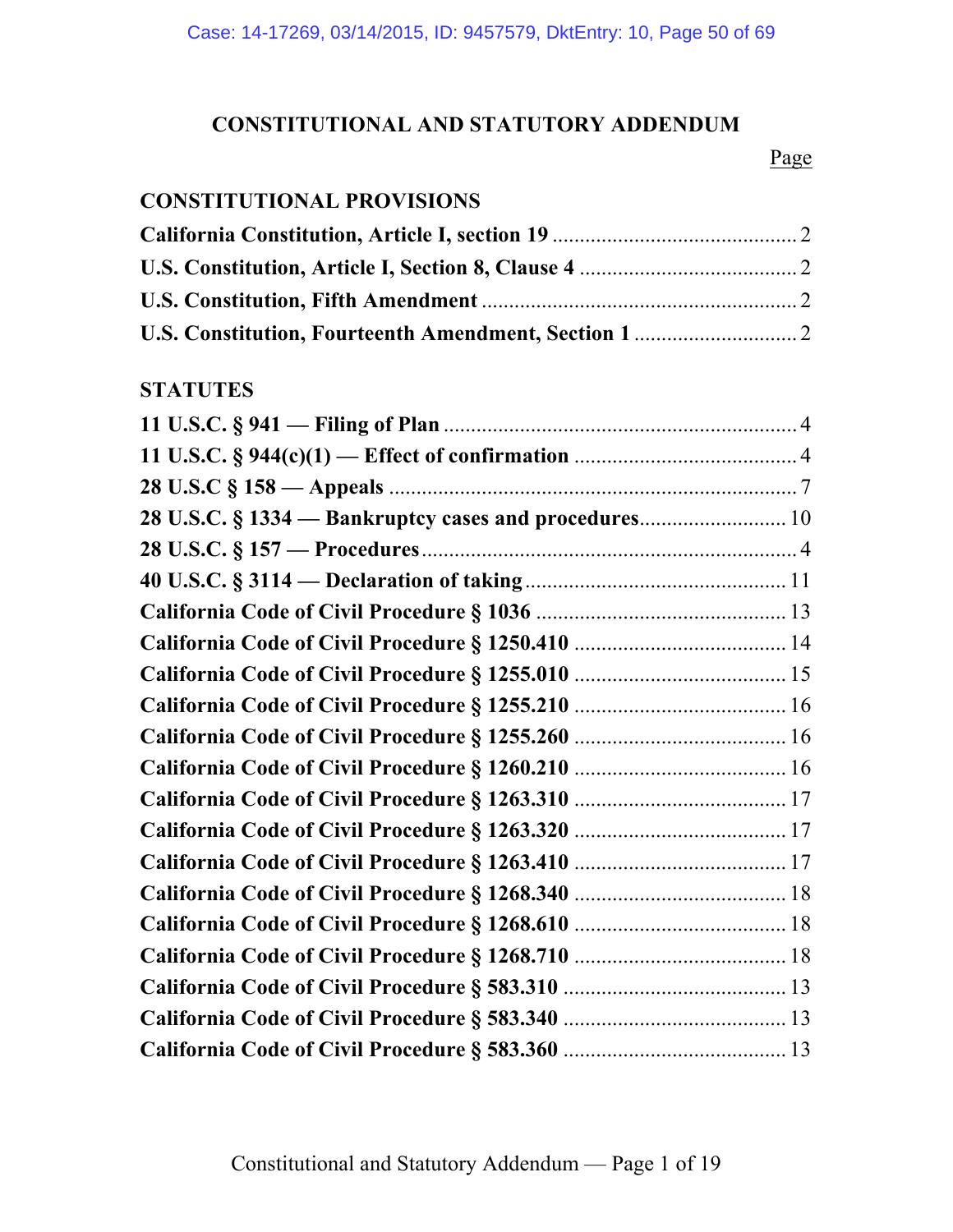### **CONSTITUTIONAL PROVISIONS**

### **U.S. Constitution, Article I, Section 8, Clause 4**

The Congress shall have power . . .

To establish a uniform rule of naturalization, and uniform laws on the subject of bankruptcies throughout the United States;

#### **U.S. Constitution, Fifth Amendment**

No person shall be held to answer for a capital, or otherwise infamous crime, unless on a presentment or indictment of a grand jury, except in cases arising in the land or naval forces, or in the militia, when in actual service in time of war or public danger; nor shall any person be subject for the same offense to be twice put in jeopardy of life or limb; nor shall be compelled in any criminal case to be a witness against himself, nor be deprived of life, liberty, or property, without due process of law; nor shall private property be taken for public use, without just compensation

#### **U.S. Constitution, Fourteenth Amendment, Section 1**

All persons born or naturalized in the United States, and subject to the jurisdiction thereof, are citizens of the United States and of the state wherein they reside. No state shall make or enforce any law which shall abridge the privileges or immunities of citizens of the United States; nor shall any state deprive any person of life, liberty, or property, without due process of law; nor deny to any person within its jurisdiction the equal protection of the laws.

### **California Constitution, Article I, section 19**

(a) Private property may be taken or damaged for a public use and only when just compensation, ascertained by a jury unless waived, has first been paid to, or into court for, the owner. The Legislature may provide for possession by the condemnor following commencement of eminent domain proceedings upon deposit in court and prompt release to the owner of money determined by the court to be the probable amount of just compensation.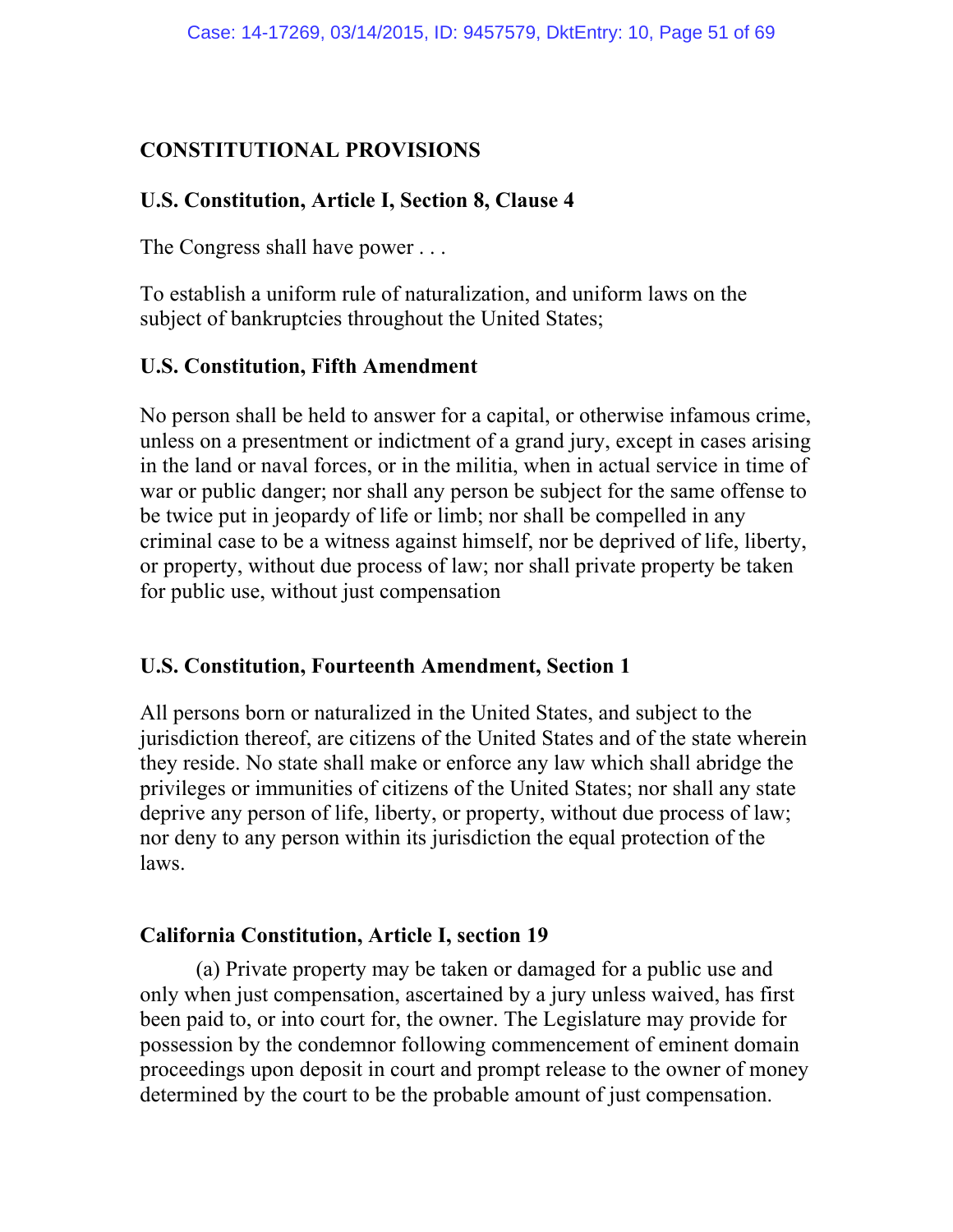(b) The State and local governments are prohibited from acquiring by eminent domain an owner-occupied residence for the purpose of conveying it to a private person.

(c) Subdivision (b) of this section does not apply when State or local government exercises the power of eminent domain for the purpose of protecting public health and safety; preventing serious, repeated criminal activity; responding to an emergency; or remedying environmental contamination that poses a threat to public health and safety.

(d) Subdivision (b) of this section does not apply when State or local government exercises the power of eminent domain for the purpose of acquiring private property for a public work or improvement.

(e) For the purpose of this section:

- 1. "Conveyance" means a transfer of real property whether by sale, lease, gift, franchise, or otherwise.
- 2. "Local government" means any city, including a charter city, county, city and county, school district, special district, authority, regional entity, redevelopment agency, or any other political subdivision within the State.
- 3. "Owner-occupied residence" means real property that is improved with a single-family residence such as a detached home, condominium, or townhouse and that is the owner or owners' principal place of residence for at least one year prior to the State or local government's initial written offer to purchase the property. Owner-occupied residence also includes a residential dwelling unit attached to or detached from such a single-family residence which provides complete independent living facilities for one or more persons.
- 4. "Person" means any individual or association, or any business entity, including, but not limited to, a partnership, corporation, or limited liability company.
- 5. "Public work or improvement" means facilities or infrastructure for the delivery of public services such as education, police, fire protection, parks, recreation, emergency medical, public health, libraries, flood protection, streets or highways, public transit, railroad, airports and seaports; utility, common carrier or other similar projects such as energy-related, communication-related, water-related and wastewater-related facilities or infrastructure;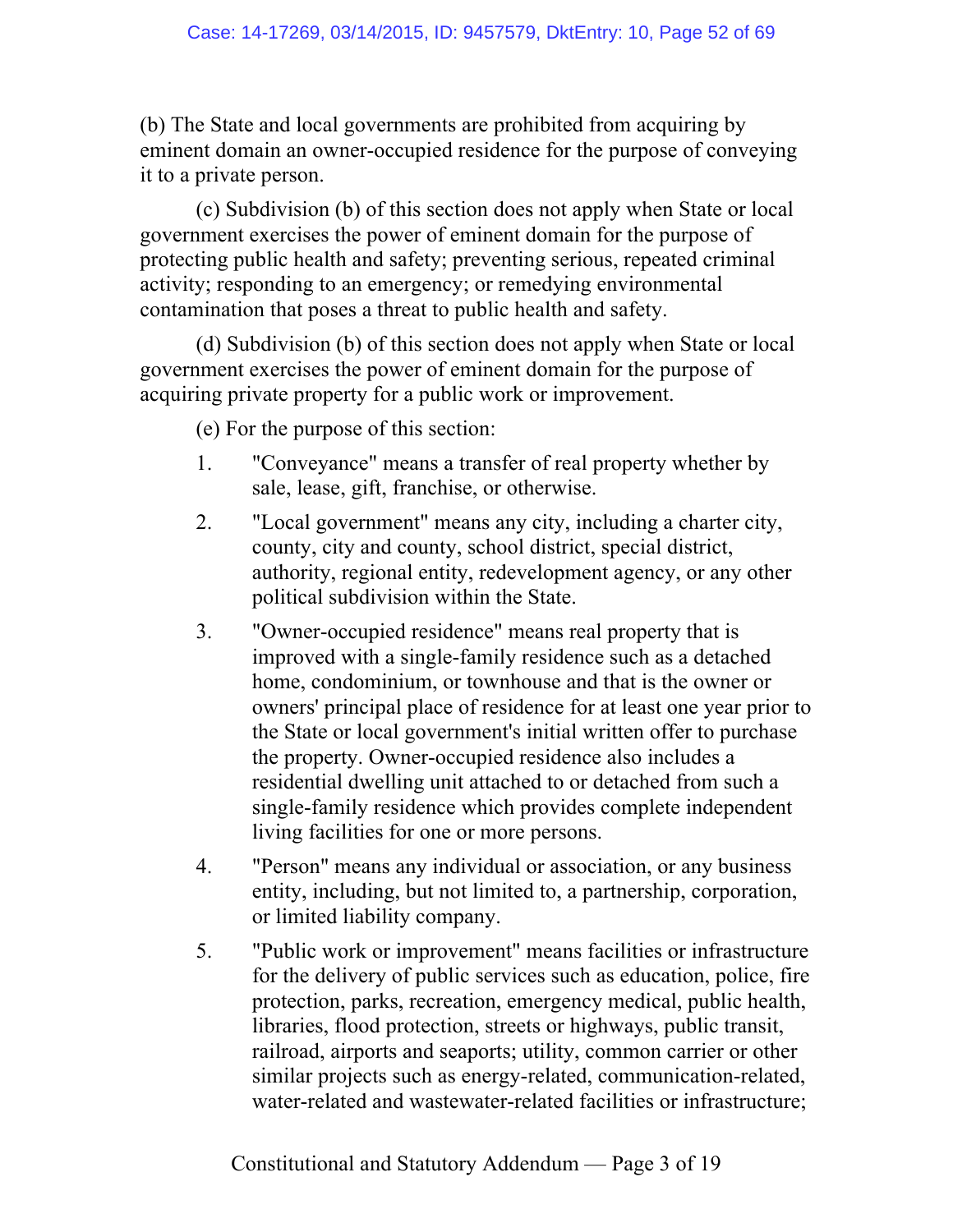projects identified by a State or local government for recovery from natural disasters; and private uses incidental to, or necessary for, the public work or improvement.

6. "State" means the State of California and any of its agencies or departments.

## **STATUTES**

# **11 U.S.C. § 941 — Filing of Plan**

The debtor shall file a plan for the adjustment of the debtor's debts. If such a plan is not filed with the petition, the debtor shall file such a plan at such later time as the court fixes

### **11 U.S.C. § 944(c)(1) — Effect of confirmation**

(c) The debtor is not discharged under subsection (b) of this section from any debt—

- (1) excepted from discharge by the plan or order confirming the plan; or
- (2) owed to an entity that, before confirmation of the plan, had neither notice nor actual knowledge of the case.

# **28 U.S.C. § 157 — Procedures**

(a) Each district court may provide that any or all cases under title 11 and any or all proceedings arising under title 11 or arising in or related to a case under title 11 shall be referred to the bankruptcy judges for the district.

(b)

- (1) Bankruptcy judges may hear and determine all cases under title 11 and all core proceedings arising under title 11, or arising in a case under title 11, referred under subsection (a) of this section, and may enter appropriate orders and judgments, subject to review under section 158 of this title.
- (2) Core proceedings include, but are not limited to—
	- (A) matters concerning the administration of the estate;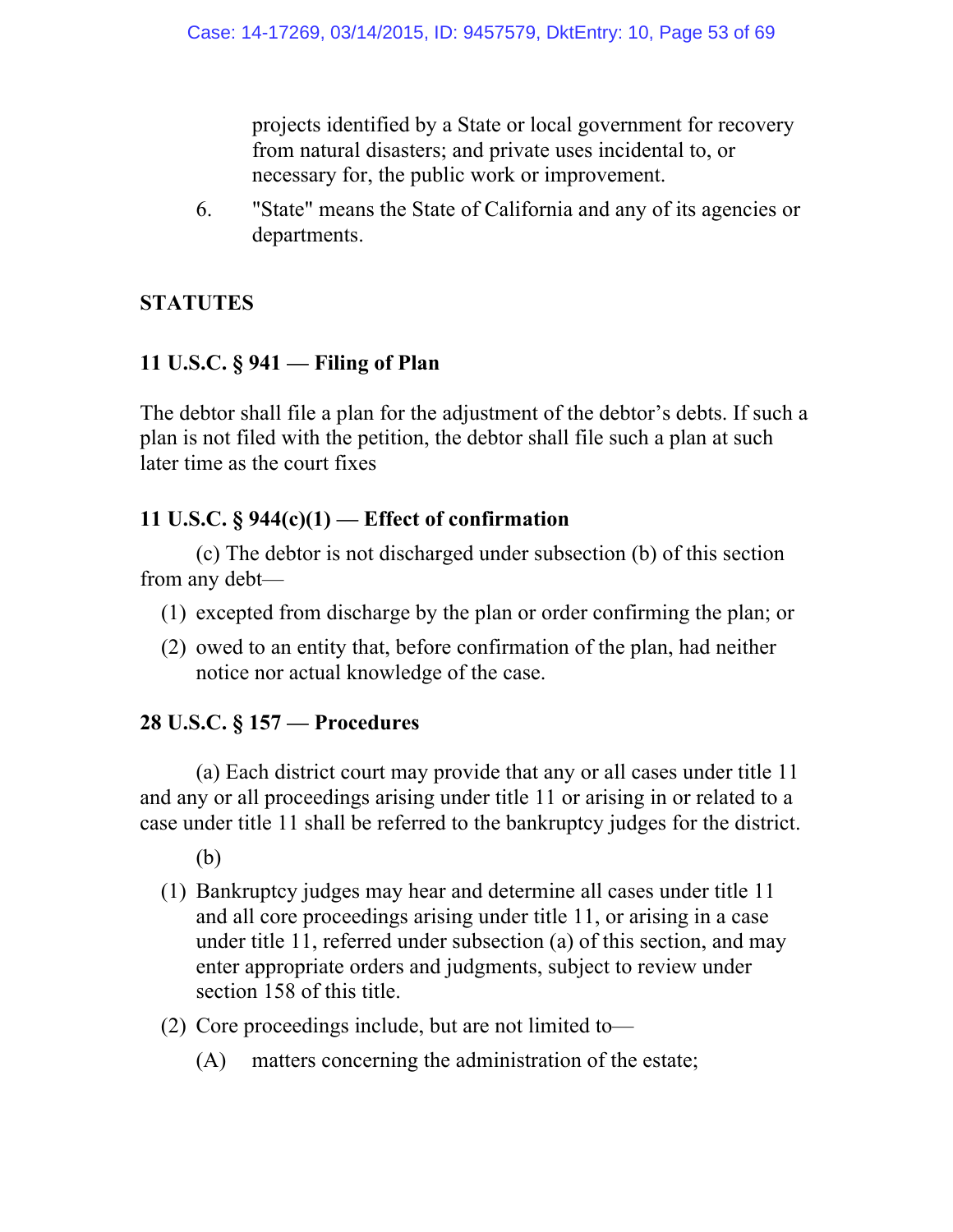- (B) allowance or disallowance of claims against the estate or exemptions from property of the estate, and estimation of claims or interests for the purposes of confirming a plan under chapter 11, 12, or 13 of title 11 but not the liquidation or estimation of contingent or unliquidated personal injury tort or wrongful death claims against the estate for purposes of distribution in a case under title 11;
- (C) counterclaims by the estate against persons filing claims against the estate;
- (D) orders in respect to obtaining credit;
- (E) orders to turn over property of the estate;
- (F) proceedings to determine, avoid, or recover preferences;
- (G) motions to terminate, annul, or modify the automatic stay;
- (H) proceedings to determine, avoid, or recover fraudulent conveyances;
- (I) determinations as to the dischargeability of particular debts;
- (J) objections to discharges;
- (K) determinations of the validity, extent, or priority of liens;
- (L) confirmations of plans;
- (M) orders approving the use or lease of property, including the use of cash collateral;
- (N) orders approving the sale of property other than property resulting from claims brought by the estate against persons who have not filed claims against the estate;
- (O) other proceedings affecting the liquidation of the assets of the estate or the adjustment of the debtor-creditor or the equity security holder relationship, except personal injury tort or wrongful death claims; and
- (P) recognition of foreign proceedings and other matters under chapter 15 of title 11.
- (3) The bankruptcy judge shall determine, on the judge's own motion or on timely motion of a party, whether a proceeding is a core proceeding under this subsection or is a proceeding that is otherwise related to a case under title 11. A determination that a proceeding is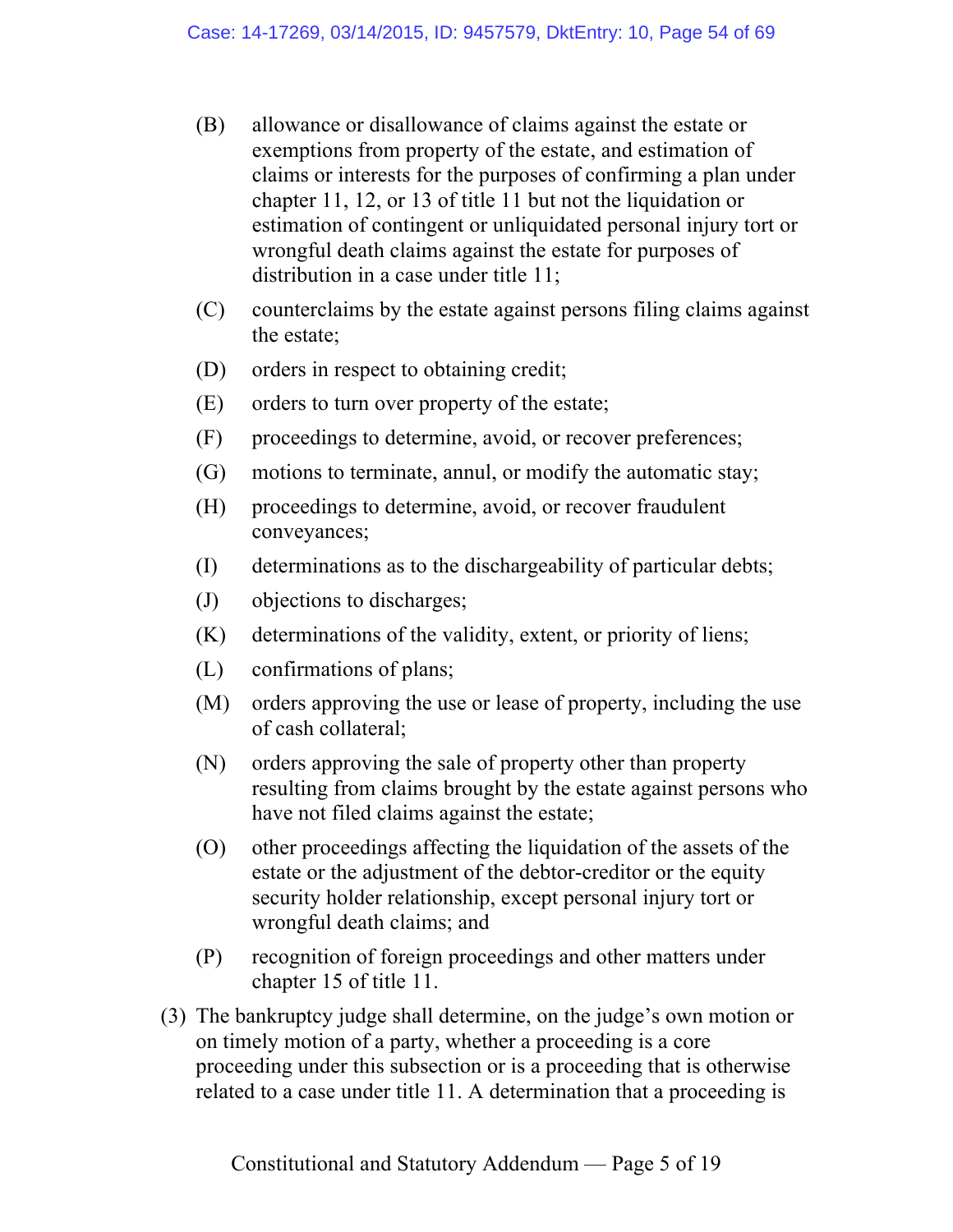not a core proceeding shall not be made solely on the basis that its resolution may be affected by State law.

- (4) Non-core proceedings under section 157 (b)(2)(B) of title 28, United States Code, shall not be subject to the mandatory abstention provisions of section 1334 (c)(2).
- (5) The district court shall order that personal injury tort and wrongful death claims shall be tried in the district court in which the bankruptcy case is pending, or in the district court in the district in which the claim arose, as determined by the district court in which the bankruptcy case is pending.
- (c)
- (1) A bankruptcy judge may hear a proceeding that is not a core proceeding but that is otherwise related to a case under title 11. In such proceeding, the bankruptcy judge shall submit proposed findings of fact and conclusions of law to the district court, and any final order or judgment shall be entered by the district judge after considering the bankruptcy judge's proposed findings and conclusions and after reviewing de novo those matters to which any party has timely and specifically objected.
- (2) Notwithstanding the provisions of paragraph (1) of this subsection, the district court, with the consent of all the parties to the proceeding, may refer a proceeding related to a case under title 11 to a bankruptcy judge to hear and determine and to enter appropriate orders and judgments, subject to review under section 158 of this title.

(d) The district court may withdraw, in whole or in part, any case or proceeding referred under this section, on its own motion or on timely motion of any party, for cause shown. The district court shall, on timely motion of a party, so withdraw a proceeding if the court determines that resolution of the proceeding requires consideration of both title 11 and other laws of the United States regulating organizations or activities affecting interstate commerce.

(e) If the right to a jury trial applies in a proceeding that may be heard under this section by a bankruptcy judge, the bankruptcy judge may conduct the jury trial if specially designated to exercise such jurisdiction by the district court and with the express consent of all the parties.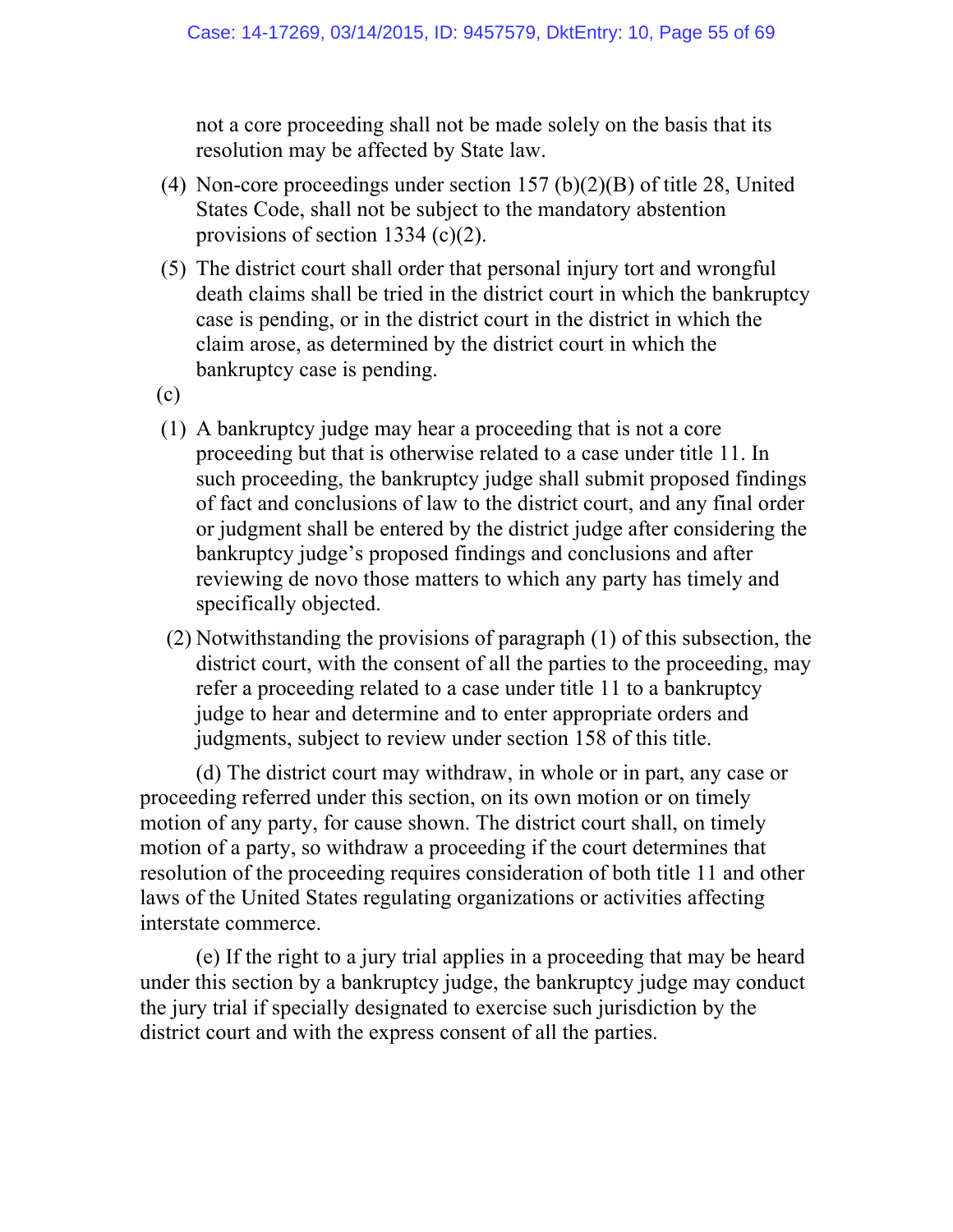### **28 U.S.C § 158 — Appeals**

(a) The district courts of the United States shall have jurisdiction to hear appeals

- (1) from final judgments, orders, and decrees;
- (2) from interlocutory orders and decrees issued under section 1121 (d) of title 11 increasing or reducing the time periods referred to in section 1121 of such title; and
- (3) with leave of the court, from other interlocutory orders and decrees; and, with leave of the court, from interlocutory orders and decrees, of bankruptcy judges entered in cases and proceedings referred to the bankruptcy judges under section 157 of this title. An appeal under this subsection shall be taken only to the district court for the judicial district in which the bankruptcy judge is serving.
- (b)
- (1) The judicial council of a circuit shall establish a bankruptcy appellate panel service composed of bankruptcy judges of the districts in the circuit who are appointed by the judicial council in accordance with paragraph (3), to hear and determine, with the consent of all the parties, appeals under subsection (a) unless the judicial council finds that—
	- (A) there are insufficient judicial resources available in the circuit; or
	- (B) establishment of such service would result in undue delay or increased cost to parties in cases under title 11.

Not later than 90 days after making the finding, the judicial council shall submit to the Judicial Conference of the United States a report containing the factual basis of such finding.

(2)

- (A) A judicial council may reconsider, at any time, the finding described in paragraph (1).
- (B) On the request of a majority of the district judges in a circuit for which a bankruptcy appellate panel service is established under paragraph (1), made after the expiration of the 1-year period beginning on the date such service is established, the judicial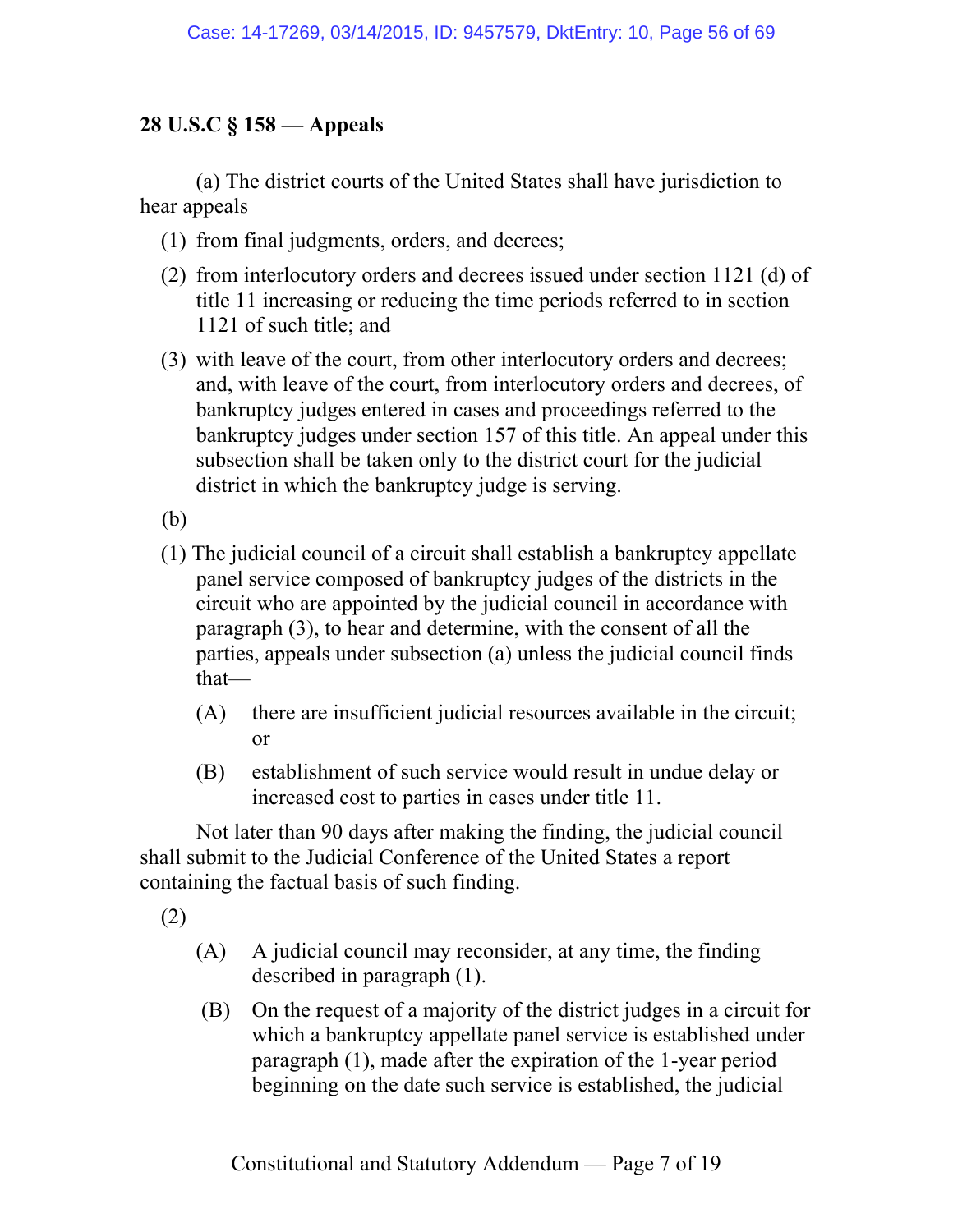council of the circuit shall determine whether a circumstance specified in subparagraph (A) or (B) of such paragraph exists.

- (C) On its own motion, after the expiration of the 3-year period beginning on the date a bankruptcy appellate panel service is established under paragraph (1), the judicial council of the circuit may determine whether a circumstance specified in subparagraph (A) or (B) of such paragraph exists.
- (D) If the judicial council finds that either of such circumstances exists, the judicial council may provide for the completion of the appeals then pending before such service and the orderly termination of such service.
- (3) Bankruptcy judges appointed under paragraph (1) shall be appointed and may be reappointed under such paragraph.
- (4) If authorized by the Judicial Conference of the United States, the judicial councils of 2 or more circuits may establish a joint bankruptcy appellate panel comprised of bankruptcy judges from the districts within the circuits for which such panel is established, to hear and determine, upon the consent of all the parties, appeals under subsection (a) of this section.
- (5) An appeal to be heard under this subsection shall be heard by a panel of 3 members of the bankruptcy appellate panel service, except that a member of such service may not hear an appeal originating in the district for which such member is appointed or designated under section 152 of this title.
- (6) Appeals may not be heard under this subsection by a panel of the bankruptcy appellate panel service unless the district judges for the district in which the appeals occur, by majority vote, have authorized such service to hear and determine appeals originating in such district.
- (c)
- (1) Subject to subsections (b) and  $(d)(2)$ , each appeal under subsection (a) shall be heard by a 3-judge panel of the bankruptcy appellate panel service established under subsection (b)(1) unless—

(A) the appellant elects at the time of filing the appeal; or

(B) any other party elects, not later than 30 days after service of notice of the appeal;

to have such appeal heard by the district court.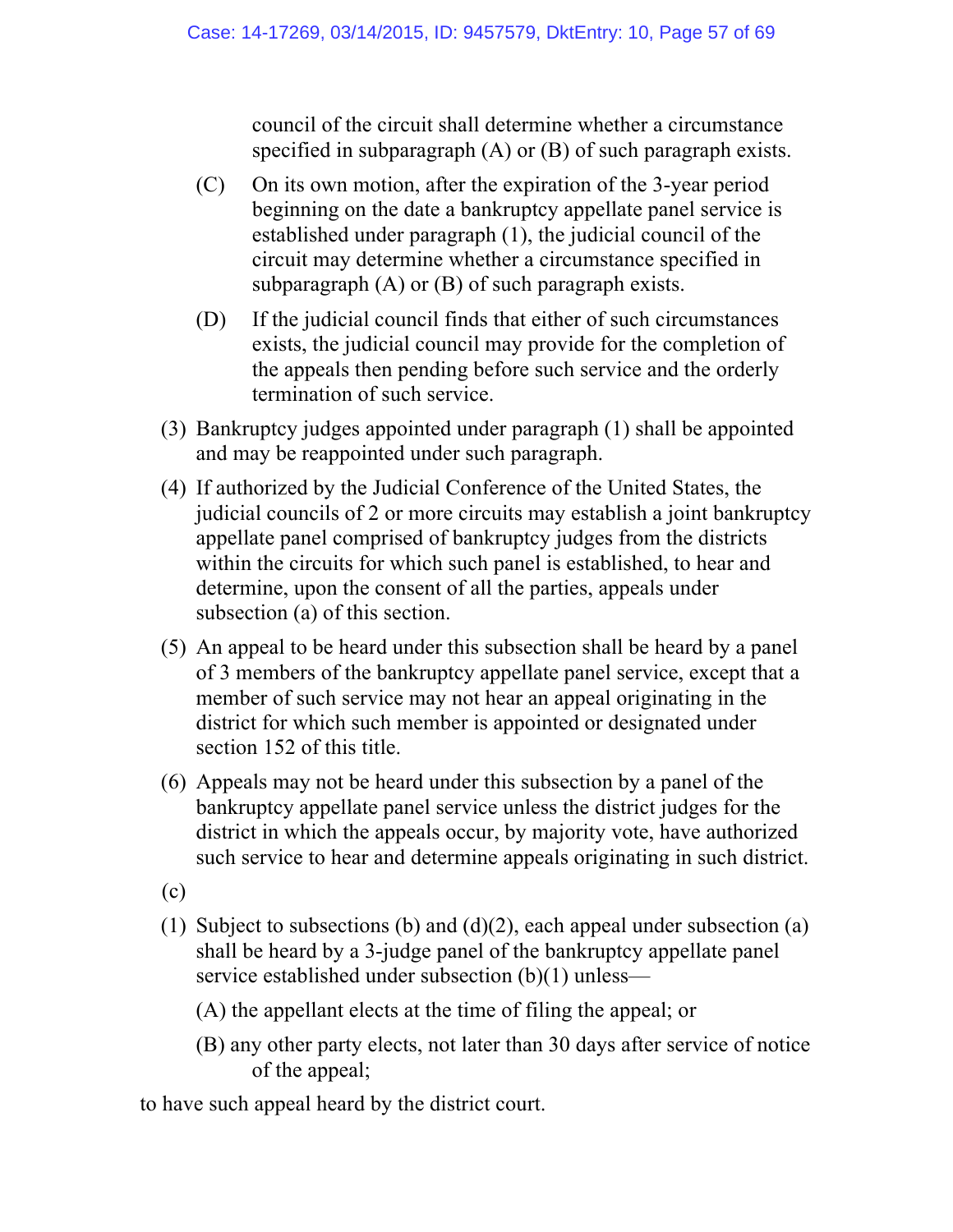- (2) An appeal under subsections (a) and (b) of this section shall be taken in the same manner as appeals in civil proceedings generally are taken to the courts of appeals from the district courts and in the time provided by Rule 8002 of the Bankruptcy Rules.
- (d)
- (1) The courts of appeals shall have jurisdiction of appeals from all final decisions, judgments, orders, and decrees entered under subsections (a) and (b) of this section.
- (2)
- (A) The appropriate court of appeals shall have jurisdiction of appeals described in the first sentence of subsection (a) if the bankruptcy court, the district court, or the bankruptcy appellate panel involved, acting on its own motion or on the request of a party to the judgment, order, or decree described in such first sentence, or all the appellants and appellees (if any) acting jointly, certify that—
	- (i) the judgment, order, or decree involves a question of law as to which there is no controlling decision of the court of appeals for the circuit or of the Supreme Court of the United States, or involves a matter of public importance;
	- (ii) the judgment, order, or decree involves a question of law requiring resolution of conflicting decisions; or
	- (iii) an immediate appeal from the judgment, order, or decree may materially advance the progress of the case or proceeding in which the appeal is taken;

and if the court of appeals authorizes the direct appeal of the judgment, order, or decree.

- (B) If the bankruptcy court, the district court, or the bankruptcy appellate panel—
	- (i) on its own motion or on the request of a party, determines that a circumstance specified in clause (i), (ii), or (iii) of subparagraph (A) exists; or
	- (ii) receives a request made by a majority of the appellants and a majority of appellees (if any) to make the certification described in subparagraph (A);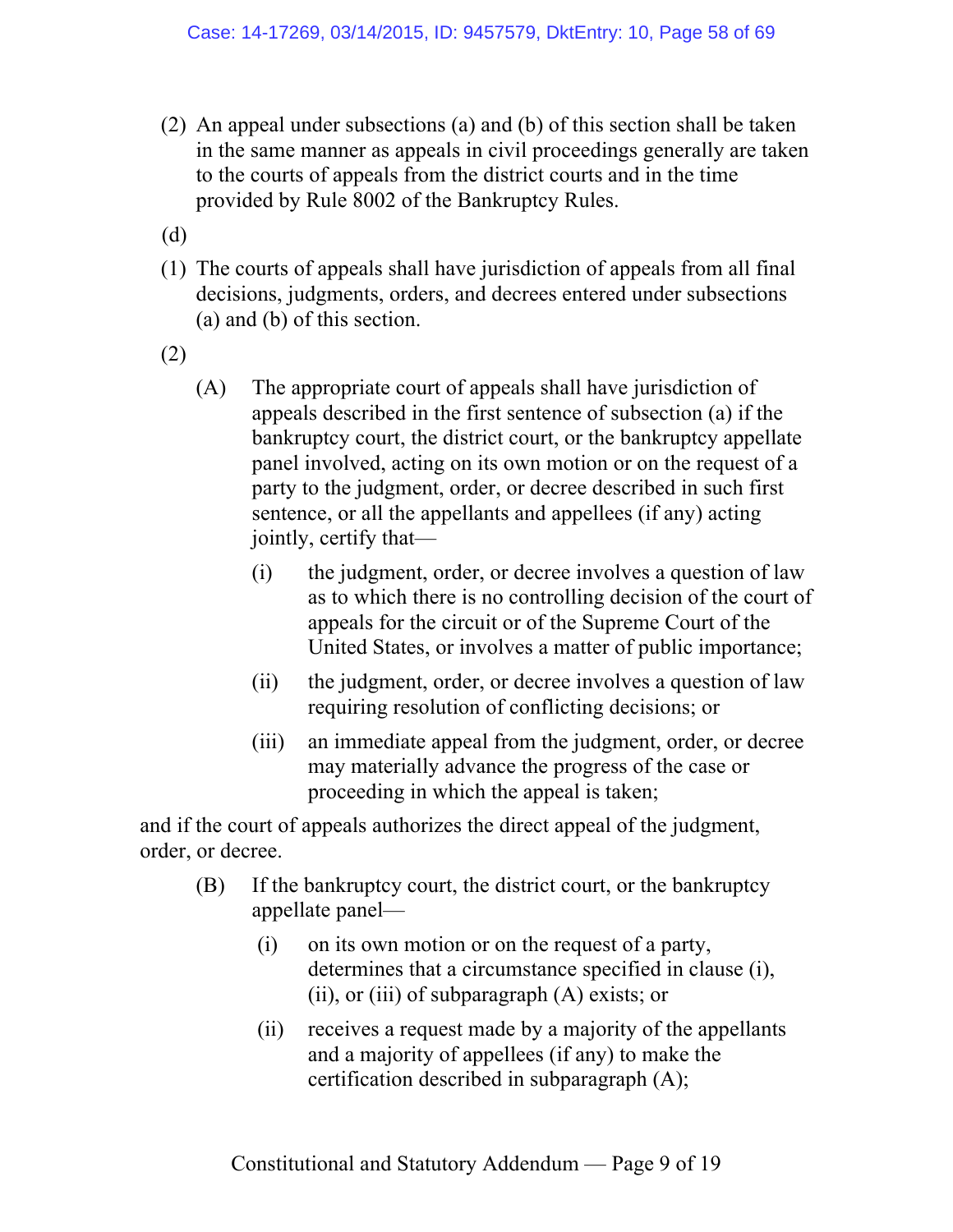then the bankruptcy court, the district court, or the bankruptcy appellate panel shall make the certification described in subparagraph (A).

- (C) The parties may supplement the certification with a short statement of the basis for the certification.
- (D) An appeal under this paragraph does not stay any proceeding of the bankruptcy court, the district court, or the bankruptcy appellate panel from which the appeal is taken, unless the respective bankruptcy court, district court, or bankruptcy appellate panel, or the court of appeals in which the appeal is pending, issues a stay of such proceeding pending the appeal.
- (E) Any request under subparagraph (B) for certification shall be made not later than 60 days after the entry of the judgment, order, or decree.

### **28 U.S.C. § 1334 — Bankruptcy cases and procedures**

(a) Except as provided in subsection (b) of this section, the district courts shall have original and exclusive jurisdiction of all cases under title 11.

(b) Except as provided in subsection (e)(2), and notwithstanding any Act of Congress that confers exclusive jurisdiction on a court or courts other than the district courts, the district courts shall have original but not exclusive jurisdiction of all civil proceedings arising under title 11, or arising in or related to cases under title 11.

- (c)
- (1) Except with respect to a case under chapter 15 of title 11, nothing in this section prevents a district court in the interest of justice, or in the interest of comity with State courts or respect for State law, from abstaining from hearing a particular proceeding arising under title 11 or arising in or related to a case under title 11.
- (2) Upon timely motion of a party in a proceeding based upon a State law claim or State law cause of action, related to a case under title 11 but not arising under title 11 or arising in a case under title 11, with respect to which an action could not have been commenced in a court of the United States absent jurisdiction under this section, the district court shall abstain from hearing such proceeding if an action is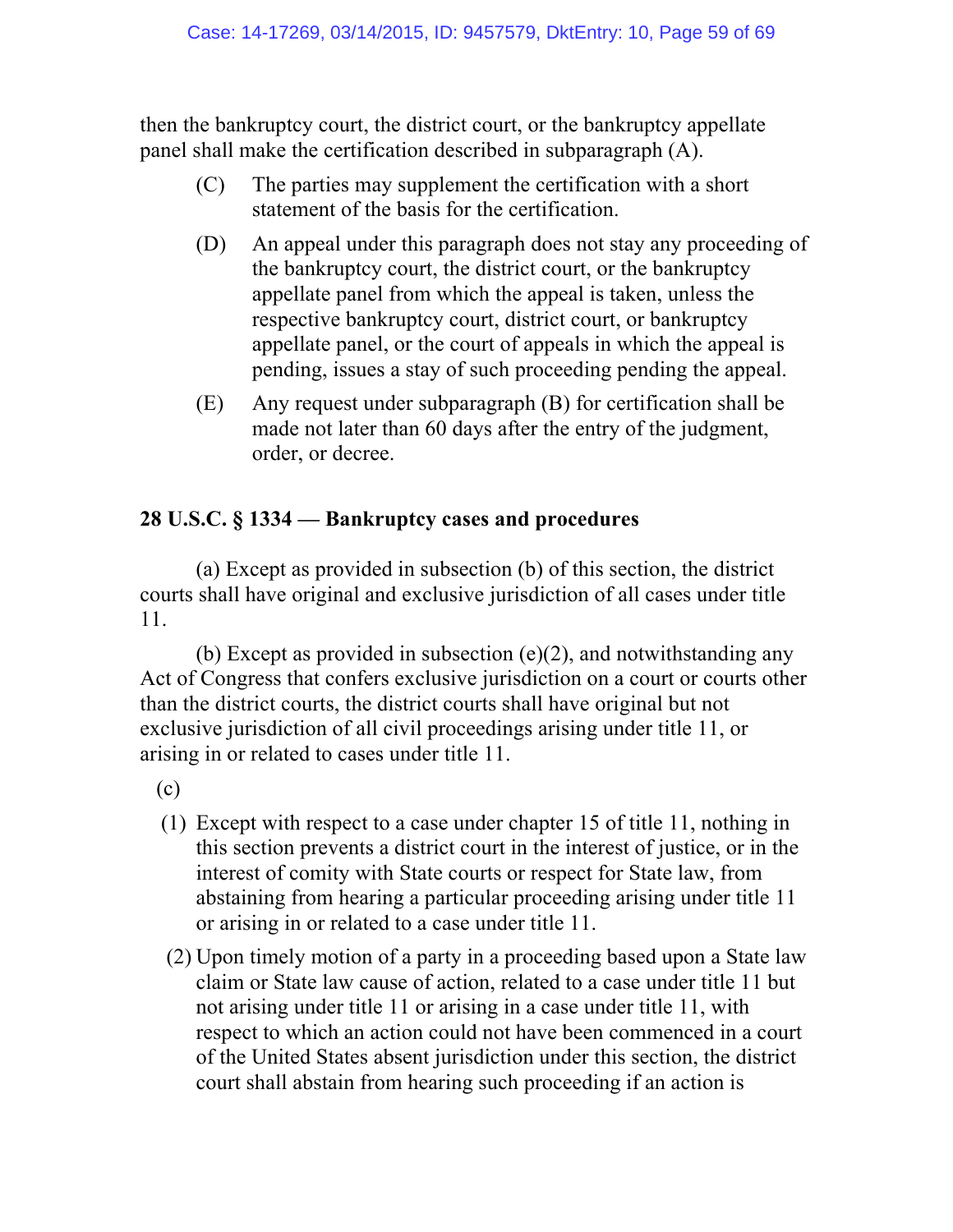commenced, and can be timely adjudicated, in a State forum of appropriate jurisdiction.

(d) Any decision to abstain or not to abstain made under subsection (c) (other than a decision not to abstain in a proceeding described in subsection  $(c)(2)$  is not reviewable by appeal or otherwise by the court of appeals under section 158 (d), 1291, or 1292 of this title or by the Supreme Court of the United States under section 1254 of this title. Subsection (c) and this subsection shall not be construed to limit the applicability of the stay provided for by section 362 of title 11, United States Code, as such section applies to an action affecting the property of the estate in bankruptcy.

(e) The district court in which a case under title 11 is commenced or is pending shall have exclusive jurisdiction—

- (1) of all the property, wherever located, of the debtor as of the commencement of such case, and of property of the estate; and
- (2) over all claims or causes of action that involve construction of section 327 of title 11, United States Code, or rules relating to disclosure requirements under section 327.

### **40 U.S.C. § 3114 — Declaration of taking**

(a) **Filing and Content.—** In any proceeding in any court of the United States outside of the District of Columbia brought by and in the name of the United States and under the authority of the Federal Government to acquire land, or an easement or right of way in land, for the public use, the petitioner may file, with the petition or at any time before judgment, a declaration of taking signed by the authority empowered by law to acquire the land described in the petition, declaring that the land is taken for the use of the Government. The declaration of taking shall contain or have annexed to it—

- (1) a statement of the authority under which, and the public use for which, the land is taken;
- (2) a description of the land taken that is sufficient to identify the land;
- (3) a statement of the estate or interest in the land taken for public use;
- (4) a plan showing the land taken; and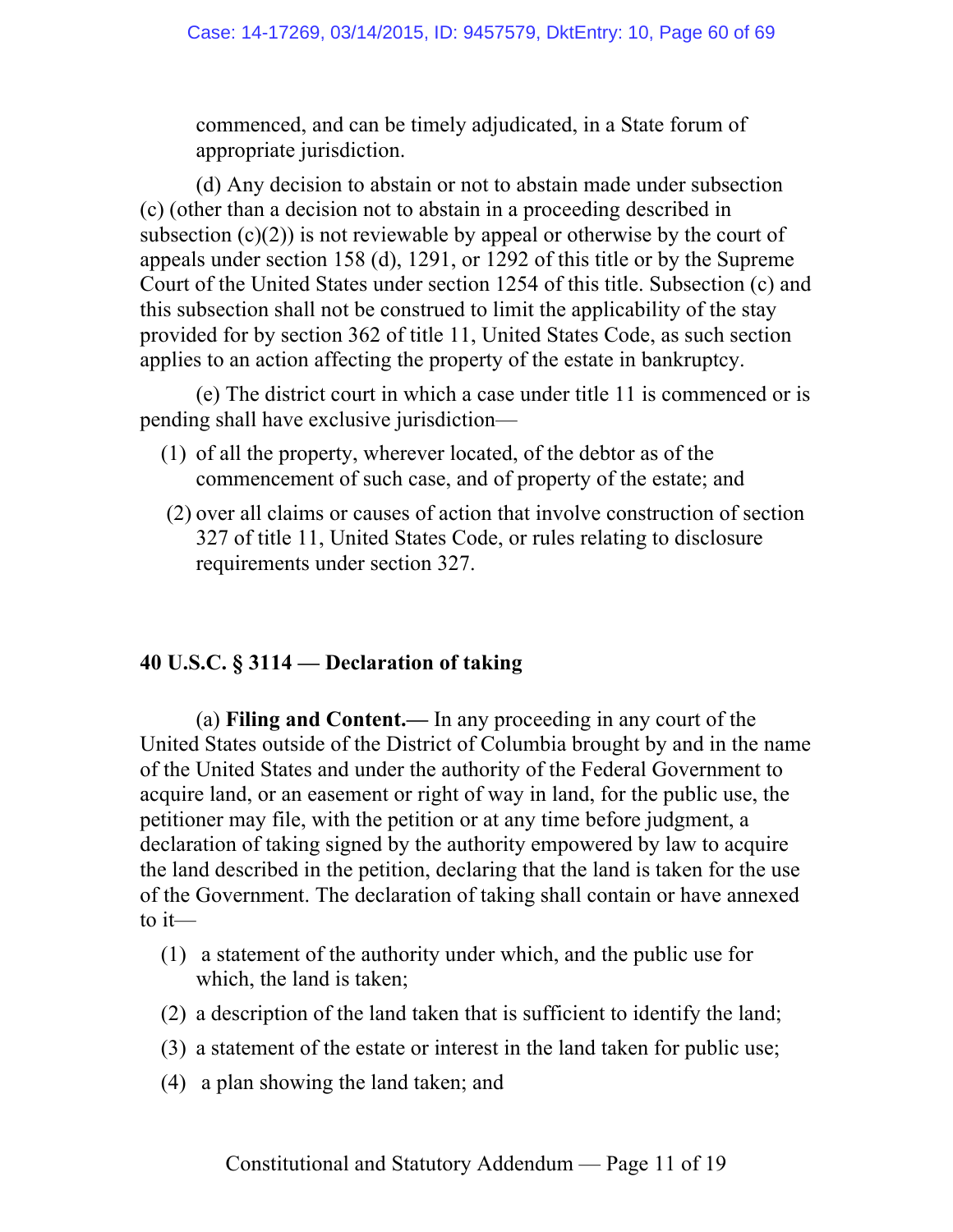(5) a statement of the amount of money estimated by the acquiring authority to be just compensation for the land taken.

(b) **Vesting of Title.—** On filing the declaration of taking and depositing in the court, to the use of the persons entitled to the compensation, the amount of the estimated compensation stated in the declaration—

- (1) title to the estate or interest specified in the declaration vests in the Government;
- (2) the land is condemned and taken for the use of the Government; and
- (3) the right to just compensation for the land vests in the persons entitled to the compensation.
- (c) **Compensation —**
	- (1) **Determination and award.—** Compensation shall be determined and awarded in the proceeding and established by judgment. The judgment shall include interest, in accordance with section 3116 of this title, on the amount finally awarded as the value of the property as of the date of taking and shall be awarded from that date to the date of payment. Interest shall not be allowed on as much of the compensation as has been paid into the court. Amounts paid into the court shall not be charged with commissions or poundage.
	- (2) **Order to pay.—** On application of the parties in interest, the court may order that any part of the money deposited in the court be paid immediately for or on account of the compensation to be awarded in the proceeding.
	- (3) **Deficiency judgment.—** If the compensation finally awarded is more than the amount of money received by any person entitled to compensation, the court shall enter judgment against the Government for the amount of the deficiency.

(d) **Authority of Court.—** On the filing of a declaration of taking, the court—

- (1) may fix the time within which, and the terms on which, the parties in possession shall be required to surrender possession to the petitioner; and
- (2) may make just and equitable orders in respect of encumbrances, liens, rents, taxes, assessments, insurance, and other charges.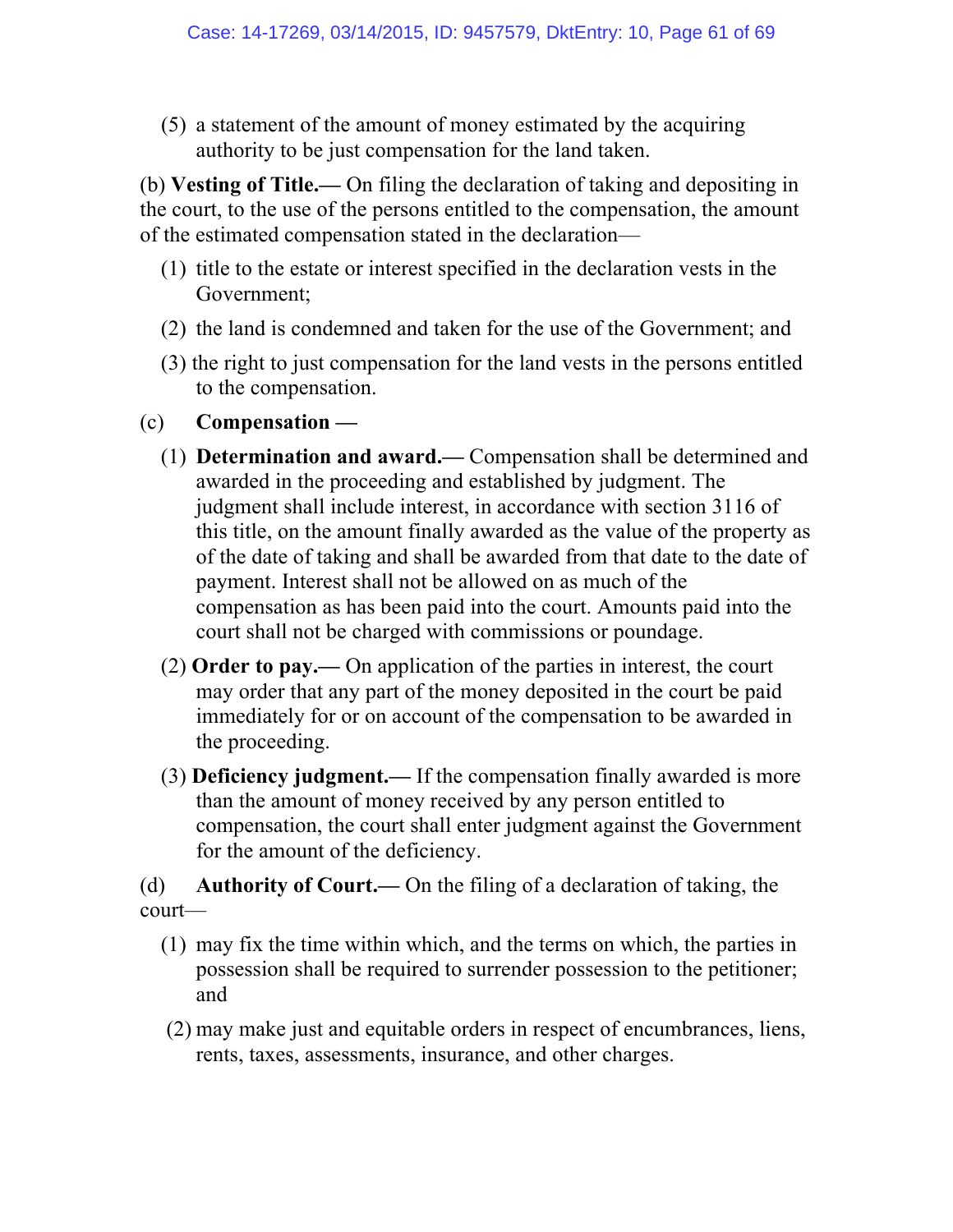(e) **Vesting Not Prevented or Delayed.—** An appeal or a bond or undertaking given in a proceeding does not prevent or delay the vesting of title to land in the Government.

#### **California Code of Civil Procedure § 583.310**

An action shall be brought to trial within five years after the action is commenced against the defendant.

### **California Code of Civil Procedure § 583.340**

In computing the time within which an action must be brought to trial pursuant to this article, there shall be excluded the time during which any of the following conditions existed:

(a) The jurisdiction of the court to try the action was suspended.

(b) Prosecution or trial of the action was stayed or enjoined.

(c) Bringing the action to trial, for any other reason, was impossible, impracticable, or futile.

### **California Code of Civil Procedure § 583.360**

(a) An action shall be dismissed by the court on its own motion or on motion of the defendant, after notice to the parties, if the action is not brought to trial within the time prescribed in this article.

(b) The requirements of this article are mandatory and are not subject to extension, excuse, or exception except as expressly provided by statute

### **California Code of Civil Procedure § 1036**

In any inverse condemnation proceeding, the court rendering judgment for the plaintiff by awarding compensation, or the attorney representing the public entity who effects a settlement of that proceeding, shall determine and award or allow to the plaintiff, as a part of that judgment or settlement, a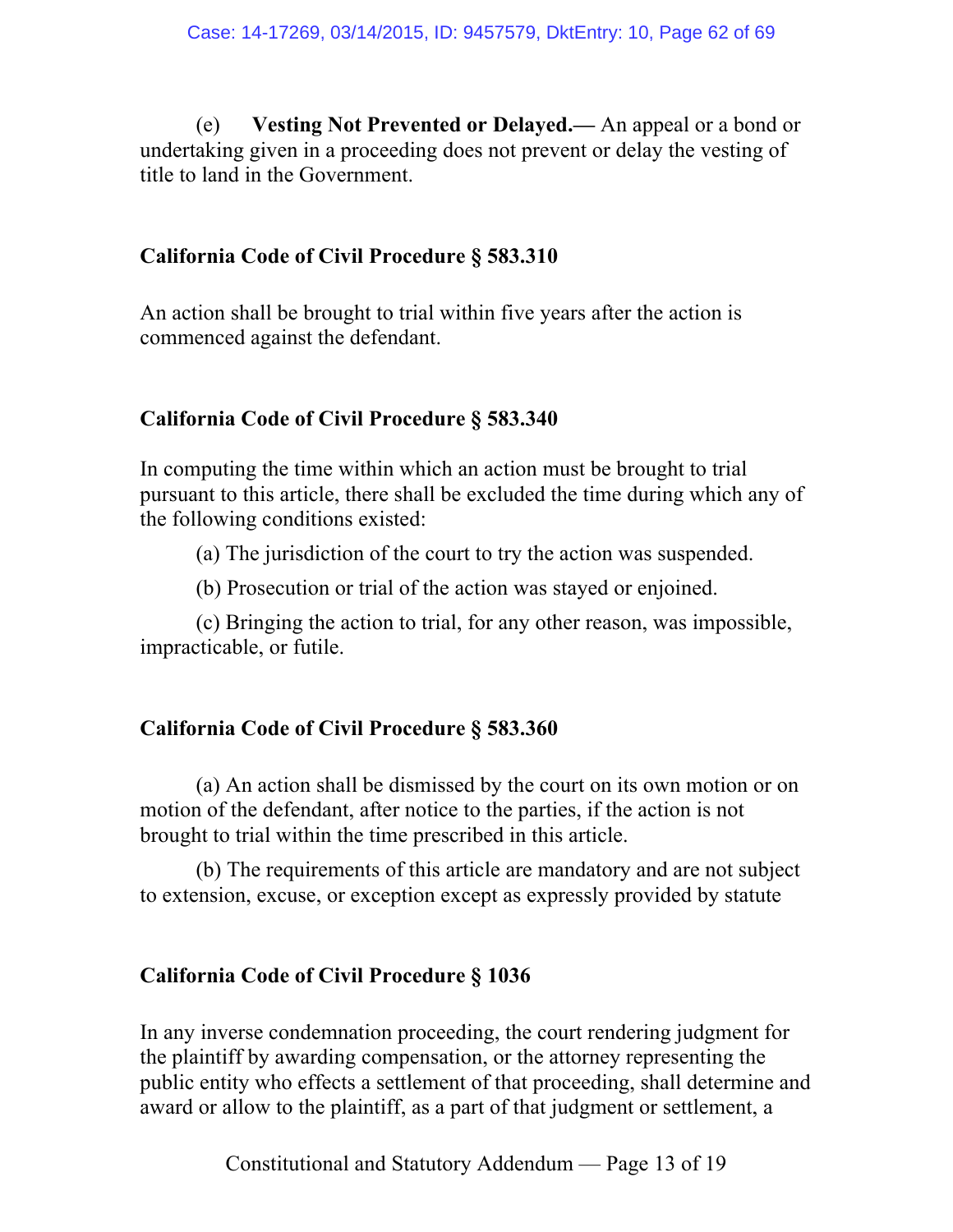sum that will, in the opinion of the court, reimburse the plaintiff's reasonable costs, disbursements, and expenses, including reasonable attorney, appraisal, and engineering fees, actually incurred because of that proceeding in the trial court or in any appellate proceeding in which the plaintiff prevails on any issue in that proceeding

#### **California Code of Civil Procedure § 1250.410**

(a) At least 20 days prior to the date of the trial on issues relating to compensation, the plaintiff shall file with the court and serve on the defendant its final offer of compensation in the proceeding and the defendant shall file and serve on the plaintiff its final demand for compensation in the proceeding. The offer and the demand shall include all compensation required pursuant to this title, including compensation for loss of goodwill, if any, and shall state whether interest and costs are included. These offers and demands shall be the only offers and demands considered by the court in determining the entitlement, if any, to litigation expenses. Service shall be in the manner prescribed by Chapter 5 (commencing with Section 1010) of Title 14 of Part 2.

(b) If the court, on motion of the defendant made within 30 days after entry of judgment, finds that the offer of the plaintiff was unreasonable and that the demand of the defendant was reasonable viewed in the light of the evidence admitted and the compensation awarded in the proceeding, the costs allowed pursuant to Section 1268.710 shall include the defendant's litigation expenses.

(c) In determining the amount of litigation expenses allowed under this section, the court shall consider the offer required to be made by the plaintiff pursuant to Section 7267.2 of the Government Code, any deposit made by the plaintiff pursuant to Chapter 6 (commencing with Section 1255.010), and any other written offers and demands filed and served before or during the trial.

(d) If timely made, the offers and demands as provided in subdivision (a) shall be considered by the court on the issue of determining an entitlement to litigation expenses.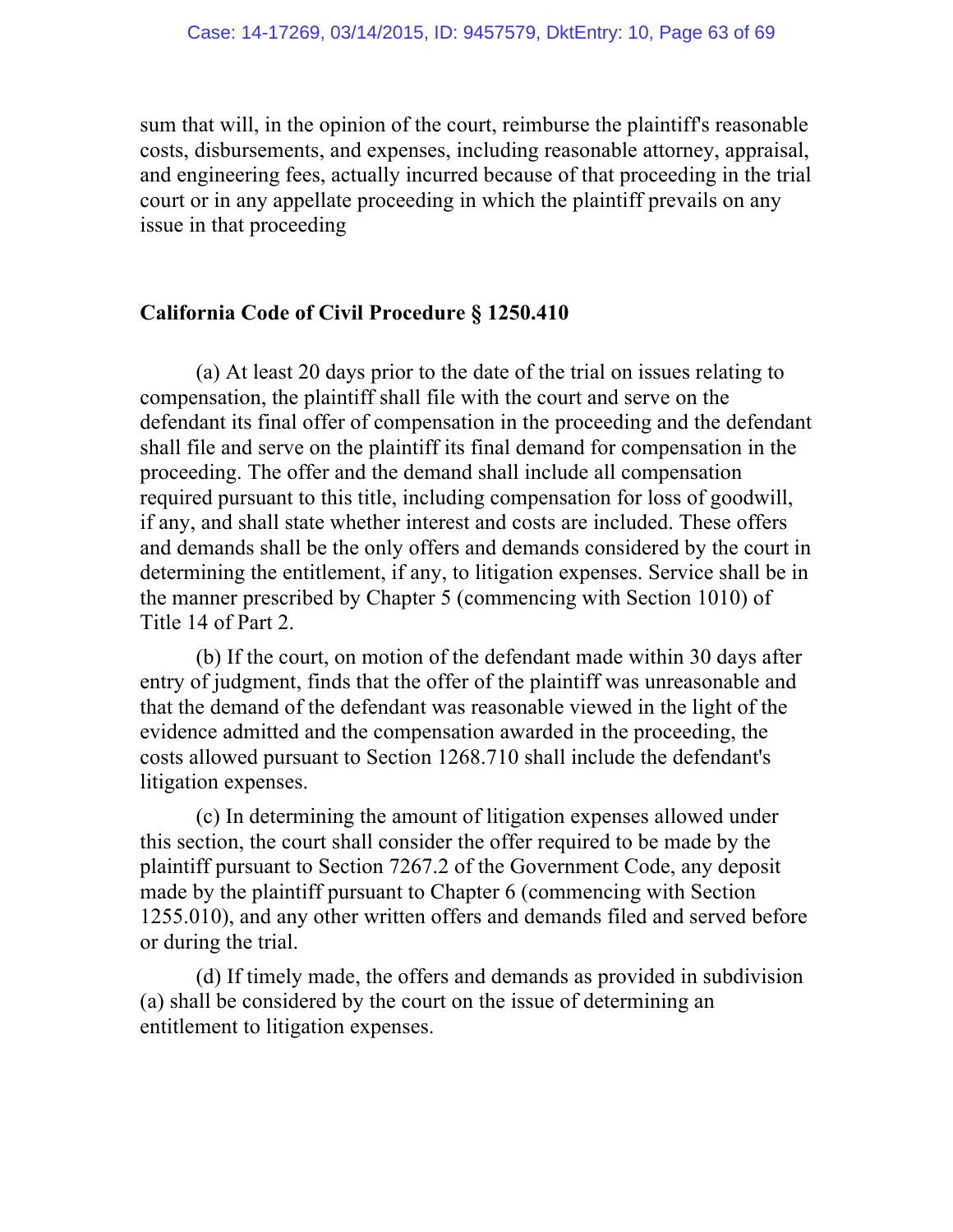(e) As used in this section, "litigation expenses" means the party' s reasonable attorney's fees and costs, including reasonable expert witness and appraiser fees.

### **California Code of Civil Procedure § 1255.010**

(a) At any time before entry of judgment, the plaintiff may deposit with the State Treasury the probable amount of compensation, based on an appraisal, that will be awarded in the proceeding. The appraisal upon which the deposit is based shall be one that satisfies the requirements of subdivision (b). The deposit may be made whether or not the plaintiff applies for an order for possession or intends to do so.

(b) Before making a deposit under this section, the plaintiff shall have an expert qualified to express an opinion as to the value of the property (1) make an appraisal of the property and (2) prepare a written statement of, or summary of the basis for, the appraisal. The statement or summary shall contain detail sufficient to indicate clearly the basis for the appraisal, including, but not limited to, all of the following information:

- (A) The date of valuation, highest and best use, and applicable zoning of the property.
- (B)The principal transactions, reproduction or replacement cost analysis, or capitalization analysis, supporting the appraisal.
- (C) If the appraisal includes compensation for damages to the remainder, the compensation for the property and for damages to the remainder separately stated, and the calculations and a narrative explanation supporting the compensation, including any offsetting benefits.

(c) On noticed motion, or upon ex parte application in an emergency, the court may permit the plaintiff to make a deposit without prior compliance with subdivision (b) if the plaintiff presents facts by affidavit showing that (1) good cause exists for permitting an immediate deposit to be made, (2) an adequate appraisal has not been completed and cannot reasonably be prepared before making the deposit, and (3) the amount of the deposit to be made is not less than the probable amount of compensation that the plaintiff, in good faith, estimates will be awarded in the proceeding. In its order, the court shall require that the plaintiff comply with subdivision (b) within a reasonable time, to be specified in the order,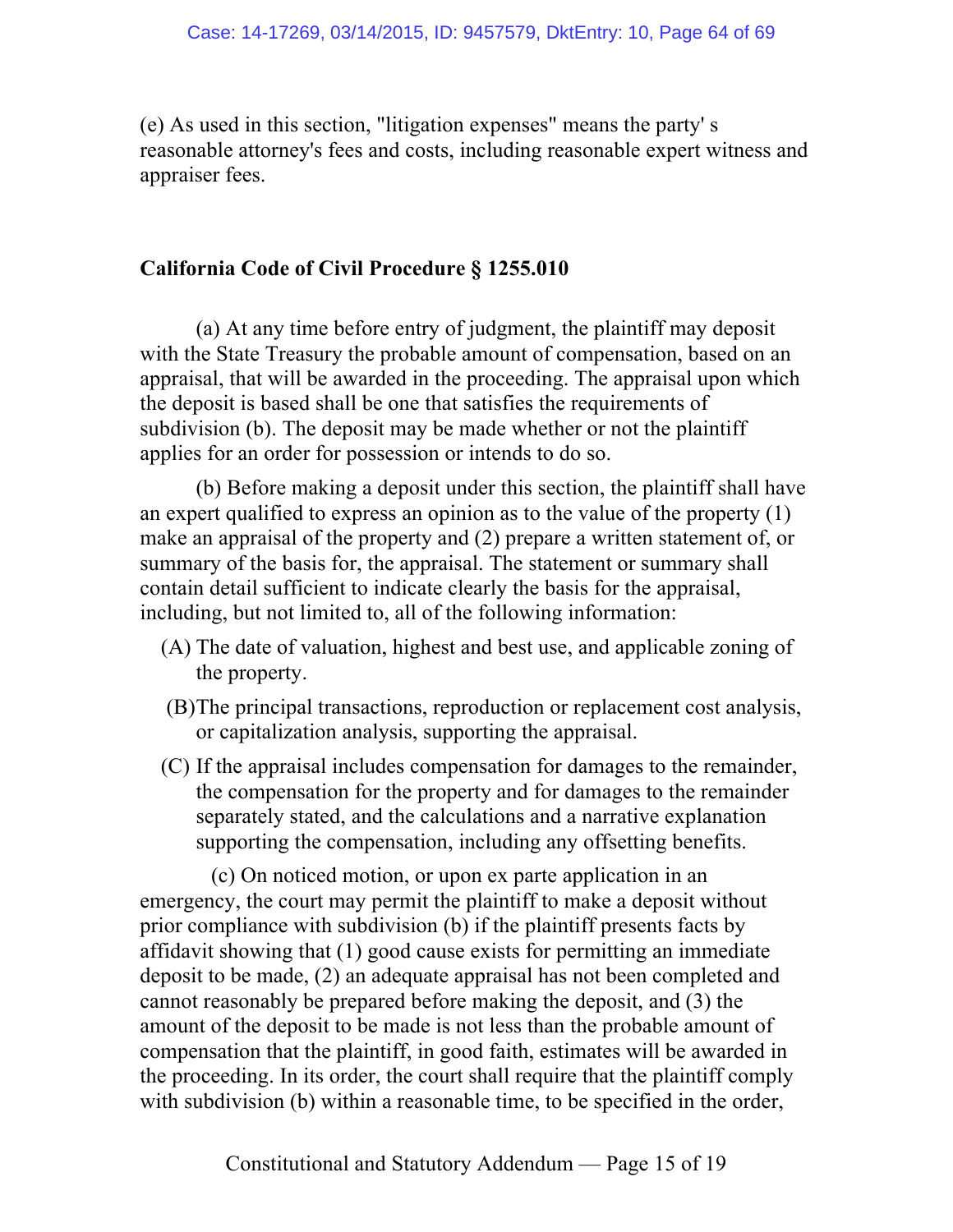and also that any additional amount of compensation shown by the appraisal required by subdivision (b) be deposited within that time.

#### **California Code of Civil Procedure § 1255.210**

Prior to entry of judgment, any defendant may apply to the court for the withdrawal of all or any portion of the amount deposited. The application shall be verified, set forth the applicant' s interest in the property, and request withdrawal of a stated amount. The applicant shall serve a copy of the application on the plaintiff.

#### **California Code of Civil Procedure § 1255.260**

If any portion of the money deposited pursuant to this chapter is withdrawn, the receipt of any such money shall constitute a waiver by operation of law of all claims and defenses in favor of the persons receiving such payment except a claim for greater compensation

### **California Code of Civil Procedure § 1260.210**

(a) The defendant shall present his evidence on the issue of compensation first and shall commence and conclude the argument.

(b) Except as otherwise provided by statute, neither the plaintiff nor the defendant has the burden of proof on the issue of compensation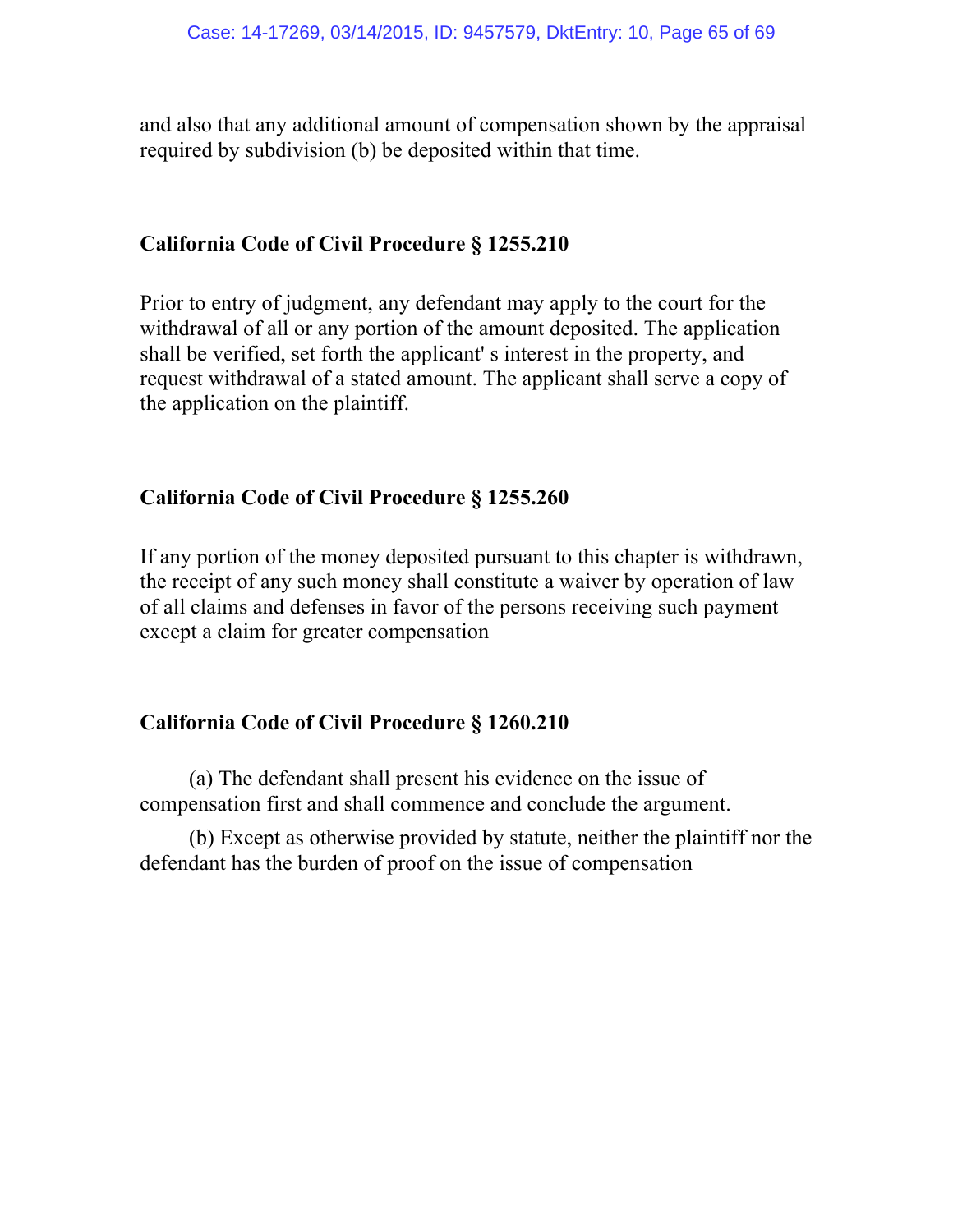#### **California Code of Civil Procedure § 1263.310**

Compensation shall be awarded for the property taken. The measure of this compensation is the fair market value of the property taken

#### **California Code of Civil Procedure § 1263.320**

(a) The fair market value of the property taken is the highest price on the date of valuation that would be agreed to by a seller, being willing to sell but under no particular or urgent necessity for so doing, nor obliged to sell, and a buyer, being ready, willing, and able to buy but under no particular necessity for so doing, each dealing with the other with full knowledge of all the uses and purposes for which the property is reasonably adaptable and available.

(b) The fair market value of property taken for which there is no relevant, comparable market is its value on the date of valuation as determined by any method of valuation that is just and equitable

#### **California Code of Civil Procedure § 1263.410**

(a) Where the property acquired is part of a larger parcel, in addition to the compensation awarded pursuant to Article 4 (commencing with Section 1263.310) for the part taken, compensation shall be awarded for the injury, if any, to the remainder.

(b) Compensation for injury to the remainder is the amount of the damage to the remainder reduced by the amount of the benefit to the remainder. If the amount of the benefit to the remainder equals or exceeds the amount of the damage to the remainder, no compensation shall be awarded under this article. If the amount of the benefit to the remainder exceeds the amount of damage to the remainder, such excess shall be deducted from the compensation provided in Section 1263.510, if any, but shall not be deducted from the compensation required to be awarded for the property taken or from the other compensation required by this chapter.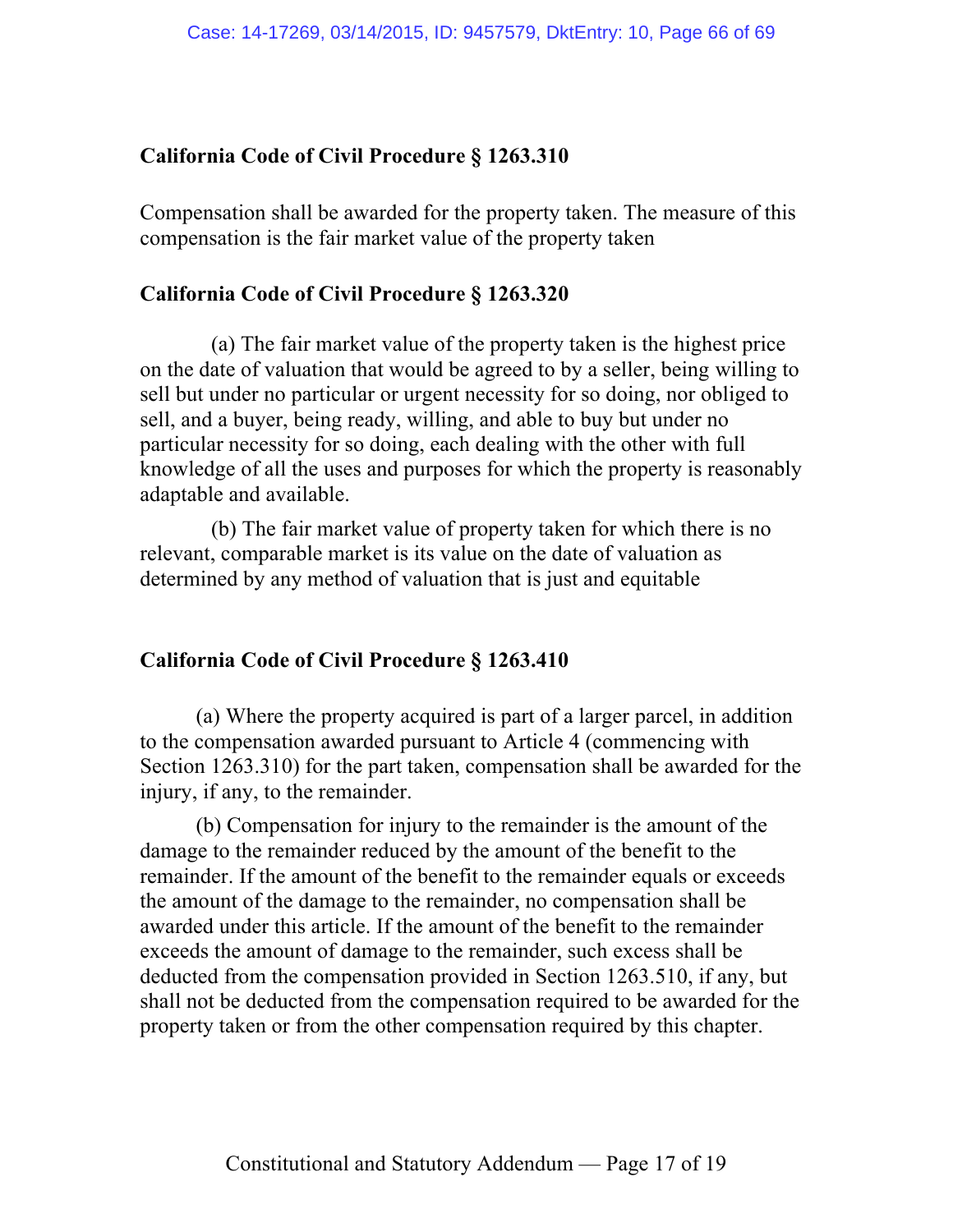#### **California Code of Civil Procedure § 1268.340**

Interest, including interest accrued due to possession of property by the plaintiff prior to judgment, and any offset against interest as provided in Section 1268.330, shall be assessed by the court rather than by jury.

#### **California Code of Civil Procedure § 1268.610**

(a) Subject to subdivisions (b) and (c), the court shall award the defendant his or her litigation expenses whenever:

- (1) The proceeding is wholly or partly dismissed for any reason.
- (2) Final judgment in the proceeding is that the plaintiff cannot acquire property it sought to acquire in the proceeding.

(b) Where there is a partial dismissal or a final judgment that the plaintiff cannot acquire a portion of the property originally sought to be acquired, or a dismissal of one or more plaintiffs pursuant to Section 1260.020, the court shall award the defendant only those litigation expenses, or portion thereof, that would not have been incurred had the property sought to be acquired following the dismissal or judgment been the property originally sought to be acquired.

(c) If the plaintiff files a notice of abandonment as to a particular defendant, or a request for dismissal of a particular defendant, and the court determines that the defendant did not own or have any interest in the property that the plaintiff sought to acquire in the proceeding, the court shall award that defendant only those litigation expenses incurred up to the time of filing the notice of abandonment or request for dismissal.

(d) Litigation expenses under this section shall be claimed in and by a cost bill to be prepared, served, filed, and taxed as in a civil action. If the proceeding is dismissed upon motion of the plaintiff, the cost bill shall be filed within 30 days after notice of entry of judgment.

#### **California Code of Civil Procedure § 1268.710**

The defendants shall be allowed their costs, including the costs of determining the apportionment of the award made pursuant to subdivision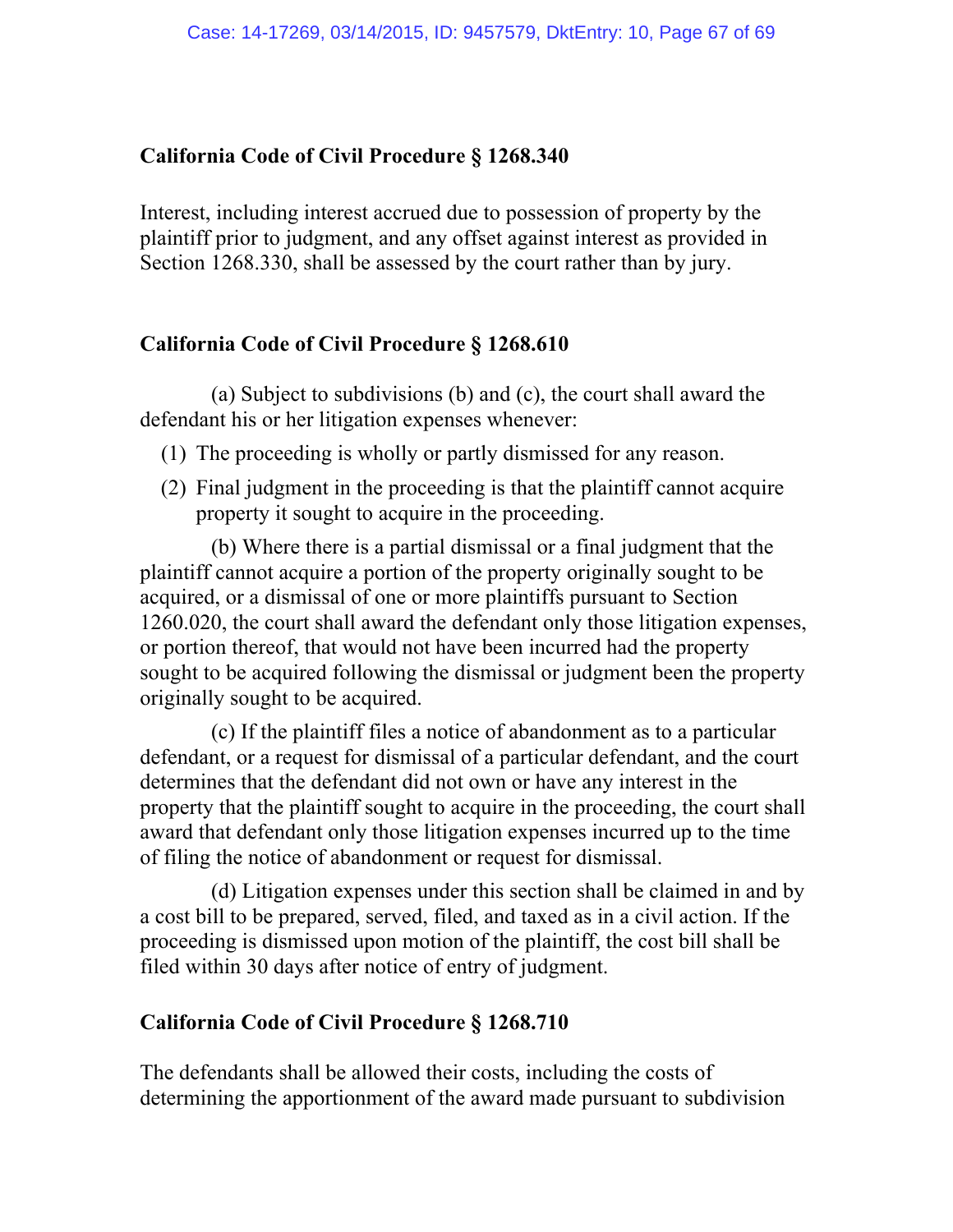(b) of Section 1260.220, except that the costs of determining any issue as to title between two or more defendants shall be borne by the defendants in such proportion as the court may direct.